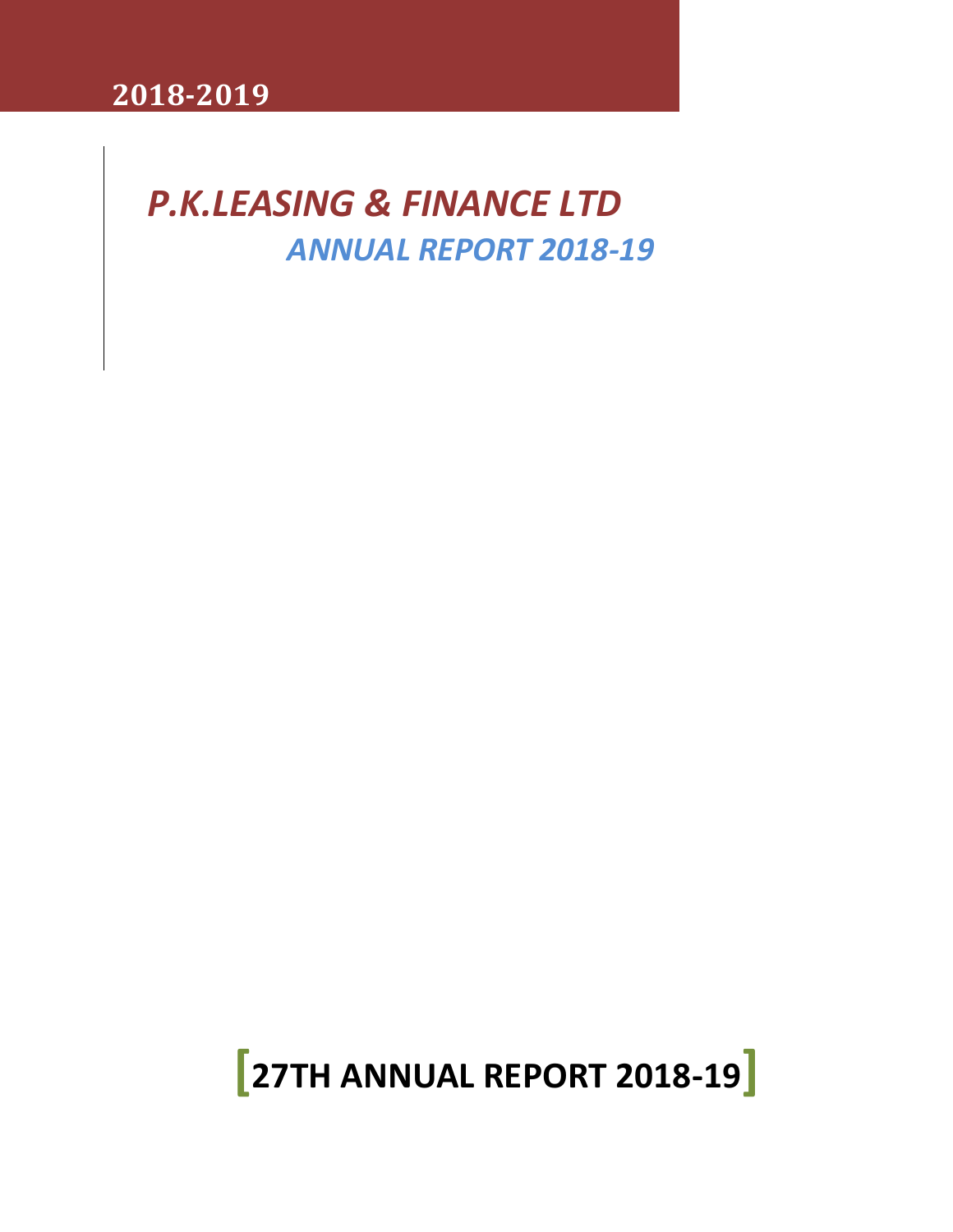# **CORPORATE INFORMATION**

| <b>BOARD OF DIRECTORS</b>                                                                                                                                                                                                                                                                               | <b>STATUTORY AUDITORS</b>                                                                                                                                                                                                                                                                                                                   |
|---------------------------------------------------------------------------------------------------------------------------------------------------------------------------------------------------------------------------------------------------------------------------------------------------------|---------------------------------------------------------------------------------------------------------------------------------------------------------------------------------------------------------------------------------------------------------------------------------------------------------------------------------------------|
| SHRI ANIL KUMAR AGARWAL- MANAGING DIRECTOR<br>(DIN: 00315722)<br>MS. RUCHI AGARWAL -<br>NON-EXECUTIVE DIRECTOR<br>(DIN: 06942318)<br>PARTHA DAS<br>- INDEPENDENT DIRECTOR<br>(DIN: 03556329)<br>AMIYA MUKHERJEE<br>- INDEPENDENT DIRECTOR<br>(DIN: 00326546)<br>Mr. NAND KISHORE AGARWAL-<br><b>CFO</b> | M/s. JSGA & Associates,<br>Chartered Accountants,<br>Rabindra Sarani, Gate-2,<br>5th Floor, Room No. 548<br>Kolkata-700 001                                                                                                                                                                                                                 |
| <b>REGISTERED OFFICE</b>                                                                                                                                                                                                                                                                                | <b>REGISTRAR AND TRANSFER AGENT</b>                                                                                                                                                                                                                                                                                                         |
| P-36, INDIA EXCHANGE PLACE<br>4th Floor, KOLKATA-700 001<br>Tel: 033-2225 3123<br>Email: anilpklf@gmail.com<br>Website: www.pkleasing.in                                                                                                                                                                | Niche Technologies Pvt Ltd<br>3A, Auckland Place,<br>7th Floor, Room No. 7A & 7B, Kolkata 700 017<br>Phones: (033) 2280 6616 / 17 / 18<br>Fax: (033) 2280 6619<br>Email: nichetechpl@nichetechpl.com                                                                                                                                        |
| <b>BANKERS</b>                                                                                                                                                                                                                                                                                          | <b>STOCK EXCHANGE</b>                                                                                                                                                                                                                                                                                                                       |
| <b>BANK OF INDIA</b><br>23A, N.S.ROAD,<br>KOLKATA-700001                                                                                                                                                                                                                                                | <b>Metropolitan Stock Exchange of India</b><br>Limited,<br>Vibgyor Towers, 4th floor, Plot No C 62,<br>G - Block, Opp. Trident Hotel, Bandra<br>Kurla Complex, Bandra (E),<br>Mumbai - 400 098,<br>Telephone: +91 22 6112 9000<br>The Calcutta Stock Exchange Limited<br>7, Lyons Range, Kolkata-<br>700 001<br>Telephone: +91 33 4025 3000 |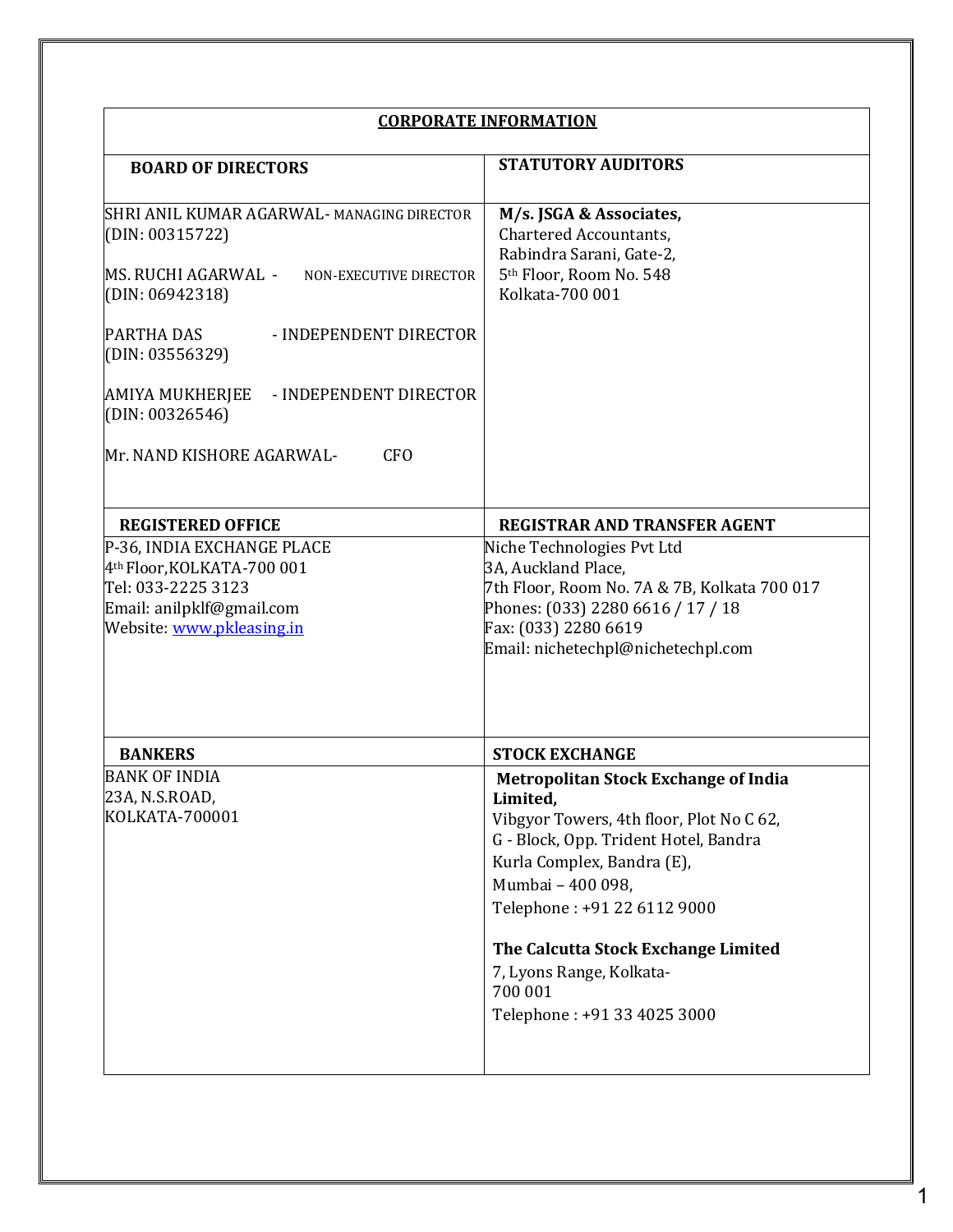**Notice** is hereby given that **27th Annual General Meeting** of members of P.K. Leasing & Finance Limited will be held on **Tuesday, 24th September 2019** at **11:00 a.m.** at the registered office of the Company at **P-36, India Exchange Place, 4th Floor, Kolkata-700 001** to transact the following businesses:

#### **ORDINARY BUSINESS:**

#### **Item No. 1-Adoption of financial Statements for the financial year ended 31st March 2019:**

To receive, consider and adopt the Audited Financial Statements (Balance Sheet, Statement of Profit & Loss, Cash Flow Statements and other financial Reports) of the company for the financial year ended March 31, 2019 and the report of the Board of Directors ("the Board") and Auditors thereon.

#### **Item No. 2-Retirement by Rotation of Director:**

To appoint a Director in the place of Mrs.Ruchi Agarwal (DIN-06942318) who retires by rotation and being eligible offers herself for re-appointment.

#### **SPECIAL BUSINESS:**

# **Item No. 3 Re-appointment of Mr. Partha Das (DIN: 03556329) as an Independent Non-Executive Director.**

**"RESOLVED THAT,** pursuant to the provisions of Section 149 and 152 read with Schedule IV and other applicable provisions, if any, of the Companies Act, 2013 and Companies (Appointment and Qualifications of Directors) Rules, 2014 (including any statutory modification(s) or re-enactment thereof, for the time being in force) and SEBI (Listing Obligations and Disclosure Requirements) Regulations, 2015, as amended from time to time, Mr. Partha Das (DIN: 03556329), who was appointed as an Independent Director of the Company for a term of five years up to conclusion of AGM in the year 2019, by the members at the 24th Annual General Meeting, in terms of Section 149 of the Companies Act, 2013, be and is hereby re-appointed as an Independent Director of the Company for a second term of five consecutive years up to the conclusion of  $32<sup>nd</sup>$  Annual General Meeting in the calendar year 2024 and whose office shall not be liable to retire by rotation**."**

## **Item No. 4 Re-appointment of Mr. Amiya Mukherjee (DIN: 00326546) as an Independent Non-Executive Director.**

**"RESOLVED THAT,** pursuant to the provisions of Section 149 and 152 read with Schedule IV and other applicable provisions, if any, of the Companies Act, 2013 and Companies (Appointment and Qualifications of Directors) Rules, 2014 (including any statutory modification(s) or re-enactment thereof, for the time being in force) and SEBI (Listing Obligations and Disclosure Requirements) Regulations, 2015, as amended from time to time, Mr.Amiya Mukherjee (DIN: 00326546), who was appointed as an Independent Director of the Company for a term of five years up to conclusion of AGM in the year 2019, by the members at the 24th Annual General Meeting, in terms of Section 149 of the Companies Act, 2013, be and is hereby re-appointed as an Independent Director of the Company for a second term of five consecutive years up to the conclusion of 32<sup>nd</sup> Annual General Meeting in the calendar year 2024 and whose office shall not be liable to retire by rotation**."**

# **By order of the Board for P.K.LEASING & FINANCE LTD**

**Anil Kumar Agarwal Managing Director DIN: 00315722 Place:** Kolkata **Add:** P-36, India Exchange **Place**, **Date: 27.08.2019 4th Floor, Kolkata-700001**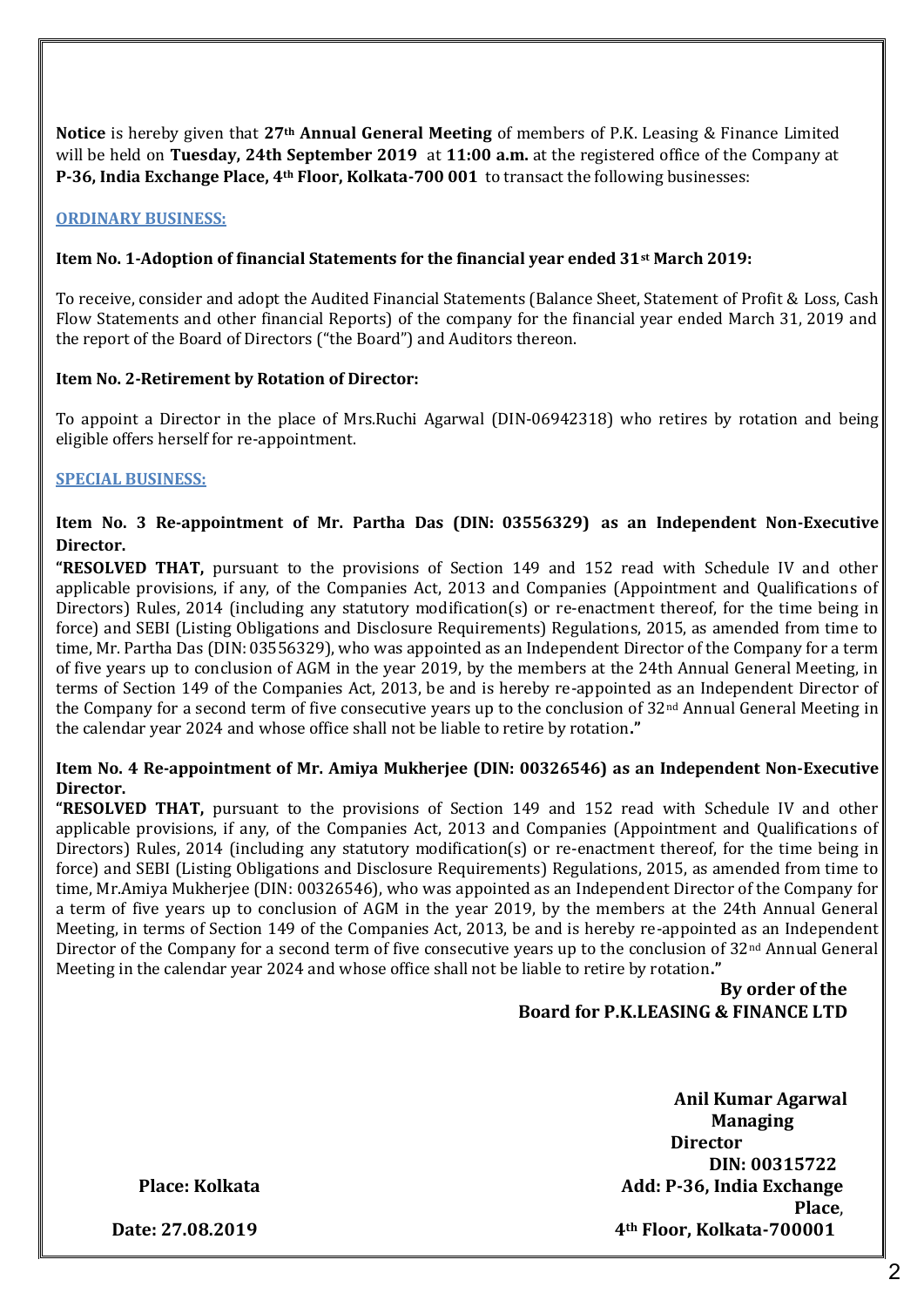# **NOTES:**

- (1) **A member entitled to attend and vote at the meeting is entitled to appoint a proxy to attend and vote on a poll and such proxy need not be a member of the company. A person can act as proxy on behalf of members not exceeding fifty and holding in the aggregate not more than ten percent of the total share capital of the company. In order to be effective the proxies should be received by the company at its registered office not less than 48 hours before the meeting.** Proxies submitted on behalf of corporate including companies, societies etc., must be supported by an appropriate resolution of the Board of Directors or other governing body.
- (2) Members are requested to bring their attendance slip along with their copy of Annual Report to the meeting; Proxies should fill in the attendance slip for attending themeeting.
- (3) Members are requested to quote their Folio Number/Client ID, in all correspondence and intimate any change in their address to the Share Transfer Agent/Depository Participant promptly.
- (4) Pursuant to the provisions of Section 101 of the Companies Act, 2013 read with Rules 18 of the Companies (Management and Administration) Rules, 2014, the Company is sending the Annual Report electronically on email addresses registered with the Depositories/the Company's Share Transfer Agent. For others the company will continue to send the printed Annual Reports as usual. Shareholders wishing to receive the Annual Report in electronic mode are requested to provide their email address to the Company's Share Transfer Agent.
- (5) All documents referred to in the accompanying Notice are open for inspection at the Registered Office of the Company between 11.00 AM to 1.00 PM on any working day till the date of themeeting.
- (6) An explanatory statement pursuant to section 102 of the Companies Act, 2013 relating to Special Businesses 3,4 ,5 & 6 is annexed hereto and forms part of this notice.
- (7) The Register of Members and the Share Transfer Books of the Company will remain closed from Wednesday, 18th September, 2019 to Tuesday, 24th September, 2019 (both days inclusive) for the purpose of Annual General Meeting.
- (8) In compliance with provisions of Section 108 of the Companies Act, 2013 read with Rule 20 of the Companies (Management and Administration) Rules, 2014 as amended and Regulation 44 of SEBI (LODR) Regulations, 2015, the Company is pleased to provide its members facility to exercise their right to votes on resolutions proposed to be considered at the 27th Annual General Meeting (AGM) though e-voting Services provided by CDSL.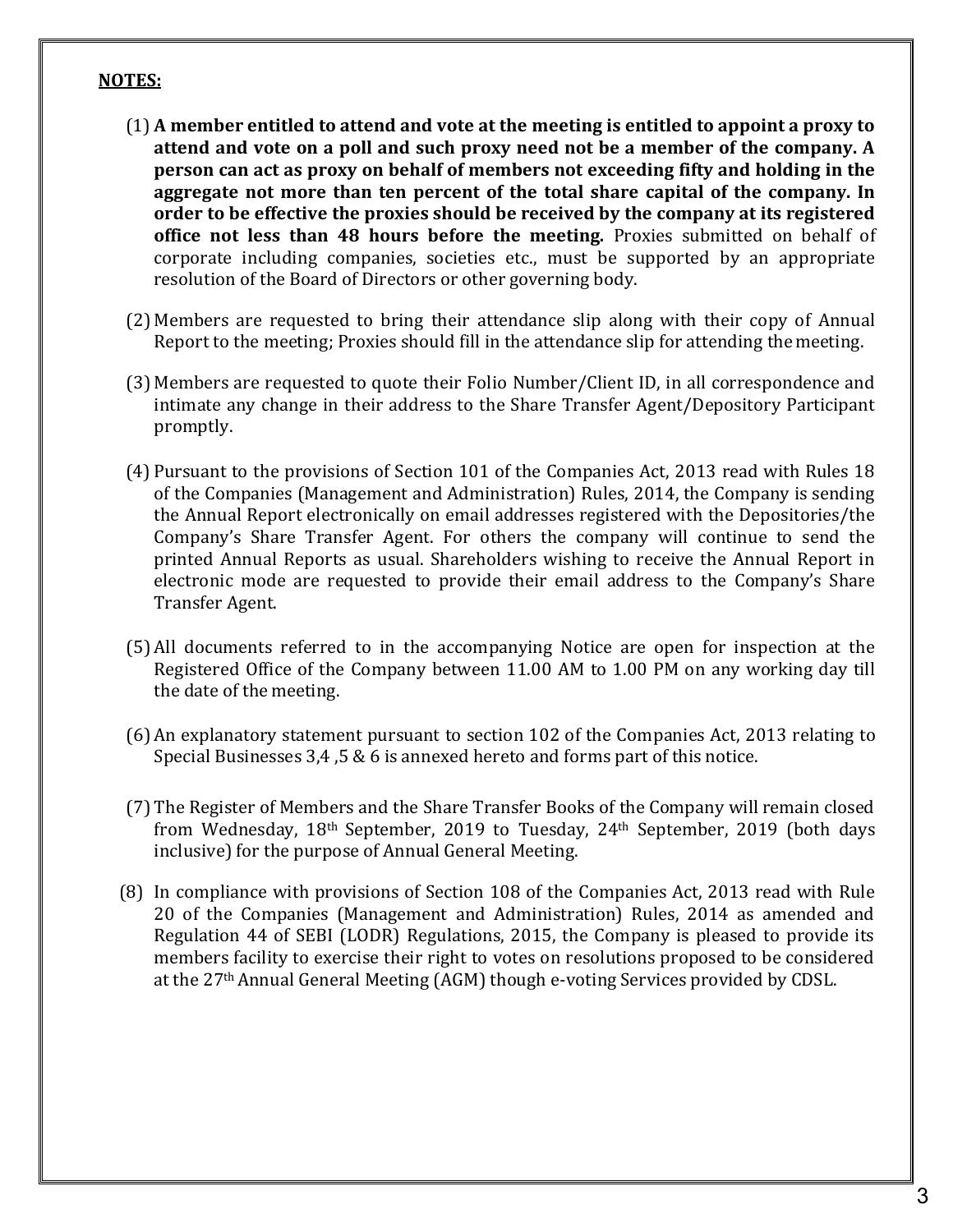# **PROCESS FOR E-VOTING:**

The remote e-voting period commences on Saturday, 21<sup>st</sup> September, 2019 (9:00 AM IST) and ends on Monday, 23<sup>rd</sup> September, 2019 (5:00 PM IST). During this period members' of the Company, holding shares either in physical form or in dematerialized form, as on the cut-off date of Tuesday 17<sup>th</sup> September, 2019, may cast their vote by remote e-voting. The remote e-voting module shall be disabled by CDSL for voting thereafter. Once the vote on a resolution is cast by the member, the member shall not be allowed to change it subsequently.

(ii) The shareholders should log on to the e-voting website www.evotingindia.com during the voting period

- (iii) Click on "Shareholders" tab.
- (iv) Now Enter your User ID
- a. For CDSL: 16 digits beneficiary ID,
- b. For NSDL: 8 Character DP ID followed by 8 Digits Client ID,

c. Members holding shares in Physical Form should enter Folio Number registered with the Company, excluding the special characters.

(v) Next enter the Image Verification as displayed and Click on Login.

(vi) If you are holding shares in Demat form and had logged on to www.evotingindia.com and voted on an earlier voting of any company, then your existing password is to be used.

(vii) If you are a first time user follow the steps given below:

|                                           | For Members holding shares in Demat Form and Physical Form                                                                                                                                                                                                                                                                                                                                                                                                                                                                                                                                                                   |
|-------------------------------------------|------------------------------------------------------------------------------------------------------------------------------------------------------------------------------------------------------------------------------------------------------------------------------------------------------------------------------------------------------------------------------------------------------------------------------------------------------------------------------------------------------------------------------------------------------------------------------------------------------------------------------|
| <b>PAN</b>                                | Enter your 10 digit alpha-numeric PAN issued by Income Tax Department (Applicable for<br>both demat shareholders as well as physical shareholders)<br>Members who have not updated their PAN with the Company/Depository<br>$\bullet$<br>Participant are requested to use the first two letters of their name and the 8 digits<br>of the sequence number in the PAN Field.<br>In case the sequence number is less than 8 digits enter the applicable number of<br>0's before the number after the first two characters of the name in CAPITAL letters.<br>Eg. If your name is Ramesh Kumar with sequence number 1 then enter |
| DOB                                       | RA00000001 in the PAN Field.<br>Enter the Date of Birth as recorded in your demat account with the depository or in the<br>company records for your folio in dd/mm/yyyy format                                                                                                                                                                                                                                                                                                                                                                                                                                               |
| Bank<br>Account<br><b>Number</b><br>(DBD) | Enter the Bank Account Number as recorded in your demat account with the depository or<br>in the company records for your folio.<br>Please Enter the DOB or Bank Account Number in order to Login.<br>$\bullet$<br>If both the details are not recorded with the depository or company then please<br>$\bullet$<br>enter the member-id / folio number in the Bank Account Number details field as<br>mentioned in above instruction (iv).                                                                                                                                                                                    |

(viii) After entering these details appropriately, click on **"SUBMIT"** tab.

(ix) Members holding shares in physical form will then directly reach the Company selection screen. However, members holding shares in demat form will now reach 'Password Creation' menu wherein they are required to mandatorily enter their login password in the new password field. Kindly note that this password is to be also used by the demat holders for voting for resolutions of any other company on which they are eligible to vote, provided that company opts for e-voting through CDSL platform. It is strongly recommended not to share your password with any other person and take utmost care to keep your password confidential.

(x) For Members holding shares in physical form, the details can be used only for e-voting on the resolutions contained in this Notice.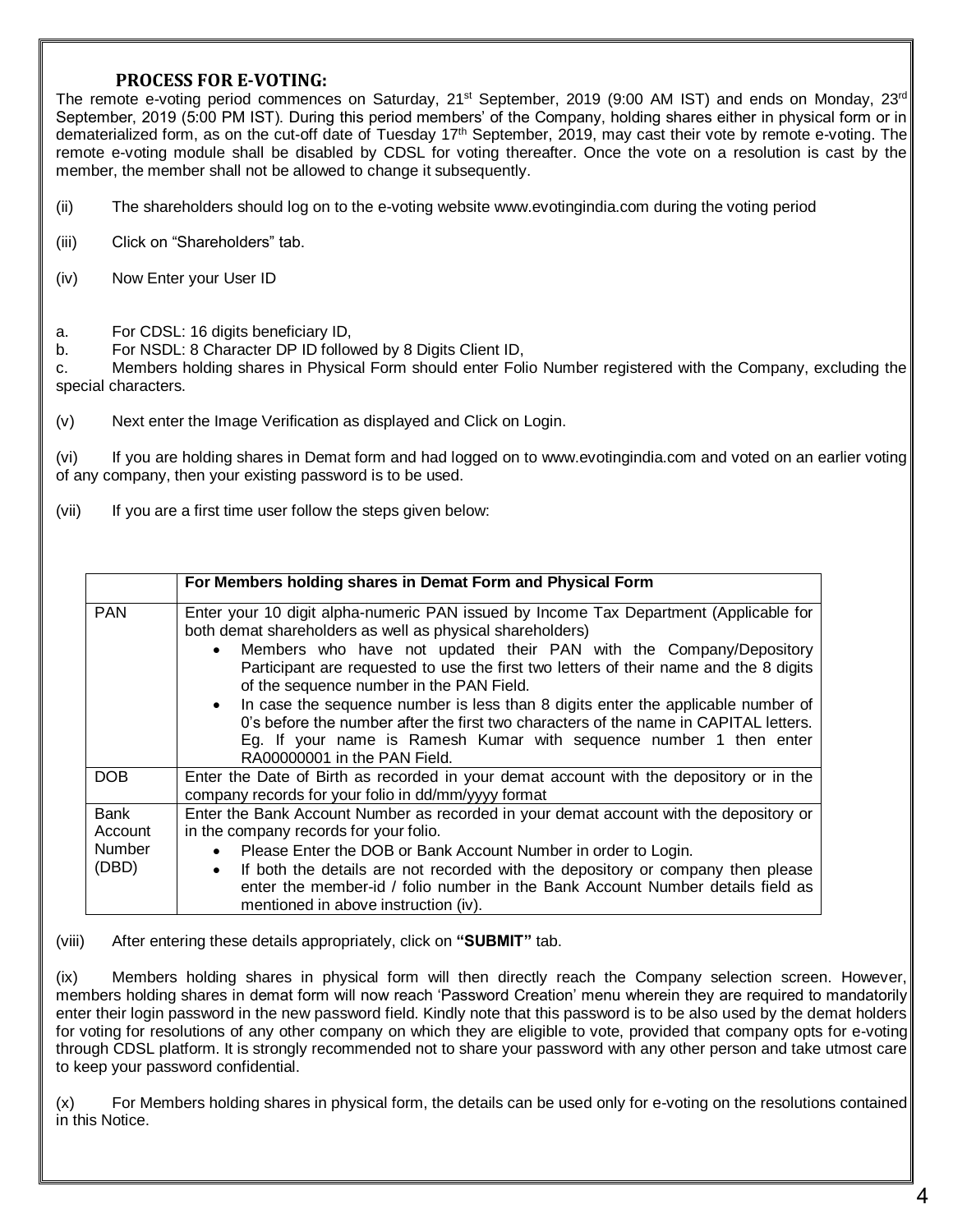(xi) Click on the EVSN for the relevant Company Name i.e.**" P.K. LEASING & FINANCE LTD."** on which you choose to vote.

(xii) On the voting page, you will see **"RESOLUTION DESCRIPTION"** and against the same the option "YES/NO" for voting. Select the option YES or NO as desired. The option YES implies that you assent to the Resolution and option NO implies that you dissent to the Resolution.

(xiii) Click on the **"RESOLUTIONS FILE LINK"** if you wish to view the entire Resolution details.

(xiv) After selecting the resolution you have decided to vote on, click on **"SUBMIT".** A confirmation box will be displayed. If you wish to confirm your vote, click on "OK", else to change your vote, click on "CANCEL" and accordingly modify your vote.

(xv) Once you **"CONFIRM"** your vote on the resolution, you will not be allowed to modify your vote.

(xvi) You can also take out print of the voting done by you by clicking on **"Click here to print"** option on the Voting page.

(xvii) If Demat account holder has forgotten the same password then enter the User ID and the image verification code and click on Forgot Password & enter the details as prompted by the system.

#### (xviii) **Note for Institutional Shareholders & Custodians:**

• Institutional shareholders (i.e. other than Individuals, HUF, and NRI etc.) and Custodians are required to log on to https://www.evotingindia.com and register themselves as Corporate.

• A scanned copy of the Registration Form bearing the stamp and sign of the entity should be emailed to helpdesk.evoting@cdslindia.com.

• After receiving the login details they have to create a compliance user which should be created using the admin l ogin and password. The Compliance user would be able to link the account(s) for which they wish to vote on.

• The list of accounts should be mailed to helpdesk.evoting@cdslindia.com and on approval of the accounts they would be able to cast their vote.

• A scanned copy of the Board Resolution and Power of Attorney (POA) which they have issued in favour of the Custodian, if any, should be uploaded in PDF format in the system for the scrutinizer to verify the same.

(xix) In case you have any queries or issues regarding e-voting, you may refer the Frequently Asked Questions ("FAQs") and e-voting manual available at www.evotingindia.com under help section or write an email to [helpdesk.evoting@cdslindia.com](mailto:helpdesk.evoting@cdslindia.com) or contact them at 1800 22 5533.

(xx) Shareholders can also cast their vote using CDSL's mobile app m-voting available for android based mobiles. The mvoting app can be downloaded from Google Play Store. iPhone and Windows phone users can download the app from the App Store and the Windows Phone store. Please follow the instructions as prompted by the mobile app while voting on your mobile.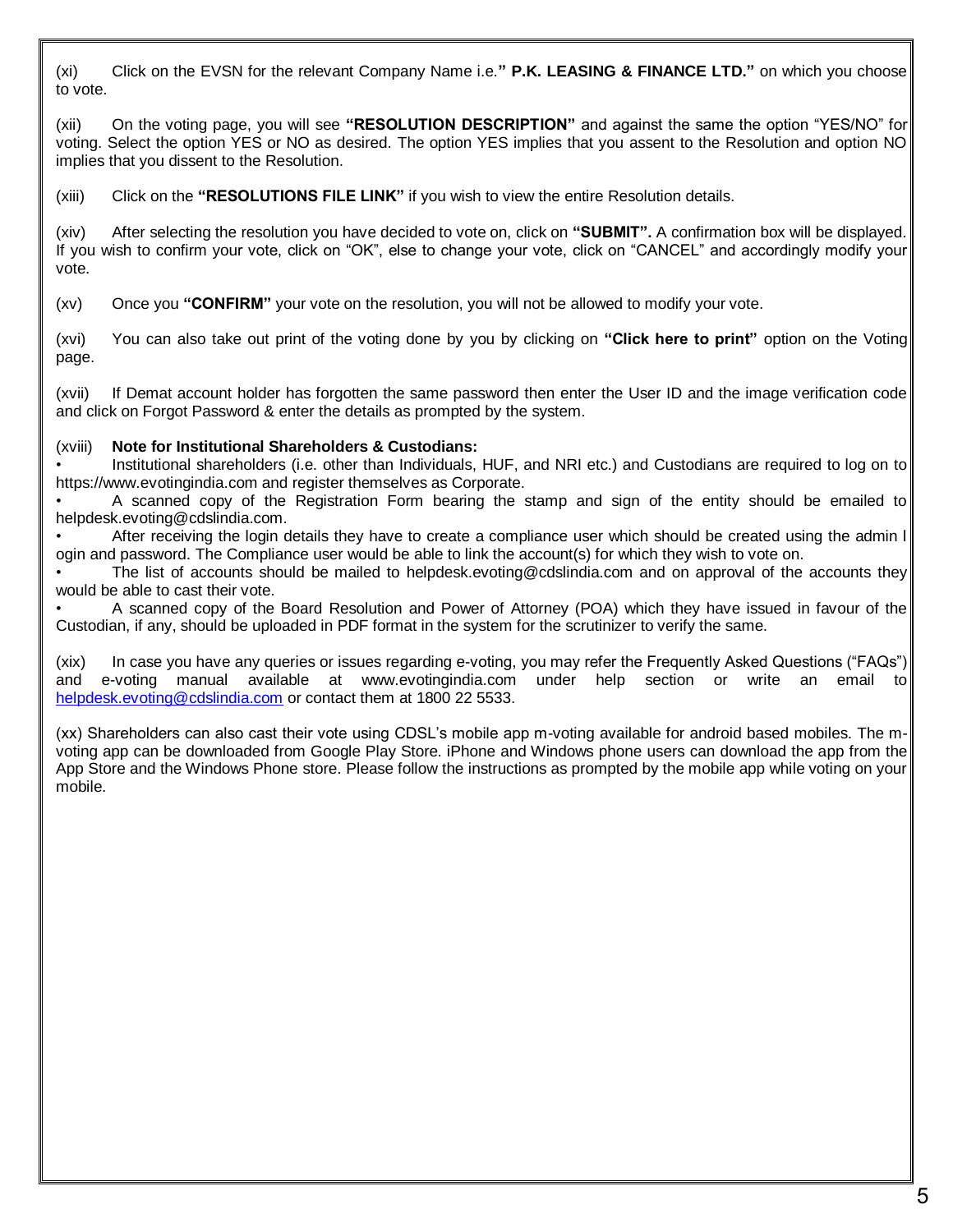#### **Explanatory Statement**

#### **(Pursuant to section 102 of Companies Act, 2013)**

#### **ITEM NO.3**

The Members of the Company, at the  $22<sup>nd</sup>$  Annual General Meeting held in the year 2014 had approved the appointment of **Mr. Partha Das** as an Independent Director of the Company, whose term is due to expire in the forthcoming AGM. **Mr. Partha Das** holds 58,300 Equity Shares of the Company. As per Section 149(10) of the Companies Act, 2013 (CA 2013), an Independent Director shall hold office for a term of upto five consecutive years on the Board of a Company, but shall be eligible for re-appointment on passing a special resolution by the Company for another term of upto five consecutive years on the Board of a Company. In line with the aforesaid provisions of the CA 2013 and in view of long, rich experience, continued valuable guidance to the management and strong Board performance of **Mr. Partha Das**, it is proposed to re-appoint him for the second term as an independent Director on the Board for a period of five years upto 31st March, 2024. In the opinion of the Board, **Mr. Partha Das** fulfills the conditions specified in the Act and except for the above mentioned shareholding; he is independent of the management. Copy of the draft letter for appointment of **Mr. Partha Das** as an Independent Director setting out the terms and conditions would be available for inspection without any fee by the members at the Registered Office of the Company during normal business hours on any working day, passing of the Resolution at Item No. 3 of the Notice as a Special Resolution. Except **Mr. Partha Das**, being an appointee, none of the Directors or Key Managerial Personnel (KMP) of the Company or their relatives are concerned or interested, financial or otherwise, in the resolution.

#### **ITEM NO.4**

The Members of the Company, at the  $22<sup>nd</sup>$  Annual General Meeting held in the year 2014 had approved the appointment of **Mr**.**Amiya Mukherjee** as an Independent Director of the Company, whose term is due to expire in the forthcoming AGM. As per Section 149(10) of the Companies Act, 2013 (CA 2013), an Independent Director shall hold office for a term of upto five consecutive years on the Board of a Company, but shall be eligible for reappointment on passing a special resolution by the Company for another term of upto five consecutive years on the Board of a Company. In line with the aforesaid provisions of the CA 2013 and in view of long, rich experience, continued valuable guidance to the management and strong Board performance of **Mr**.**Amiya Mukherjee**, it is proposed to re-appoint him for the second term as an independent Director on the Board for a period of five years upto 31st March, 2024. In the opinion of the Board, **Mr**.**Amiya Mukherjee** fulfills the conditions specified in the Act he is independent of the management. Copy of the draft letter for appointment of **Mr**.**Amiya Mukherjee** as an Independent Director setting out the terms and conditions would be available for inspection without any fee by the members at the Registered Office of the Company during normal business hours on any working day, passing of the Resolution at Item No. 3 of the Notice as a Special Resolution. Except **Mr**.**Amiya Mukherjee**, being an appointee, none of the Directors or Key Managerial Personnel (KMP) of the Company or their relatives are concerned or interested, financial or otherwise, in the resolution.

> **By order of the Board for P.K.LEASING & FINANCE LTD**

**Anil Kumar Agarwal Managing Director DIN: 00315722 Place: Kolkata Add: P-36, India Exchange Place**, **Date: 27.08.2019 4th Floor, Kolkata-700001**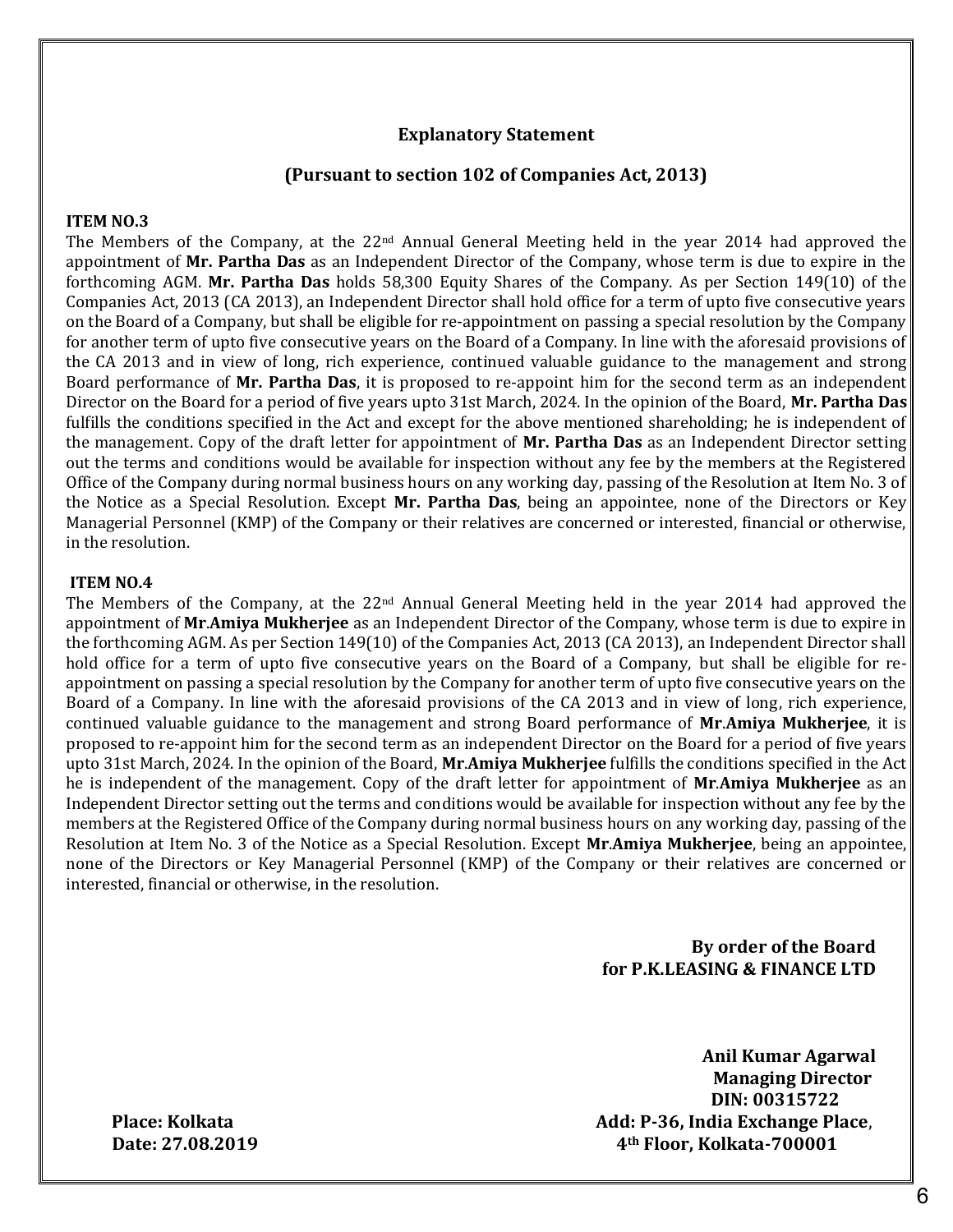

**(Annexure to Item No 2 of the Notice)**

**Brief Profile of the Directors seeking re-appointment in the 25th Annual General Meeting on 24th September, 2019**

| Name of Director                                                                                                                  | Mrs.Ruchi Agarwal                                                                      |
|-----------------------------------------------------------------------------------------------------------------------------------|----------------------------------------------------------------------------------------|
| Date of Birth                                                                                                                     | $10th$ Dec 1976                                                                        |
| Date of Appointment                                                                                                               | 6 <sup>th</sup> August 2014                                                            |
| Expertise in specific functional<br>area                                                                                          | Business and Corporate<br>Advisory, Indian Taxation,<br>Financial Consultancy etc.     |
| Qualification                                                                                                                     | B.com                                                                                  |
| No of Equity shares held in the<br>company                                                                                        | 39000                                                                                  |
| List of committees of the Board<br>οf<br>Directors (across all<br>which<br>companies) in<br>Chairmanship/Membership<br>is<br>held | Member in Nomination and<br>Remuneration Committee<br>and Risk Management<br>Committee |

# **Brief resume of Smt. Ruchi Agarwal**

Smt Ruchi Agarwal (DIN: 06942318) is a Non-Executive director of the company pursuant to the provisions of section 149 (1) of the companies Act, 2013 and any other applicable provisions of the Companies Act, 2013 and the rules made there under including any statutory modifications or re enactments thereof for the time being in force read with Chapter XI to the companies Act, 2013.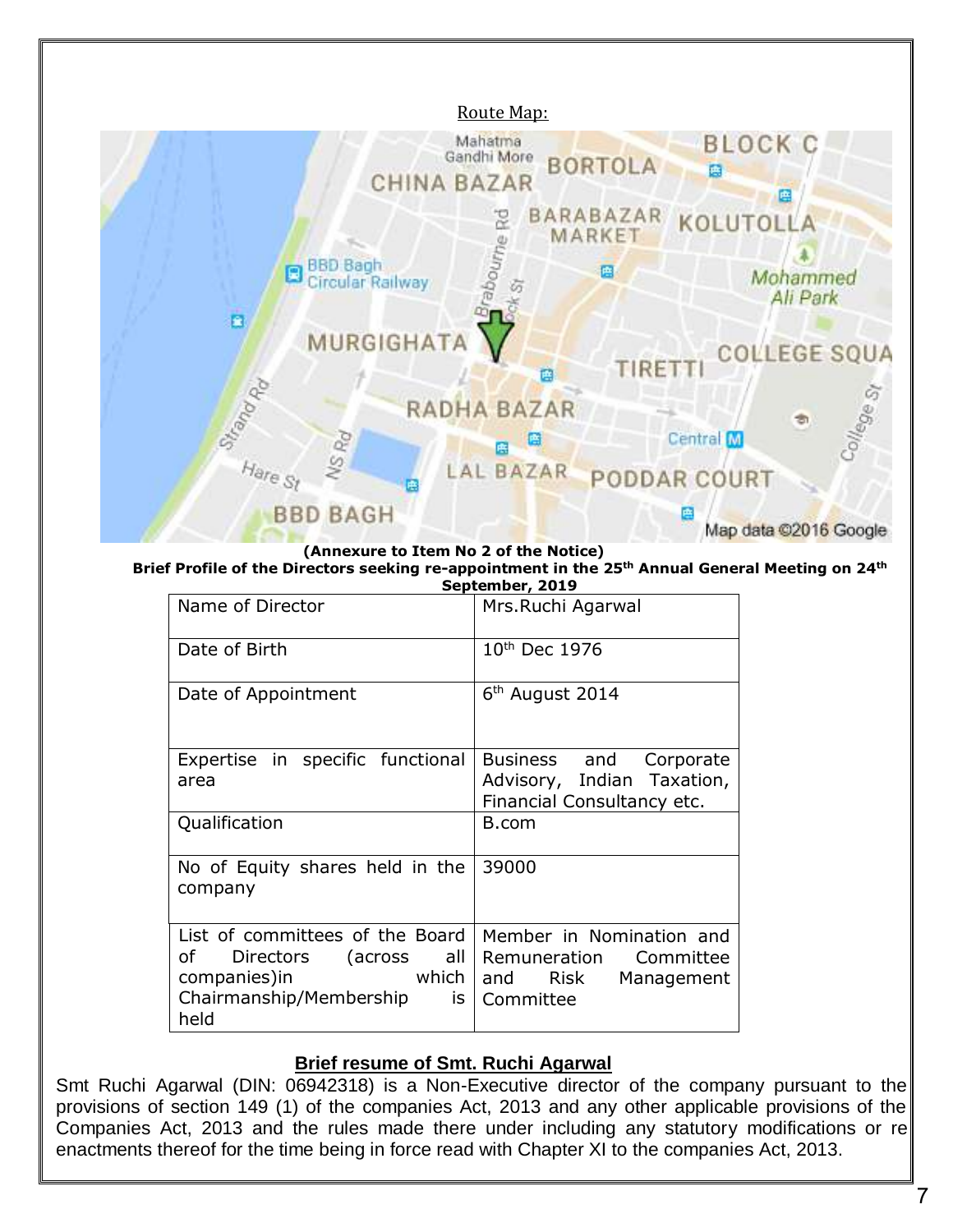# **DIRECTOR'S REPORT**

#### **Dear Members,**

Your Directors feel pleasure in presenting their 27<sup>th</sup> Annual Report together with the Audited Statements of accounts for the Financial Year ended on 31st March, 2019.

#### **FINANCIAL RESULTS**

During the year under review, the Company has shown notable performance. The extracts of financial results 2018-19 are as under:

|                                 |             | (in Rs.)  |
|---------------------------------|-------------|-----------|
| <b>Particulars</b>              | 2018-19     | 2017-18   |
| <b>Total Revenue</b>            | 23,07,677   | 24,46,269 |
| <b>Total Expenses</b>           | 22,76,051   | 24,45,263 |
| Profit / (Loss) Before Taxation | 31,625      | 1,006     |
| <b>Contingent Provisions</b>    | $-5250$     | Nil       |
| Provision for Income Tax        | 38,577      | 21,681    |
| Provision for Deferred Tax      | $-1,24,090$ | $-47,405$ |
| Previous Year Tax               | 82,196      | Nil       |
| <b>Profit after Taxation</b>    | 40,192      | 26,730    |

#### **OPERATIONS**

During the year, the company has carried out its business operations. However Company has achieved a stable profit during the year. Your Directors are putting their best efforts to improve the performance of the Company. The company anticipates more development in the Finance Industry in years to come.

The income from operations during the year is Rs. 23, 07,677/- as against Rs. 24, 46,269/- in the previous year. The Company made a profit before tax of Rs. 40,192/- as against the profit of Rs. 26,730/ in the previous year.

## **DIVIDEND**

Your Directors intend to plough back available resources for the financial requirements and express their inability to recommend any dividend for the financial year.

#### **RESERVES**

In terms of Section 45-IC of the RBI Act 1934, the Company registered as NBFC with RBI is required to transfer at least 20% of its Profit after tax to a Reserve Fund before dividend is declared. As at the year end, an amount of Rs. 8,039/- has transferred to the Reserve Fund.

#### **DEPOSIT**

The Company has not accepted any deposits during the year under review and it continues to be a Non- deposit taking Non Banking Financial Company in conformity the guidelines of the Reserve Bank of India and Companies (Acceptance of Deposits) Rules, 1975.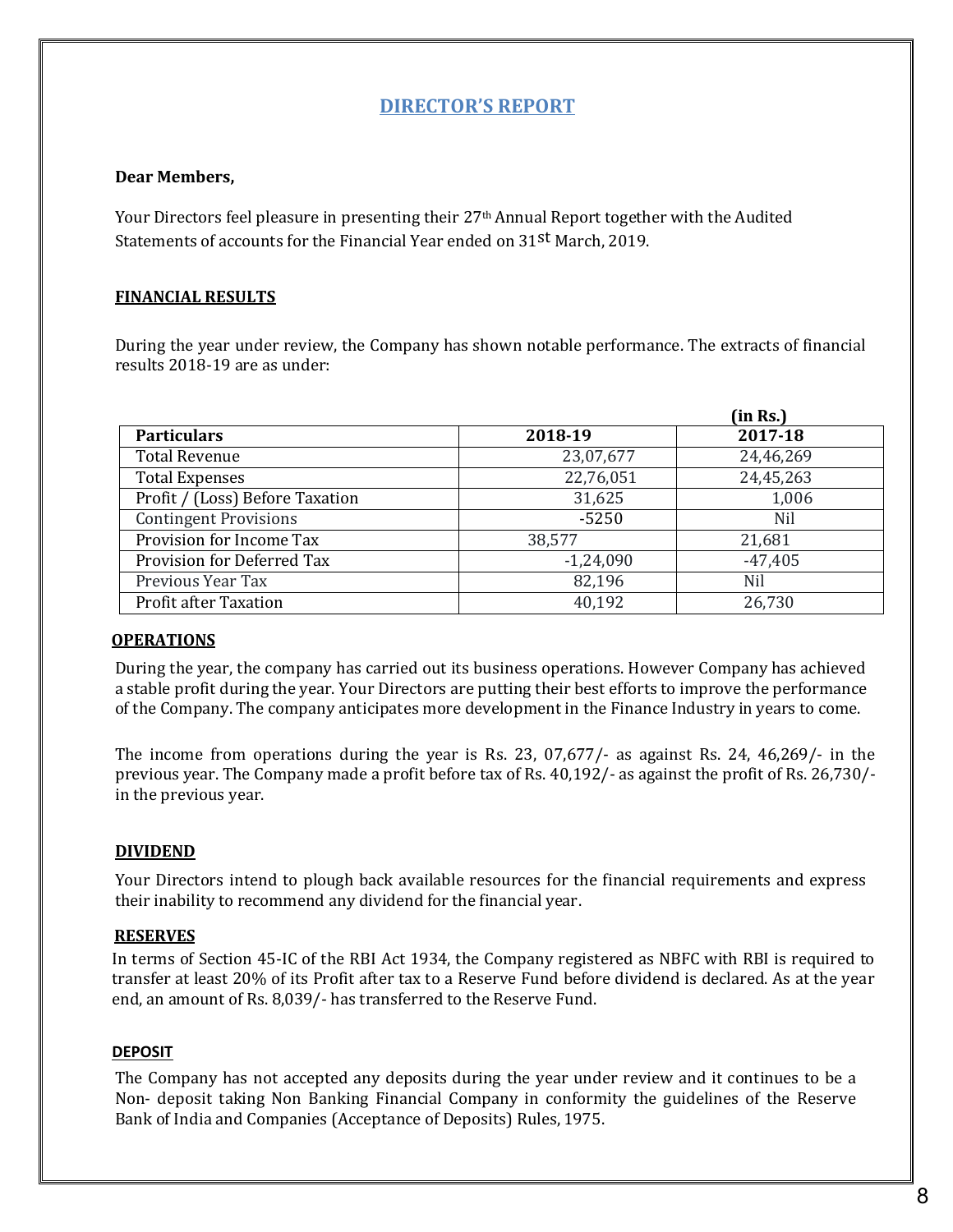#### **EXTRACT OF ANNUAL RETURN**

The details forming part of Annual Return in form MGT-9 is annexed **Annexure- II.**

#### **BOARD OF DIRECTORS AND KEY MANAGERIAL PERSONNEL**

The Board consist of Four (4) Directors and (1) CFO, Mr.Nand Kishore Agarwal (CFO), Mr. Anil Kumar Agarwal (Non-Executive and Independent Director), Mrs. Ruchi Agarwal(Non-Executive and Independent Director) and Mr. Partha Das (Independent Director) and Mr. Amiya Mukherjee ( Independent Director). There has been no change in composition of Board.

## **COMPANY SECRETARY**

The Company was appointed Ms. Sweta Agarwal, an Associate Member of the Institute of Company Secretaries of India, as Company Secretary of the Company w.e.f. 18.09.2018 and Ms. Sweta Agarwal has resigned from the post of Company Secretary w.e.f 31.07.2019

## **PERFORMANCE EVALUATION OF BOARD**

Pursuant to the provisions of the Companies Act, 2013 and as per SEBI (LODR) Regulations 2015, a separate exercise was carried out to evaluate the performance of individual Directors including the Chairman of the Board who were evaluated on parameters such as level of engagement and contribution and independence of judgment thereby safeguarding the interest of the Company. The performance evaluation of the Independent Directors was carried out by the entire Board. The performance evaluation of the Chairman and the Non Independent Directors was carried out by the Independent Directors. The Board also carried out annual performance evaluation of the working of its Audit, Nomination and Remuneration as well as Stakeholders Relationship Committee. The Directors expressed their satisfaction with the evaluation process.

#### **DECLARATION FROM INDEPENDENT DIRECTORS**

The Company has received declaration from, Mr. Partha Das and Mr. Amiya Mukherjee Independent Directors of the Company confirming that they meet with the criteria of Independence as prescribed by the Companies Act, 2013 and the SEBI (LODR) Regulations, 2015.

## **BOARD MEETINGS**

The Board met 6 times during the financial year. During the 12 months period ended  $31<sup>st</sup>$  March, 2019. Board Meetings were held on 13.08.2018, 20.08.2018, 18.09.2018, 24.09.2018, 05.11.2018, 22.01.2019

The intervening gap between any two consecutive meetings of the Board did not exceed one hundred and twenty days as prescribed under the Companies Act, 2013 and the SEBI (LODR) Regulations, 2015.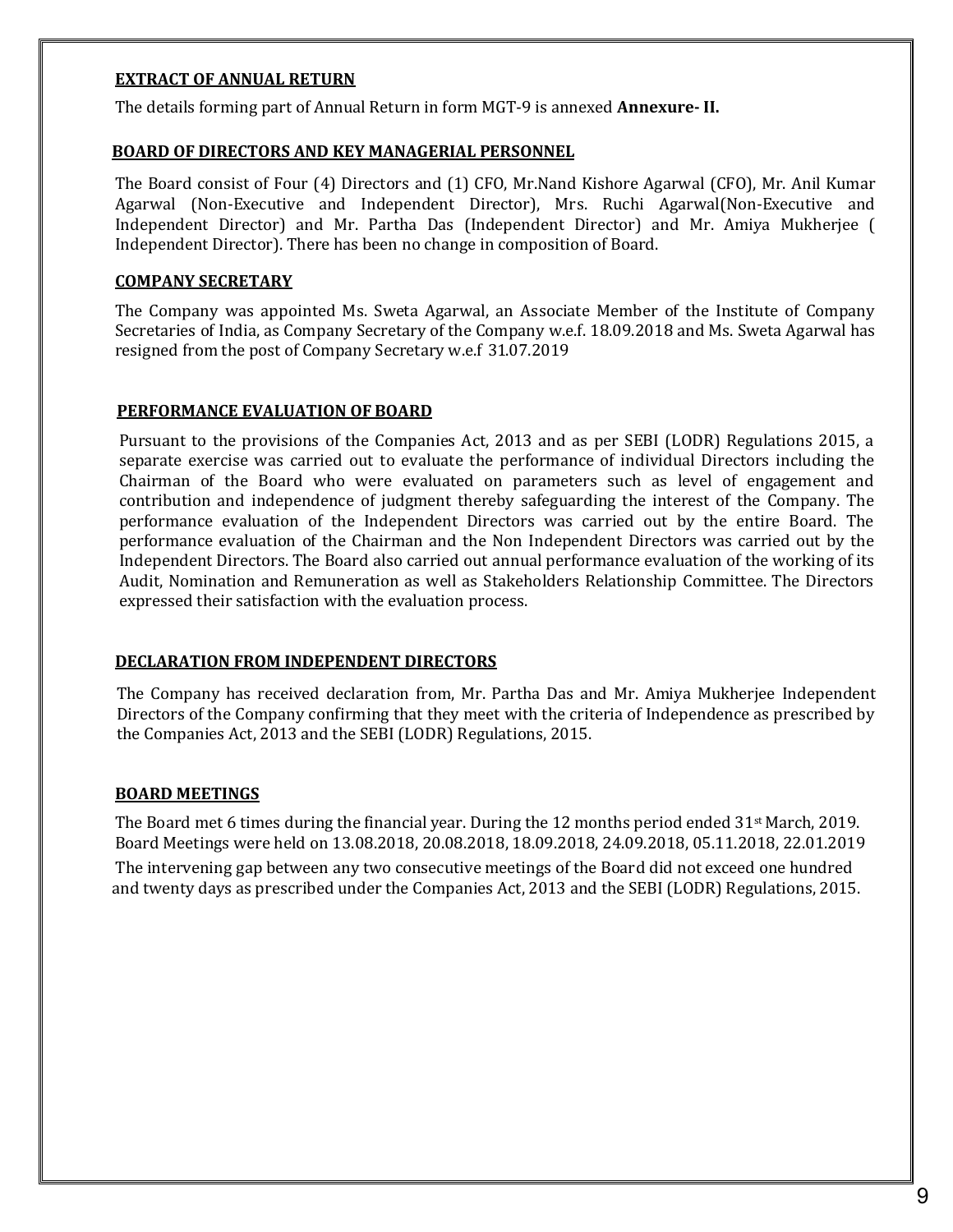## **COMMITTEES OF THE BOARD**

Following are the three committees constituted by the Board:

- 1. Audit Committee.
- 2. Shareholders and Investor Grievance Committee and.
- 3. Nomination & Remuneration Committee.

The Composition of Board Committees as on March 31, 2019 was as under –

## **1. Audit Committee**

The Audit Committee of the Company reviews the reports to be submitted with the Board of Directors with the Board of Directors with respect of auditing and accounting matters. It also supervises the Company's financial reporting process, reviewing Quarterly, Half yearly and Annual financial results, adequacy of internal control systems, internal audit function, discussions with the auditors about the scope of audit including the observations of the auditors and discussion with internal auditors on any significant finding and also to investigate any activity within its terms of reference and to seek any information it requires from any employees and to secure the attendance of outsiders with relevant experience and expertise, where considered necessary.

During the year under review four meeting were held on the following dates:

#### 13.08.2018, 18.09.2018, 05.11.2018, 22.01.2019

The composition of the Audit Committee as at March 31, 2019 and details of the Members participation at the Meetings of the Committee are as under:-

| <b>Name of Member</b> | Category                | <b>Status</b> | No.<br>of<br>attended    | <b>Meeting</b>  |
|-----------------------|-------------------------|---------------|--------------------------|-----------------|
|                       |                         |               | Held<br>during<br>tenure | <b>Attended</b> |
| Mr Partha Das         | Independent<br>Director | Chairman      | 4                        | 4               |
| Mr Amiya Mukherjee    | Independent<br>Director | Member        | 4                        | 4               |
| Mr Anil Kumar Agarwal | Executive<br>Director   | Member        | 4                        | 4               |

## **2. Nomination and Remuneration Committee**

The composition of the Nomination and Remuneration Committee as at March 31, 2019 and details of the Members participation at the Meetings of the Committee are as under:-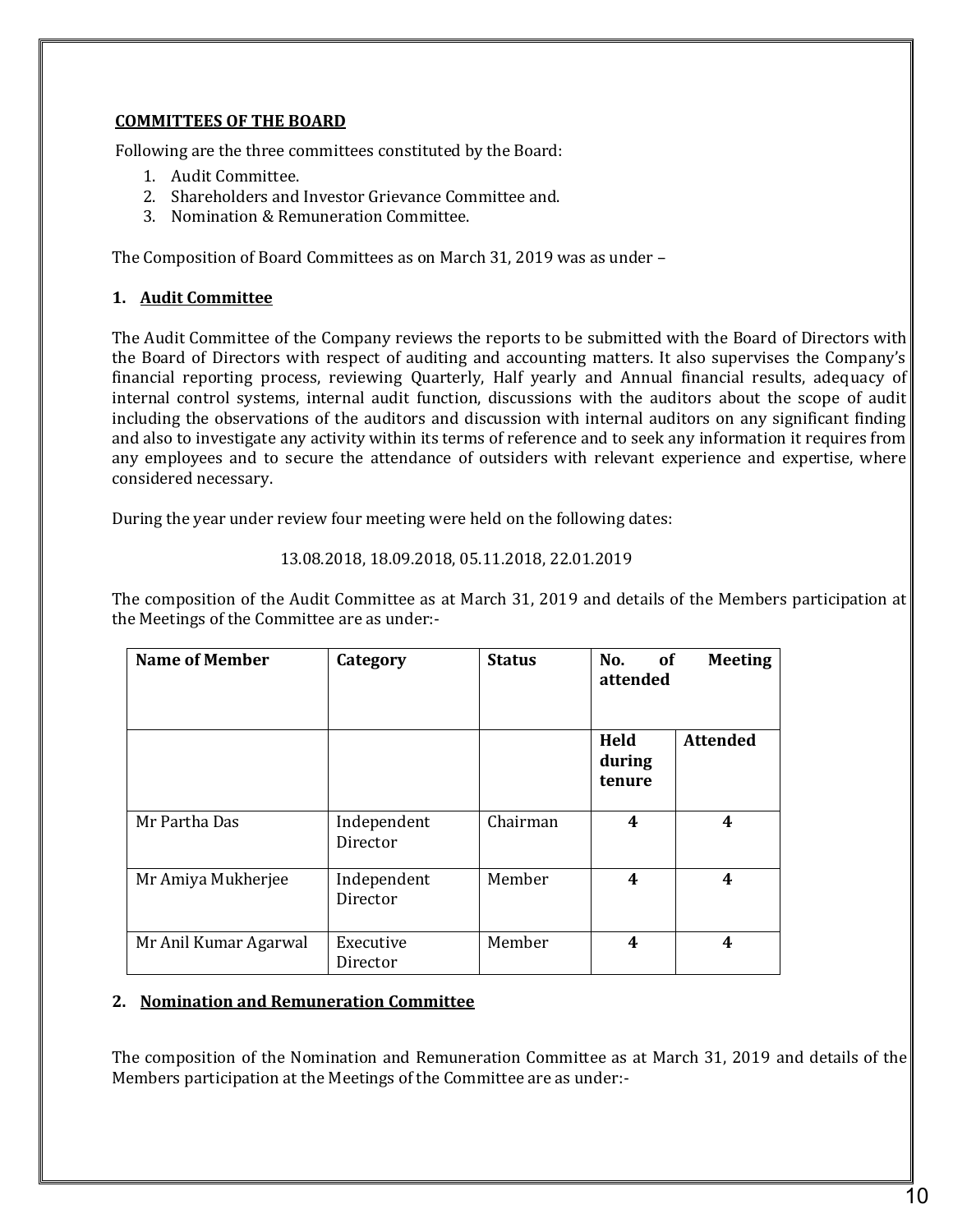During the year under review four meeting were held on the following dates:

| <b>Name of Member</b> | Category                     | <b>Status</b> | No.<br>of<br>attended    | <b>Meeting</b>  |
|-----------------------|------------------------------|---------------|--------------------------|-----------------|
|                       |                              |               | Held<br>during<br>tenure | <b>Attended</b> |
| Mr Partha Das         | Independent<br>Director      | Chairman      | 4                        | 4               |
| Mr Amiya Mukherjee    | Independent<br>Director      | Member        | 4                        | 4               |
| Ms Ruchi Agarwal      | Non<br>Executive<br>Director | Member        | 4                        | 4               |

#### 13.08.2018, 18.09.2018, 05.11.2018, 22.01.2019

#### **3. Stakeholders Relationship Committee (SRC):**

The Board of Directors of the Company has constituted a Committee which functions as "Stakeholders Relationship Committee", consisting of three members, chaired by Independent Director.

#### **The Committee, inter-alia, deals with various matters relating to:**

- Transfer/transmission of shares/debentures and such other securities as may be issued by the Company from time to time;
- Issue of duplicate share certificates for shares/debentures and other securities reported lost, defaced or destroyed, as per the laid down procedure;
- Issue new certificates against subdivision of shares, renewal, split or consolidation of share certificate/certificates relating to other securities.
- To approve and monitor dematerialization of shares or other securities and all matters incidental or related thereto;
- To authorize the company secretary and head compliance/other officers of the share Department to attend to matters relating to non-receipt of annual reports, notices, non-receipt of declared dividend/interest, change of address for correspondence etc and to monitor action taken;
- Monitoring expeditious redressed of investors/stakeholders grievances and
- All other matters incidental or related to shares, debenture

Details of shares transfer/transmission approved by the committee and Shareholders/Investors grievances are placed at the Board Meetings from time to time. The Company has not received any Complaints during the year.

During the year under review five meeting were held on the following dates:

13.08.2018, 18.09.2018, 05.11.2018, 22.01.2019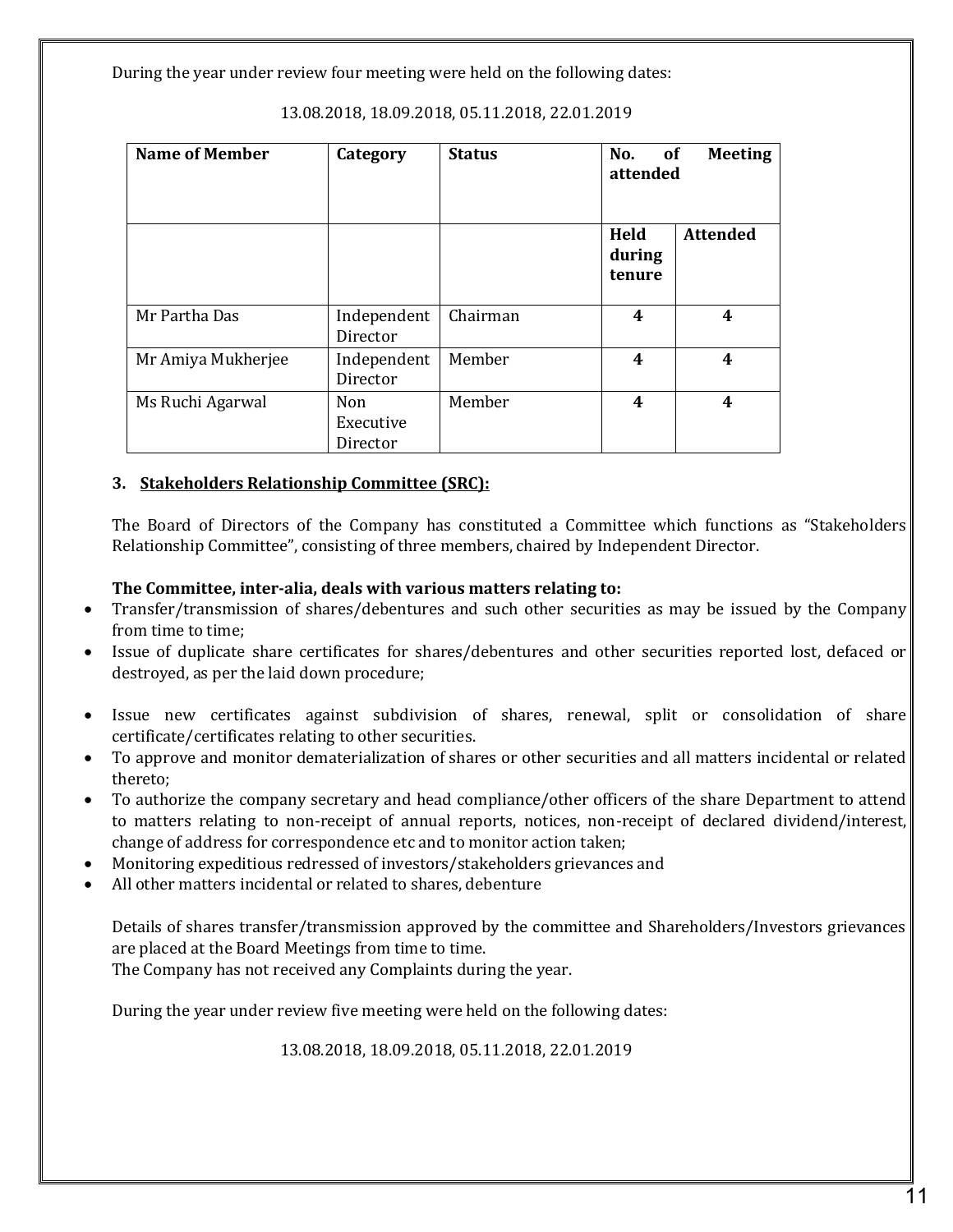The composition of the Nomination and Remuneration Committee as at March 31, 2019 and details of the Members participation at the Meetings of the Committee are as under:-

| <b>Name of Member</b> | Category                | <b>Status</b> | of<br>No.<br>attended           | <b>Meeting</b>   |
|-----------------------|-------------------------|---------------|---------------------------------|------------------|
|                       |                         |               | <b>Held</b><br>during<br>tenure | <b>Attended</b>  |
| Mr Partha Das         | Independent<br>Director | Chairman      | 4                               | $\boldsymbol{4}$ |
| Mr Amiya Mukherjee    | Independent<br>Director | Member        | 4                               | $\boldsymbol{4}$ |
| Mr Anil Kumar Agarwal | Executive<br>Director   | Member        | 4                               | 4                |

# **Details of Complaints received during the Year 2018-2019**

| <b>Nature of Complaints/Queries</b> | No.<br>оf<br><b>Complaints/Queries</b><br>received | No of Complaints<br>not solved to the<br>satisfaction<br>оf<br><b>Shareholder</b> |
|-------------------------------------|----------------------------------------------------|-----------------------------------------------------------------------------------|
| <b>Transfer of Shares</b>           | <b>NIL</b>                                         | <b>NIL</b>                                                                        |
| Non-receipt of Annual Report        | <b>NIL</b>                                         | <b>NIL</b>                                                                        |
| Pending Share Transfer              | NII.                                               | NII.                                                                              |

The Company confirms that there were no share transfers lying pending as on 31.03.2018 and all request for dematerialization and re-materialization of shares as on that date were confirmed into NSDL/CDSL system. **CHANGE IN THE NATURE OF BUSINESS**

The Company is engaged in the business of Investments, Leasing and Financing. There has been no change in the nature of business of the Company during the year under review.

# **SIGNIFICANT & MATERIAL ORDERS PASSED BY THE REGULATORS OR COURTS OR TRIBUNALS IMPACTING THE GOING CONCERN STATUS OF THE COMPANY**

No significant and material orders were passed by any Regulator(s) or Court(s) or Tribunal(s) which would impact the going concern status of the company.

# **MATERIAL CHANGES AND COMMITMENTS, IF ANY, AFFECTING THE FINANCIAL POSITION OF THE COMPANY WHICH HAVE OCCURRED BETWEEN THE END OF THE FINANCIAL YEAR OF THE COMPANY TO WHICH THE FINANCIAL STATEMENTS RELATE AND THE DATE OF THE REPORT:**

No material changes and commitment affecting the financial position of the Company occurred between the end of the financial year to which this financial statements relate and the date of this report.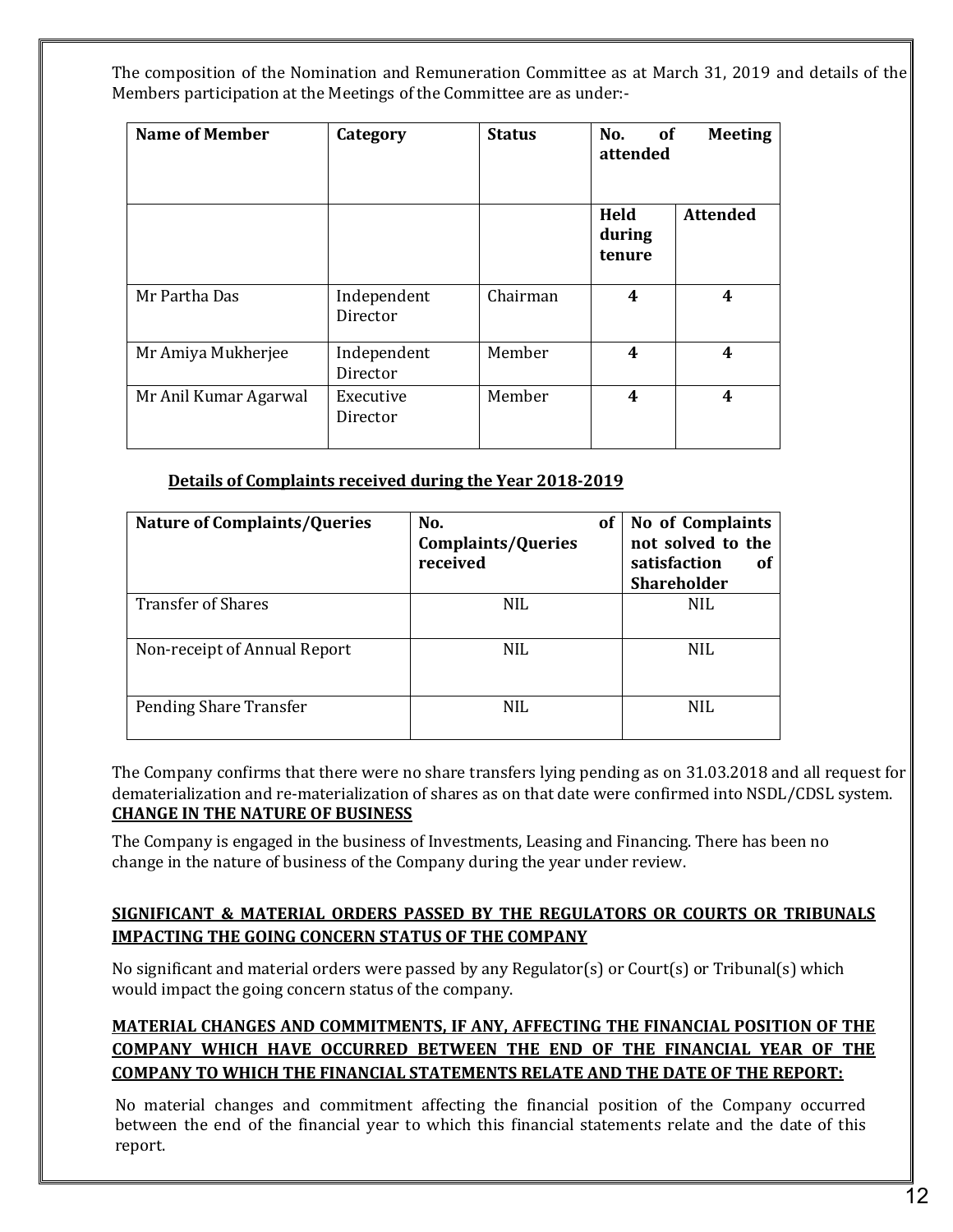# **CORPORATE SOCIAL RESPONSIBILITY**

The provisions of Section 135(1) of the Companies Act, 2013 are not applicable to the Company and therefore the company has no corporate social responsibility committee of the Board.

## **PARTICULARS OF LOANS, GUARANTEES OR INVESTMENTS UNDER SECTION 186 OF THE COMPANIES ACT 2013**

Loans, Guarantees and Investments covered under Section 186 of the Companies Act, 2013 form part of the Notes to the financial statements provided in this Annual Report.

# **AUDITORS:**

M/s. JSGA & Associates, Chartered Accountants, (Firm Registration No. 016078C), having their office at 18, Rabindra Sarani, Gate-2, 5th Floor, Room No. 548, Kolkata-700001 are continued to hold the office of the Auditors of the Company for the remaining periods. The Company has received a certificate from the above Auditors to the effect that if their appointment has been confirmed, it would be in accordance with the provisionsof the Companies Act, 2013.

## **AUDITORS' REPORT**

The Auditors report does not contain any reservation, qualification or adverse remark. The observations contained in the Audit report submitted by M/s JSGA & Associates, Chartered Accountant, are self explanatory and does not require any further explanation.

#### **SECETARIAL AUDITOR**

Pursuant to provisions of sub-section (1) of Section 204 of the Companies Act 2013, the Company is required to annex with its Board's Report a secretarial audit report, given by the Company Secretary in practice.

The secretarial audit of the Company has been conducted by Ms. Seema Manglunia, Company Secretaries in Practice and their report on the secretarial audit for the year under review.

## **SECRETARIAL AUDIT REPORT**

The Secretarial Audit Report does not contain any reservation, qualification or adverse remark except that

• *Since, Company is required to appoint Internal Auditor pursuant to section 138 of the Companies Act, 2013 read with rule 13 of the Companies (Accounts) Rules, 2014, But the Company did not appoint any Internal Auditor* as mentioned in the secretarial audit report annexed hereto is attached as **Annexure- IV.**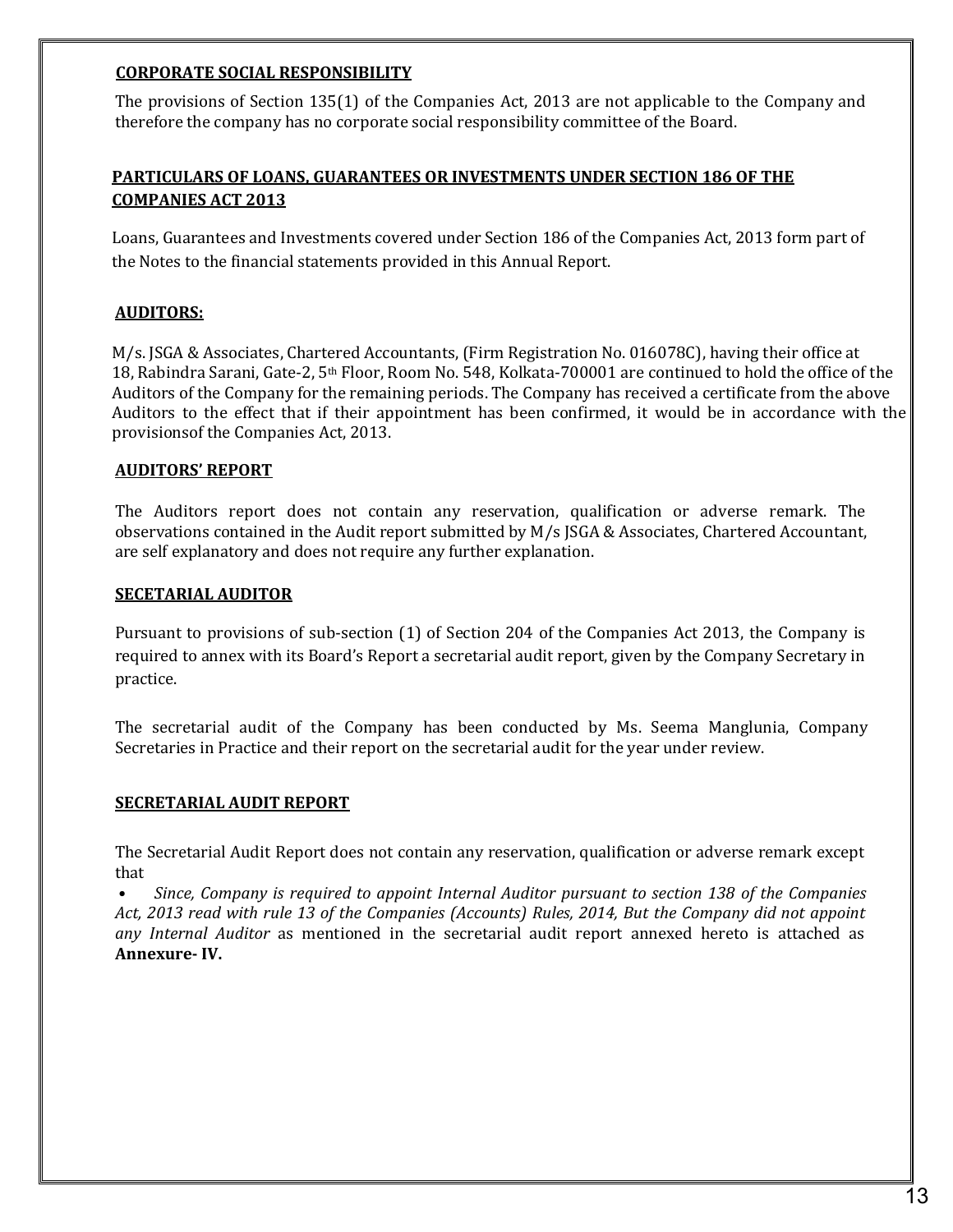## **PUBLIC DEPOSITS**

The Company has not accepted any fixed deposits during the financial year under review.

#### **PARTICULARS OF CONTRACTS OR ARRANGEMENTS WITH RELATED PARTIES**

All material related party transactions that were entered into during the financial year were on an arm's length basis and were in the ordinary course of business. There are no materially significant related party transactions made by the Company with Promoters, Directors, Key Managerial Personnel or other designated persons which may have a potential conflict with the interest of the Company at large. **Form No. AOC-2** marked **Annexure-l** is annexed to this report containing disclosure of related party transactions under Section 188 of the Companies Act, 2013.

#### **ENVIRONMENT, HEALTH AND SAFETY**

The Company accords the highest priority to health and environment and safety. The Company takes at most care for the employees and ensures compliance with the Environment Act.

#### **CORPORATE GOVERNANCE**

As per Regulation 15(2) of SEBI (Listing Obligations and Disclosure Requirements) Regulations, 2015, the Compliance with the Corporate Governance Provisions shall not apply in respect of the listed entity having paid up Equity Share Capital not exceeding Rupees Ten Crores and Net worth not exceeding Rupees Twenty Five Crores as on the last day of the previous financial year.

#### **DIRECTORS' RESPONSIBILITY STATEMENT:**

Pursuant to Section 134 (5) of the Companies Act, 2013, your Directors' confirm the following:

- (A) That in preparation of the annual accounts, the applicable accounting standards had been followed along with proper explanation relating to material departures;
- (B) That the Directors have selected such accounting policies and applied them consistently and made judgments and estimates that are reasonable and prudent so as to give a true and fair view of the state of affairs of the Company at the end of the financial year ended on  $31^{st}$  March, 2019 and of the profit of the company for the thatyear.
- (C) That the Directors have taken proper and sufficient care for maintenance of adequate accounting records for the year ended  $31<sup>st</sup>$  March 2019 in accordance with the provisions of the Companies Act, 2013 for safeguarding the assets of the company and for prevention and detection of fraud and other irregularities.
- (D) That the Directors have prepared the accounts for the financial year ended  $31^{st}$  March 2019 on a going concern basis.
- (E) That the Directors had laid down internal financial controls to be followed by the Company and that such internal financial control is adequate and operating effectively.
- (F) The Director had devised proper systems to ensure compliance with the provisions of all applicable laws and such systems were adequate and operating effectively.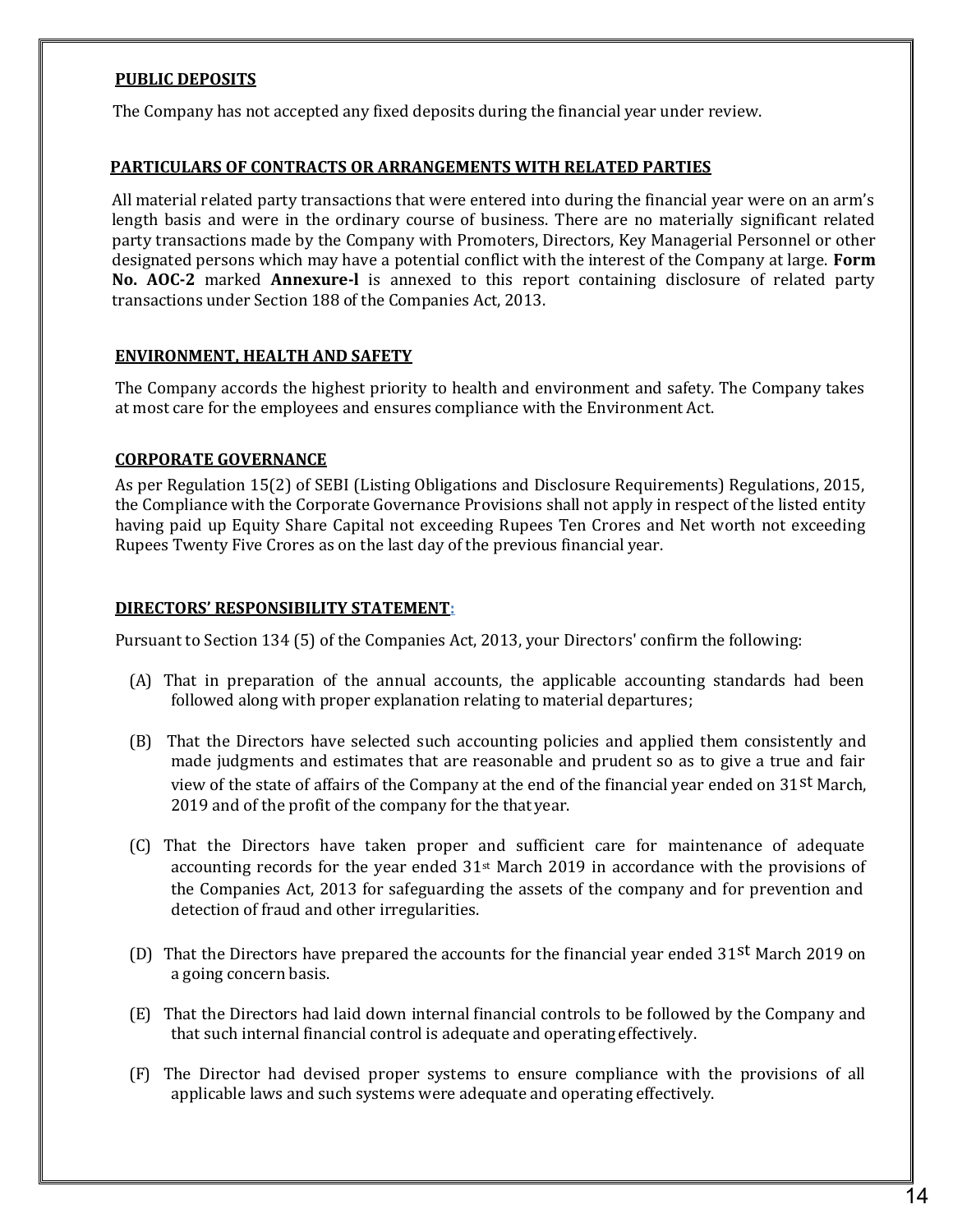## **CONSERVATION OF ENERGY, TECHNOLOGY ABSOPTION, FOREIGN EXCHANGE EARNINGS AND OUTGO:**

Section 134(3) (m) of the Companies Act, 2013 read with a Companies (Disclosure of particulars in the report of the Board of Directors) Rules 8 is not applicable since the company does not have any manufacturing activities.

There has been no expenditure and /or earning in foreign exchange.

## **PARTICULARS OF EMPLOYEES:**

There is no employee in the Company drawing remuneration for which information is required to be furnished under section 134 of the Companies Act 2013 read with Companies (Particulars of Employees) Rules 1975 as amended.

## **SUBSIDIARIES, JOINT VENTURE AND ASSOCIATE COMPANY**

The Company has no subsidiary, Associate Companies and joint venture Company.

# **DETAILS IN RESPECT OF ADEQUACY OF INTERNAL CONTROLS WITH REFERENCE TO THE FINANCIAL STATEMENT**

The company has adequate internal financial control system commensurate with the size of the company and the nature of its business with regards to purchase of fixed assets. The activities of the company do not involve purchase of inventories and sale of goods and services.

For the purposes of effective internal financial control, the Company has adopted various procedures for ensuring the orderly and efficient conduct of its business, including adherence to company's policies, the safeguarding of its assets, the prevention and detection of frauds and errors, the accuracy and completeness of the accounting records, and the timely preparation of reliable financial information.

To ensure adequacy of internal financial controls, the procedures adopted by the Company are based on the following parameters:

- (a) Familiarity with Policies and Procedures the related policies and procedures and the changes thereto, if any, are communicated to the employees at the time of joining and it is ensured that such person understands the policies or procedures correctly.
- (b) Accountability of Transactions There is a proper delegation of authorities and responsibilities so as to ensure accountability of any transaction.
- (c) Accuracy & Completeness of Financial Statements/ Reports For accuracy and completeness of information, reconciliation procedure and multiple checking at different level have been adopted. To avoid human error, computer softwares are extensively used.
- (d) Retention and Filing of Base Documents All the source documents are properly filed and stored in a safe manner. Further, important documents, depending upon their significance are also digitized.
- (e) Segregation of Duties It is ensured that no person handles all the aspect of a transaction. To avoid any conflict of interest and to ensure propriety, the duties have been distributed at different levels.
- (f) Timeliness It is also ensured that all the transactions are recorded and reported in a timely manner.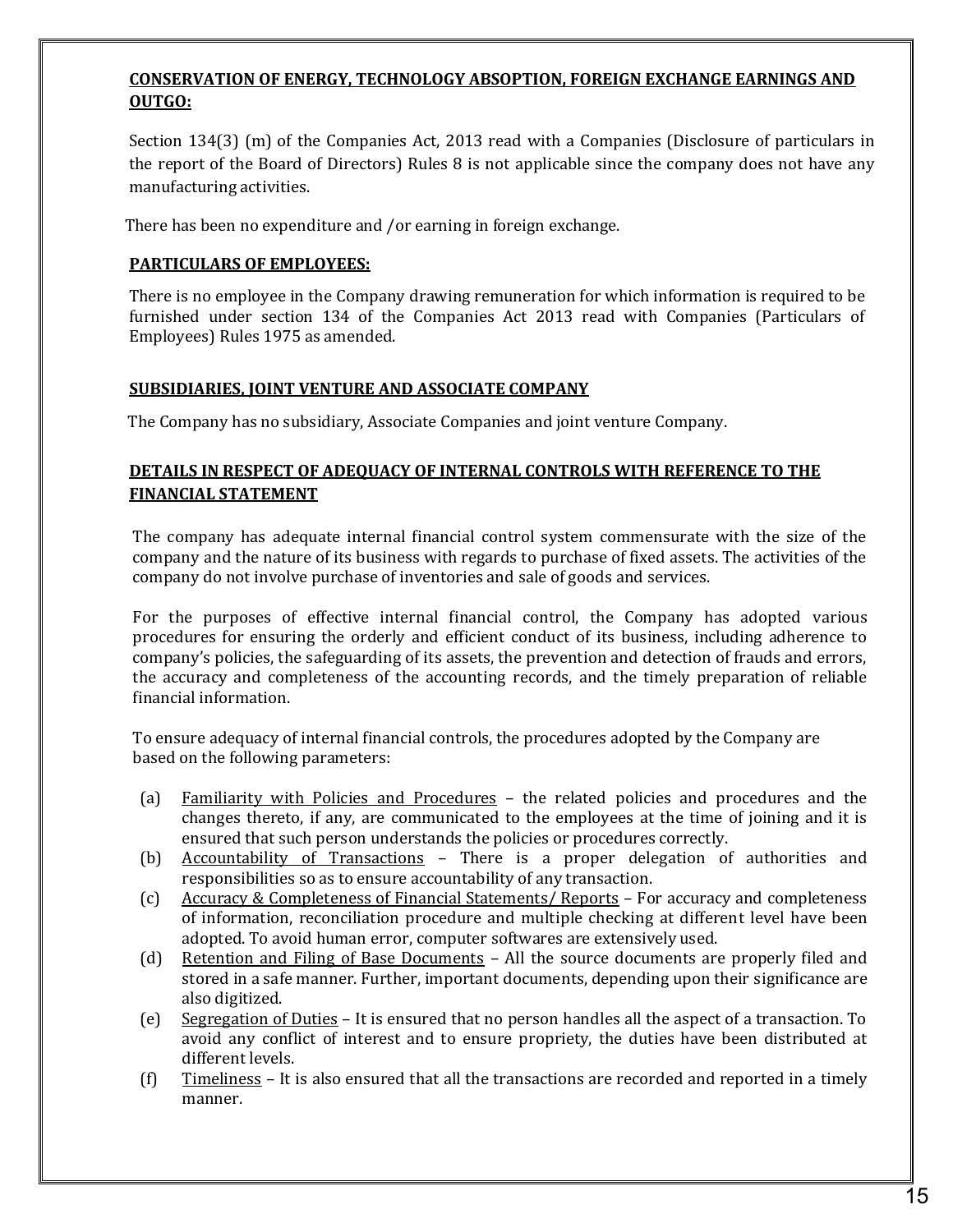The procedures are also reviewed by the Statutory Auditors and the Directors of the Company from time to time. There has also been proper reporting mechanism implemented in the organization for reporting any deviation from the procedures

#### **RISK MANAGEMENT POLICY**

At Present, the Company has not identified any element of risk which may threaten the existence of the Company.

#### **WHISTLE BLOWER POLICY AND VIGIL MECHANISM**

The Company has in place the whistle blower mechanism for directors, employees with a view to provide for adequate safeguards against victimization of stakeholders and provide for direct access to the Chairperson of the Audit Committee in appropriate cases. The policy can be accessed at the website of the Company at www.pkleasing.in

#### **CODE OF CONDUCT**

The Chairman of the Board Meetings has given a declaration that all Directors and senior Management Personnel concerned affirmed compliance with the code of conduct with reference to the year ended March, 31 2019.

#### **ACKNOWLEDGEMENT**

Your Directors wish to place on record and acknowledge their appreciation for the continued support and co- operation received from Government agencies and the Shareholders. Your Directors also record their appreciation for the total dedication of employees at all levels.

> **By order of the Board for P.K.LEASING & FINANCE LTD**

**Anil Kumar Agarwal Managing Director DIN: 00315722 Place:** Kolkata **Add:** P-36, India Exchange Place, **Date: 27.08.2019 4th Floor, Kolkata-700001**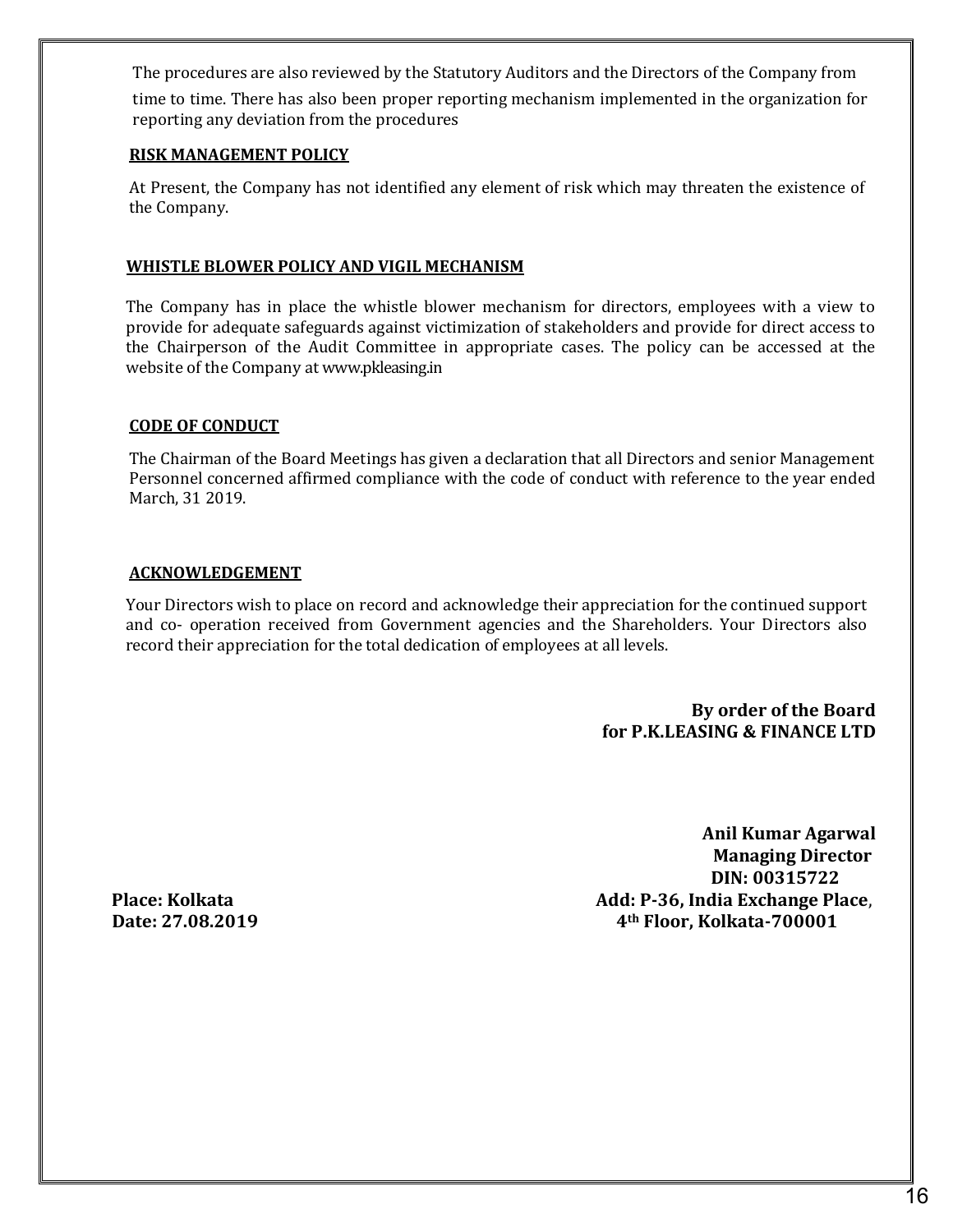# **MANAGEMENT DISCUSSION AND ANALYSIS REPORT**

#### **1. OPERATING RESULTS OF THE COMPANY**

During the year, the company has carried out its business operations. However Company has achieved a stable profit during the year. Your Directors are putting their best efforts to improve the performance of the Company. The company anticipates more development in the Finance Industry in years to come.

The income from operations during the year is Rs. 23, 07,677/- as against Rs. 24, 46,269/- in the previous year. The Company made a profit before tax of Rs. 40,192/- as against the profit of Rs. 26,730/ in the previous year.

#### **2. INDUSTRY STRUCTURE AND DEVELOPMENT**

The principal activities of the Company are:

- I. The Company carries on the business of financing loan to Corporate & Individual.
- II. The Company invest in buy, sell, transfer, hypothecate, deal in and dispose of any shares, stocks debentures (whether perpetual or redeemable debentures), debenture stock, securities, properties of any other Company including securities of any Government, Local Authority, bonds and certificates.

#### **3. THREATS**

- I. With the increase in business segment, the competition has increased from Domestic and other developed countries.
- II. Threats for this Industry are very common and every person is aware of the threats and the risks involved with this Industry.

## **4. PROSPECT & OUTLOOK**

The Company presents the analysis of the Company for the year 2018-2019 & its outlook for the future. This outlook is based on assessment of the current business environment. It may vary due to future economic & other developments, both in India and abroad.

#### **5. RISKS AND CONCERNS**

The Company has taken adequate preventive and precautionary measures to overcome all negative factors responsible for low trend to ensure steady growth.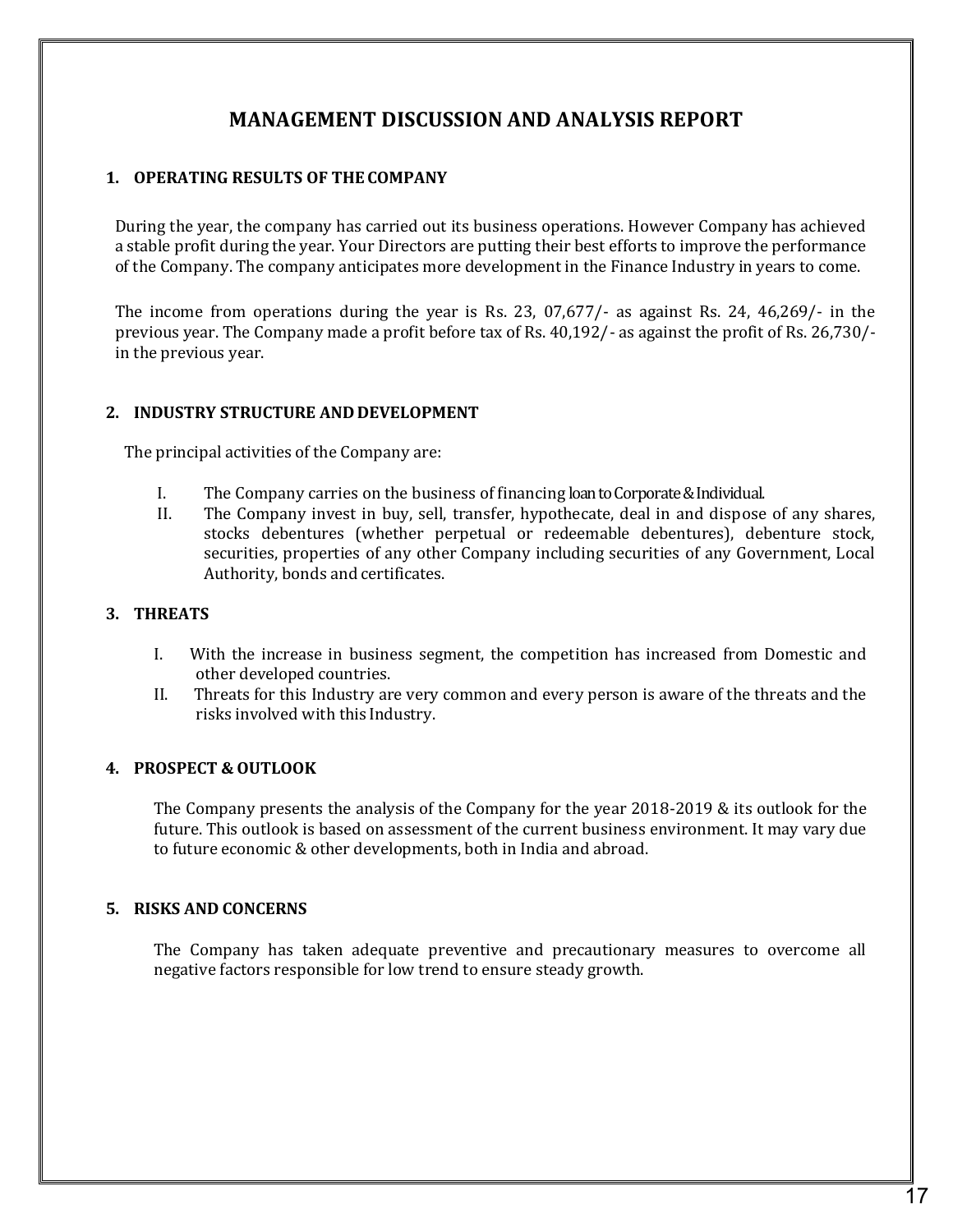#### **6. INTERNAL CONTROL SYSTEM AND THEIRADEQUACY**

There are well-established procedures for Internal Controls for operations of the Company. The finance & audit functions are well equipped with professionally experienced qualified personnel & play important roles in implementing the statutory obligations. The Company has constituted Audit Committee for guidance and proper control of affairs of the Company.

#### **7. HUMAN RESOURCES**

Human Resources are highly valued assets at Leading Leasing Finance And Investment Company Limited. The Company seeks to attract, retain and nurture technical & managerial talent across its operations and continues to create, sustain the environment that brings out the best in our people with emphasis on training, learning & development. It aims at career progression and fulfilling satisfactory needs. Performance is recognized and rewarded through up gradation & job enrichment, performance incentives.

## **By order of the Board for P.K.LEASING & FINANCE LTD**

**Anil Kumar Agarwal Managing Director DIN: 00315722 Place:** Kolkata **Add:** P-36, India Exchange Place, **Date: 27.08.2019 4th Floor, Kolkata-700001**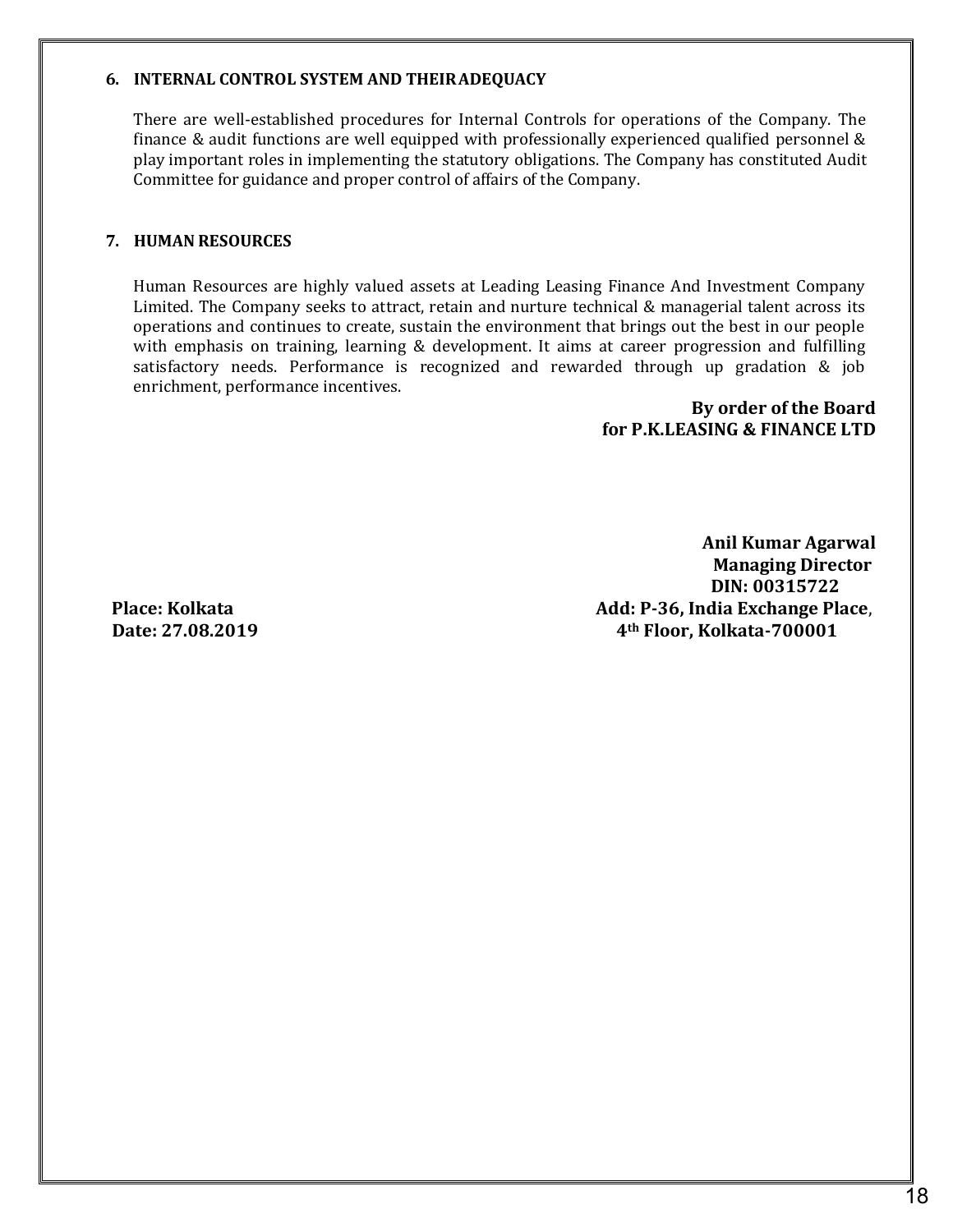#### **Annexure- l**

# **FORM NO. AOC - 2**

#### {Pursuant to clause (h) of sub-section (3) of section 134 of the Act and Rule 8(2) of the Companies **(Accounts) Rules, 2014}**

Form for Disclosure of particulars of contracts/ arrangements entered into by the company with related parties referred to in sub section (1) of section 188 of the Companies Act, 2013 including certain arm's length transaction under third proviso thereto:

#### **1. Details of contracts or arrangements or transactions not at Arm's length basis.**

| Name (s) of<br>related<br>the<br>&<br>party<br><b>of</b><br>nature<br>relationship | of<br><b>Nature</b><br>contracts/<br>arrangeme<br>nts/<br>transaction | <b>Duration of</b><br>the<br>contracts/<br>arrangemen<br>ts/<br>transaction | <b>Salient</b><br>of  <br>terms<br>the<br>contracts<br><b>or</b><br>arrangeme<br>nts<br>or<br>transaction<br>including<br>value,<br>the<br>if any | <b>Justifica</b><br>tion for<br>entering<br>into<br>such<br>contract<br>$\mathbf{s}$<br><sub>or</sub><br>arrange<br>ments<br>or<br>transact<br>ions' | <b>Date</b><br>of<br>appro<br>val by<br>the<br><b>Board</b> | Amount<br>paid as<br>advance<br>s, if any | Date<br>on<br>which the<br>special<br>resolution<br>was<br>passed in<br>General<br>meeting<br><b>as</b><br>required<br>under<br>first<br>proviso to<br>section<br>188 |
|------------------------------------------------------------------------------------|-----------------------------------------------------------------------|-----------------------------------------------------------------------------|---------------------------------------------------------------------------------------------------------------------------------------------------|------------------------------------------------------------------------------------------------------------------------------------------------------|-------------------------------------------------------------|-------------------------------------------|-----------------------------------------------------------------------------------------------------------------------------------------------------------------------|
| <b>NIL</b>                                                                         | <b>NIL</b>                                                            | <b>NIL</b>                                                                  | <b>NIL</b>                                                                                                                                        | <b>NIL</b>                                                                                                                                           | <b>NIL</b>                                                  | <b>NIL</b>                                | <b>NIL</b>                                                                                                                                                            |

#### **2. Details of material contracts or arrangements or transactions at Arm's length basis**

| Name (s) of<br>the related<br>&<br>party<br><b>of</b><br>nature<br>relationship | of<br><b>Nature</b><br>contracts/<br>arrangements/<br>transaction | <b>Duration of the</b><br>contracts<br>arrangements/<br>transaction | <b>Salient terms</b><br>of<br>the<br><b>contracts</b><br>or<br>arrangements<br><b>or</b><br>transaction<br>including the<br>value, if any | Date of<br>approval<br>the<br>by<br><b>Board</b> | Amount<br>paid as<br>advance<br>s, if any |
|---------------------------------------------------------------------------------|-------------------------------------------------------------------|---------------------------------------------------------------------|-------------------------------------------------------------------------------------------------------------------------------------------|--------------------------------------------------|-------------------------------------------|
| <b>NIL</b>                                                                      | <b>NIL</b>                                                        | <b>NIL</b>                                                          | <b>NIL</b>                                                                                                                                | <b>NIL</b>                                       | <b>NIL</b>                                |

**By order of the board For P.K.LEASING & FINANCE TD**

**Sd/-**

**Signature Name: ANIL KUMAR AGARWAL Designation: Managing Director DIN: 00315722 Add- P-36, India Exchange Place, 4th Floor, Kolkata-700001**

**Date: 27.08.2019 Place: Kolkata**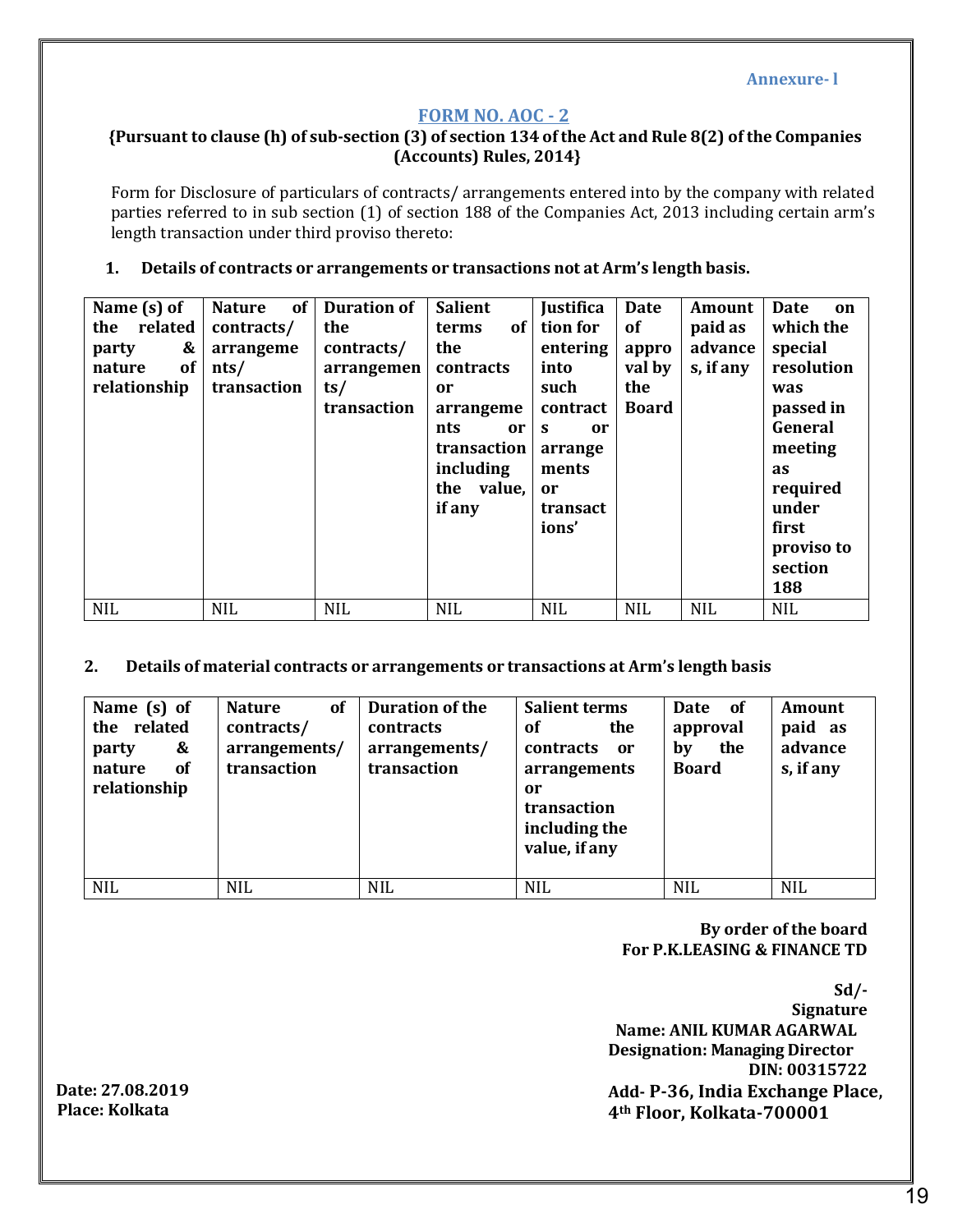# **Annexure- II**

# **EXTRACT OF THE ANNUAL RETURN**

# **FORM MGT-9**

# **As on the financial year ended on 31st March, 2019**

*[Pursuant to section 92(3) of the Companies Act, 2013 and rule 12(1) of the Companies (Management*

*and Administration) Rules, 2014]*

#### **I. REGISTRATION AND OTHER DETAILS**

| i.   | <b>CIN</b>                                                     | L65910wb1992plc055895                                                                                                                                                     |
|------|----------------------------------------------------------------|---------------------------------------------------------------------------------------------------------------------------------------------------------------------------|
| ii.  | <b>Registration Date</b>                                       | 08/07/1992                                                                                                                                                                |
| iii. | <b>Name of the Company</b>                                     | P.K.Leasing & Finance Ltd                                                                                                                                                 |
| iv.  | Category/Sub-Category of the Company                           | Public Company having Share Capital                                                                                                                                       |
| V.   | <b>Address of the Registered office and</b><br>contact details | P-36, India Exchange Place<br>4 <sup>th</sup> Floor, Kolkata-700 001<br>Email id: anilpklf@yahoo.co.in                                                                    |
| vi.  | <b>Whether listed Company</b>                                  | Yes                                                                                                                                                                       |
| vii. | Name, Address and Contact details of                           | Niche Technologies Pvt Ltd                                                                                                                                                |
|      | <b>Registrar and Transfer Agent, if any</b>                    | 3A, Auckland Place,<br>7th Floor, Room No. 7A & 7B, Kolkata 700<br>017<br>Phones: (033) 2280 6616 / 17 / 18<br>Fax: (033) 2280 6619<br>Email: nichetechpl@nichetechpl.com |

#### **II. PRINCIPAL BUSINESS ACTIVITIES OF THE COMPANY**

All the business activities contributing 10 % or more of the total turnover of the company shall be stated:-

| SI. No. | Name and Description of main         | <b>NIC Code of the</b> | % to total turnover |  |
|---------|--------------------------------------|------------------------|---------------------|--|
|         | products / services                  | <b>Product/service</b> | of the company      |  |
|         | financial service activities, except | 649                    | 100                 |  |
|         | insurance and pension funding        |                        |                     |  |
|         | activities                           |                        |                     |  |

*\*As per NIC Code 2008.*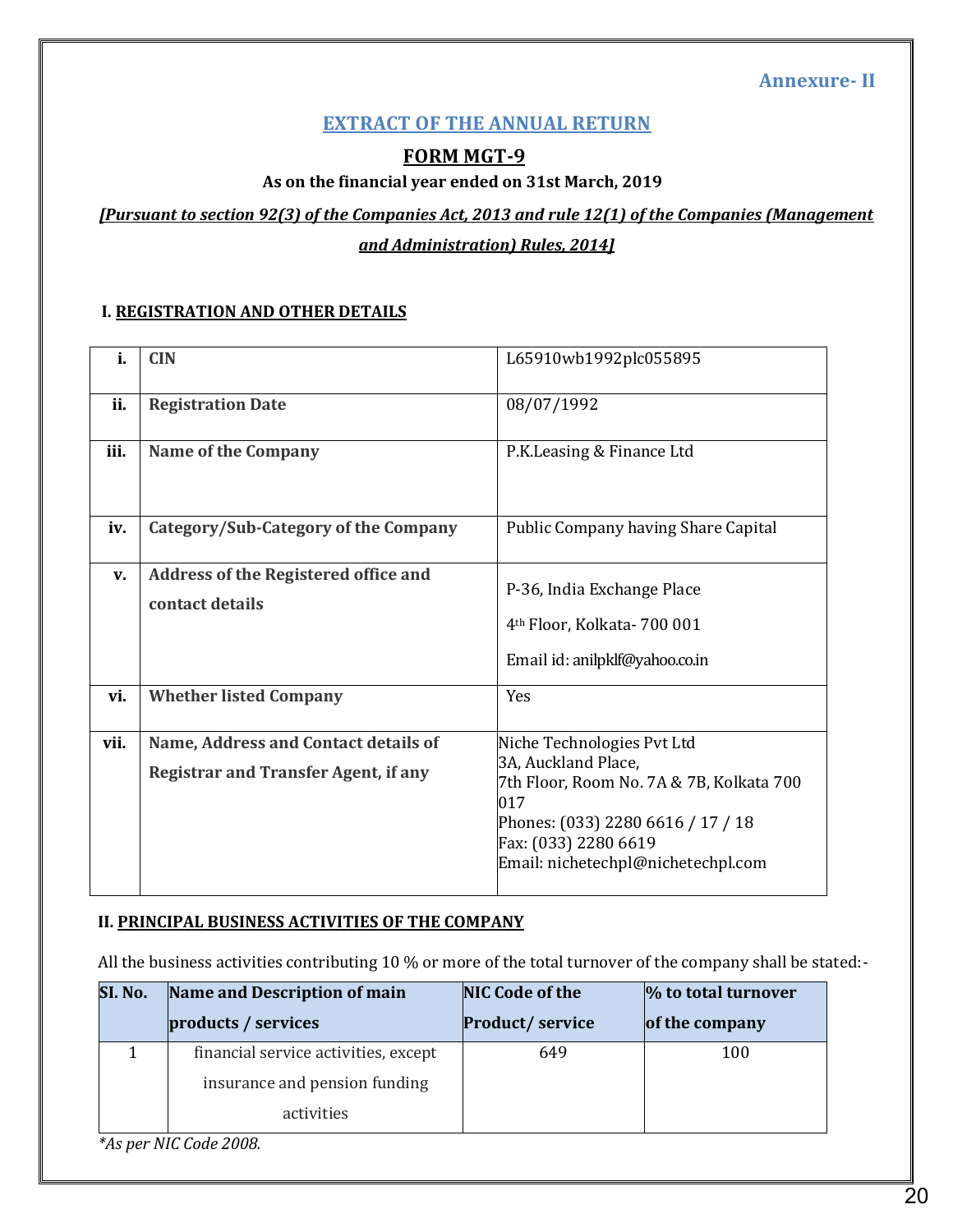# **III. PARTICULARS OF HOLDING, SUBSIDIARY AND ASSOCIATE COMPANIES**

The Company does not have any Holding, Subsidiary and Associates Companies.

# **IV. SHARE HOLDING PATTERN (Equity Share Capital Breakup as % of Total Equity)**

# *i. Category-wise Share Holding*

| <b>Category of Shareholders</b> |                                                                                                                                                                                                                                                                                                                                                 | No. of Shares held at the beginning of the year |                  |           | No. of Shares held at the end of the year |           |                  |              | % Change                    |                    |
|---------------------------------|-------------------------------------------------------------------------------------------------------------------------------------------------------------------------------------------------------------------------------------------------------------------------------------------------------------------------------------------------|-------------------------------------------------|------------------|-----------|-------------------------------------------|-----------|------------------|--------------|-----------------------------|--------------------|
|                                 |                                                                                                                                                                                                                                                                                                                                                 | Demat                                           | Physical         | Total     | % of Total<br><b>Shares</b>               | Demat     | Physical         | <b>Total</b> | % of Total<br><b>Shares</b> | during the<br>year |
| <b>A.</b>                       | <b>PROMOTERS</b>                                                                                                                                                                                                                                                                                                                                |                                                 |                  |           |                                           |           |                  |              |                             |                    |
|                                 | $(1)$ Indian<br>a) Individual / HUF<br>b) Central Government<br>c) State Government<br>d) Bodies Corporate                                                                                                                                                                                                                                      | 345000                                          | $\bf{0}$         | 345000    | 11.092                                    | 345000    | $\bf{0}$         | 345000       | 11.092                      | 0.000              |
|                                 | e) Banks / Financial Institutions<br>f) Any Other<br>Sub-total<br>(A)(1)                                                                                                                                                                                                                                                                        | 345000                                          | $\bf{0}$         | 345000    | 11.092                                    | 345000    | $\bf{0}$         | 345000       | 11.092                      | 0.000              |
|                                 | (2) Foreign<br>a) NRIs-Individuals<br>b) Other-Individuals<br>c) Bodies Corporate<br>d) Banks / Financial Institutions<br>e) Any Other<br>Sub-total<br>(A)(2)                                                                                                                                                                                   | $\bf{0}$                                        | $\bf{0}$         | $\pmb{0}$ | 0.000                                     | $\pmb{0}$ | $\boldsymbol{0}$ | $\bf{0}$     | 0.000                       | 0.000              |
|                                 | <b>Total Shareholding of Promoter (A)</b><br>$= (A)(1)+(A)(2)$                                                                                                                                                                                                                                                                                  | 345000                                          | $\bf{0}$         | 345000    | 11.092                                    | 345000    | $\bf{0}$         | 345000       | 11.092                      | 0.000              |
| B.                              | <b>PUBLIC SHAREHOLDING</b><br>(1) Institutions<br>a) Mutual Funds<br>b) Banks / Financial Institutions<br>c) Central Governments<br>d) State Governments<br>e) Venture Capital Funds<br>f) Insurance Companies<br>g) Foreign Institutional Investors (FII)<br>h) Foreign Venture Capital Funds<br>i) Others<br>(Specify) Sub-<br>total $(B)(1)$ | $\bf{0}$                                        | $\bf{0}$         | $\pmb{0}$ | 0.000                                     | $\pmb{0}$ | $\bf{0}$         | $\bf{0}$     | 0.000                       | 0.000              |
|                                 | (2) Non-Institutions<br>a) Bodies Corporate<br>i) Indian<br>ii) Overseas<br>b) Individuals<br>i) Individual shareholders holding                                                                                                                                                                                                                | 1023450                                         | 200              | 1023650   | 32.911                                    | 1023450   | 200              | 1023650      | 32.911                      | 0.000              |
|                                 | nominal share capital upto Rs 1 lakh<br>ii) Individual shareholders holding                                                                                                                                                                                                                                                                     | 356850                                          | 60100            | 416950    | 13.405                                    | 356850    | 55000            | 411850       | 13.241                      | $-0.164$           |
|                                 | nominal share capital in excess of Rs 11<br>c) Others Specify<br><b>1. NRI</b>                                                                                                                                                                                                                                                                  | 1324300                                         | $\bf{0}$         | 1324300   | 42.577                                    | 1324300   | 5100             | 1329400      | 42.740                      | 0.163              |
|                                 | 2. Overseas Corporate Bodies<br>3. Foreign Nationals<br>4. Clearing Members                                                                                                                                                                                                                                                                     | 500                                             | $\boldsymbol{0}$ | 500       | 0.016                                     | 500       | $\boldsymbol{0}$ | 500          | 0.016                       | 0.000              |
|                                 | 5. Trusts<br>6. Foreign Bodies - D.R.<br>Sub-total (B)(2)                                                                                                                                                                                                                                                                                       | 2705100                                         | 60300            | 2765400   | 88.908                                    | 2705100   | 60300            | 2765400      | 88.908                      | 0.000              |
|                                 | Total Public Shareholding (B) =<br>$(B)(1)+(B)(2)$                                                                                                                                                                                                                                                                                              | 2705100                                         | 60300            | 2765400   | 88.908                                    | 2705100   | 60300            | 2765400      | 88.908                      | 0.000              |
| С.                              | Shares held by Custodian for GDRs & ADRs                                                                                                                                                                                                                                                                                                        |                                                 |                  |           |                                           |           |                  |              |                             |                    |
|                                 | <b>GRAND TOTAL (A+B+C)</b>                                                                                                                                                                                                                                                                                                                      | 3050100                                         | 60300            | 3110400   | 100.000                                   | 3050100   | 60300            | 3110400      | 100.000                     | 0.000              |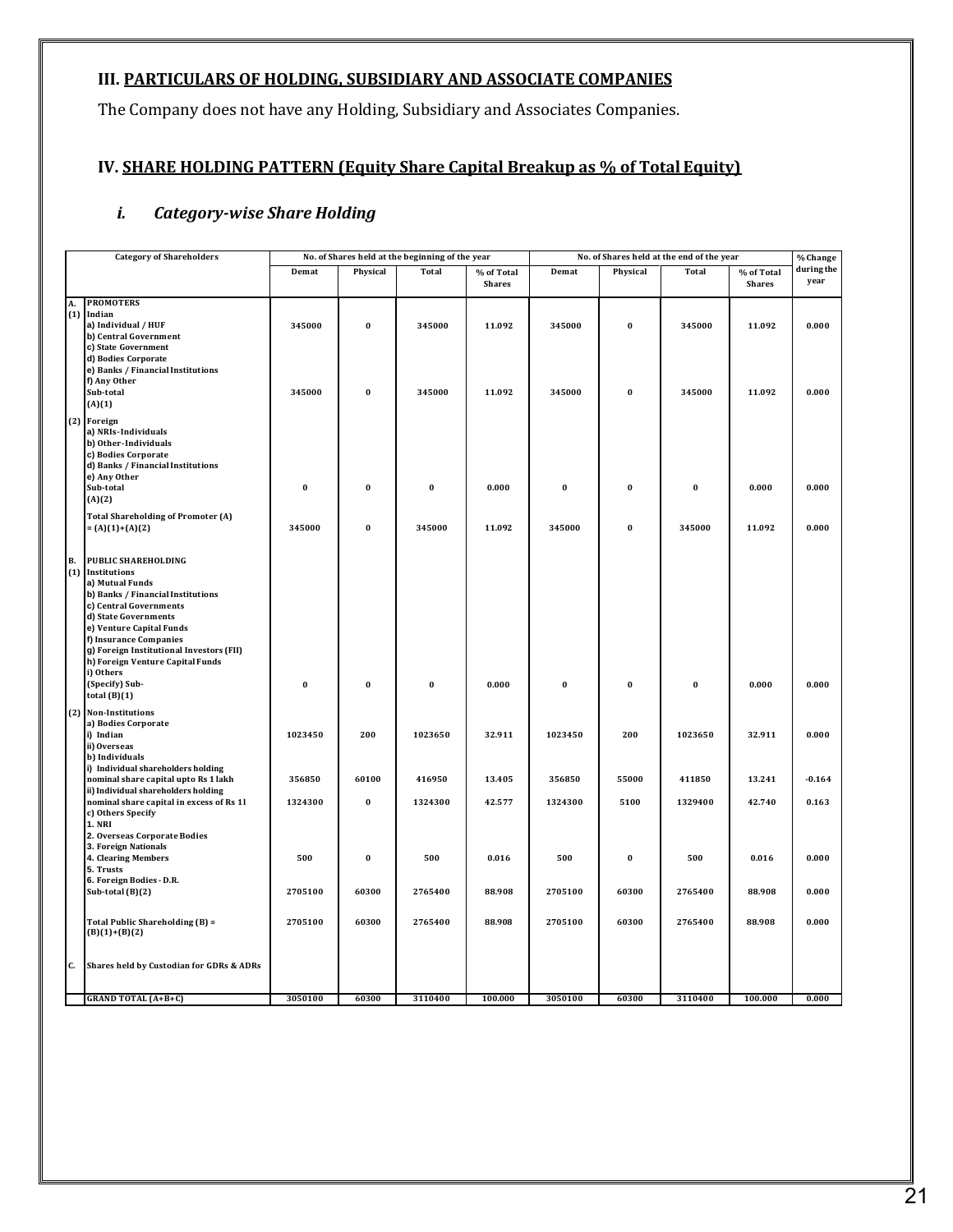# *ii. Shareholding of Promoters*

|  |                                   |               |                                           |                |               |                                     | % of change   |                 |
|--|-----------------------------------|---------------|-------------------------------------------|----------------|---------------|-------------------------------------|---------------|-----------------|
|  | SI No. Shareholder's Name         |               | Shareholding at the beginning of the year |                |               | Shareholding at the end of the year |               |                 |
|  |                                   |               |                                           |                |               |                                     |               | in              |
|  |                                   | No. of Shares | % of total shares                         | % of Shares    | No. of        | % of total                          | $%$ of        | shareholding    |
|  |                                   |               | of the company                            | Pledged/encum  | <b>Shares</b> | shares of the                       | <b>Shares</b> | during the year |
|  |                                   |               |                                           | bered to total |               | company                             | Pledged/e     |                 |
|  |                                   |               |                                           | shares         |               |                                     | ncumbere      |                 |
|  |                                   |               |                                           |                |               |                                     | d to total    |                 |
|  |                                   |               |                                           |                |               |                                     | shares        |                 |
|  |                                   |               |                                           |                |               |                                     |               |                 |
|  |                                   |               |                                           |                |               |                                     |               |                 |
|  | <b>1 ABHAY AGARWAL</b>            | 107000        | 3.440                                     | 0.000          | 107000        | 3.440                               | 0.000         | 0.000           |
|  | <b>2 ANIL KUMAR AGARWAL</b>       | 11600         | 0.373                                     | 0.000          | 11600         | 0.373                               | 0.000         | 0.000           |
|  | <b>3 CHANDRAKALA DEVI AGARWAL</b> | 10600         | 0.341                                     | 0.000          | 10600         | 0.341                               | 0.000         | 0.000           |
|  | <b>4 DEEPAK KUMAR AGARWAL</b>     | 3200          | 0.103                                     | 0.000          | 3200          | 0.103                               | 0.000         | 0.000           |
|  | <b>5 LUXMI DEVI AGARWAL</b>       | 18700         | 0.601                                     | 0.000          | 18700         | 0.601                               | 0.000         | 0.000           |
|  | <b>6 MAINA DEVI AGARWAL</b>       | 17000         | 0.547                                     | 0.000          | 17000         | 0.547                               | 0.000         | 0.000           |
|  | 7 MANJU DEVI AGARWAL              | 31300         | 1.006                                     | 0.000          | 31300         | 1.006                               | 0.000         | 0.000           |
|  | <b>8 NAND KISHORE AGARWAL</b>     | 7300          | 0.235                                     | 0.000          | 7300          | 0.235                               | 0.000         | 0.000           |
|  | 9 RAJENDRA KUMAR AGARWAL          | 14500         | 0.466                                     | 0.000          | 14500         | 0.466                               | 0.000         | 0.000           |
|  | <b>10 RAMAUTAR AGARWAL</b>        | 43500         | 1.399                                     | 0.000          | 43500         | 1.399                               | 0.000         | 0.000           |
|  | <b>11 RUCHI AGARWAL</b>           | 39000         | 1.254                                     | 0.000          | 39000         | 1.254                               | 0.000         | 0.000           |
|  | <b>12 SHYAM SUNDER AGARWAL</b>    | 30000         | 0.965                                     | 0.000          | 30000         | 0.965                               | 0.000         | 0.000           |
|  | <b>13 SURYAKANT AGARWAL</b>       | 11300         | 0.363                                     | 0.000          | 11300         | 0.363                               | 0.000         | 0.000           |
|  | TOTAL                             | 345000        | 11.092                                    | 0.000          | 345000        | 11.092                              | 0.000         | 0.000           |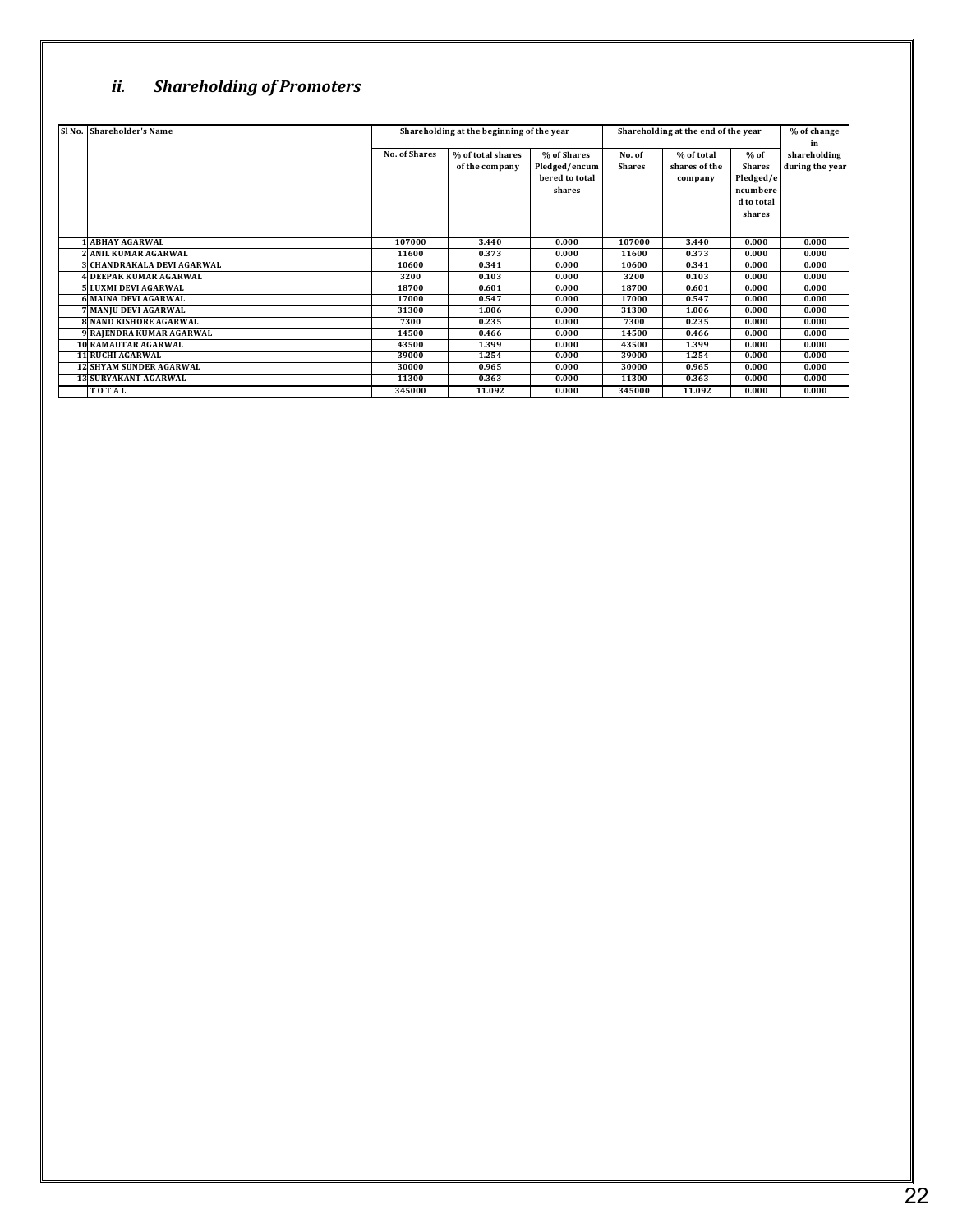| SI  |                                                         |               | Shareholding at the beginning<br>of the year |               | <b>Cumulative Shareholding</b><br>during the year |  |
|-----|---------------------------------------------------------|---------------|----------------------------------------------|---------------|---------------------------------------------------|--|
| No. | Name                                                    | No. of shares | % of total shares<br>of the company          | No. of shares | % of total shares<br>of the company               |  |
|     | <b>1 ABHAY AGARWAL</b>                                  |               |                                              |               |                                                   |  |
|     | a) At the Begining of the Year                          | 107000        | 3.440                                        |               |                                                   |  |
|     | b) Changes during the year                              |               | <b>[NO CHANGES DURING THE YEAR]</b>          |               |                                                   |  |
|     | c) At the End of the Year                               |               |                                              | 107000        | 3.440                                             |  |
|     | 2 ANIL KUMAR AGARWAL                                    |               |                                              |               |                                                   |  |
|     | a) At the Begining of the Year                          | 11600         | 0.373<br><b>[NO CHANGES DURING THE YEAR]</b> |               |                                                   |  |
|     | b) Changes during the year<br>c) At the End of the Year |               |                                              | 11600         | 0.373                                             |  |
|     |                                                         |               |                                              |               |                                                   |  |
|     | <b>3 CHANDRAKALA DEVI AGARWAL</b>                       |               |                                              |               |                                                   |  |
|     | a) At the Begining of the Year                          | 10600         | 0.341                                        |               |                                                   |  |
|     | b) Changes during the year<br>c) At the End of the Year |               | <b>[NO CHANGES DURING THE YEAR]</b>          | 10600         | 0.341                                             |  |
|     |                                                         |               |                                              |               |                                                   |  |
|     | <b>4 DEEPAK KUMAR AGARWAL</b>                           |               |                                              |               |                                                   |  |
|     | a) At the Begining of the Year                          | 3200          | 0.103                                        |               |                                                   |  |
|     | b) Changes during the year                              |               | [NO CHANGES DURING THE YEAR]                 |               |                                                   |  |
|     | c) At the End of the Year                               |               |                                              | 3200          | 0.103                                             |  |
|     | 5 LUXMI DEVI AGARWAL                                    |               |                                              |               |                                                   |  |
|     | a) At the Begining of the Year                          | 18700         | 0.601                                        |               |                                                   |  |
|     | b) Changes during the year                              |               | <b>[NO CHANGES DURING THE YEAR]</b>          |               |                                                   |  |
|     | c) At the End of the Year                               |               |                                              | 18700         | 0.601                                             |  |
|     | <b>6 MAINA DEVI AGARWAL</b>                             |               |                                              |               |                                                   |  |
|     | a) At the Begining of the Year                          | 17000         | 0.547                                        |               |                                                   |  |
|     | b) Changes during the year                              |               | [NO CHANGES DURING THE YEAR]                 |               |                                                   |  |
|     | c) At the End of the Year                               |               |                                              | 17000         | 0.547                                             |  |
|     | 7 MANJU DEVI AGARWAL                                    |               |                                              |               |                                                   |  |
|     | a) At the Begining of the Year                          | 31300         | 1.006                                        |               |                                                   |  |
|     | b) Changes during the year                              |               | <b>[NO CHANGES DURING THE YEAR]</b>          |               |                                                   |  |
|     | c) At the End of the Year                               |               |                                              | 31300         | 1.006                                             |  |
|     | 8 NAND KISHORE AGARWAL                                  |               |                                              |               |                                                   |  |
|     | a) At the Begining of the Year                          | 7300          | 0.235                                        |               |                                                   |  |
|     | b) Changes during the year<br>c) At the End of the Year |               | <b>[NO CHANGES DURING THE YEAR]</b>          | 7300          | 0.235                                             |  |
|     |                                                         |               |                                              |               |                                                   |  |
|     | 9 RAJENDRA KUMAR AGARWAL                                |               |                                              |               |                                                   |  |
|     | a) At the Begining of the Year                          | 14500         | 0.466                                        |               |                                                   |  |
|     | b) Changes during the year<br>c) At the End of the Year |               | [NO CHANGES DURING THE YEAR]                 |               | 0.466                                             |  |
|     |                                                         |               |                                              | 14500         |                                                   |  |
|     | 10 RAMAUTAR AGARWAL                                     |               |                                              |               |                                                   |  |
|     | a) At the Begining of the Year                          | 43500         | 1.399                                        |               |                                                   |  |
|     | b) Changes during the year                              |               | <b>[NO CHANGES DURING THE YEAR]</b>          |               |                                                   |  |
|     | c) At the End of the Year                               |               |                                              | 43500         | 1.399                                             |  |
|     | <b>11 RUCHI AGARWAL</b>                                 |               |                                              |               |                                                   |  |
|     | a) At the Begining of the <b>rear</b>                   | 39000         | 1.254                                        |               |                                                   |  |
|     | b) Changes during the year                              |               | [NO CHANGES DURING THE YEAR]                 |               |                                                   |  |
|     | c) At the End of the Year                               |               |                                              | 39000         | 1.254                                             |  |
|     | <b>12 SHYAM SUNDER AGARWAL</b>                          |               |                                              |               |                                                   |  |
|     | a) At the Begining of the Year                          | 30000         | 0.965                                        |               |                                                   |  |
|     | b) Changes during the year                              |               | [NO CHANGES DURING THE YEAR]                 |               |                                                   |  |
|     | c) At the End of the Year                               |               |                                              | 30000         | 0.965                                             |  |
|     | <b>13 SURYAKANT AGARWAL</b>                             |               |                                              |               |                                                   |  |
|     | a) At the Begining of the Year                          | 11300         | 0.363                                        |               |                                                   |  |
|     | b) Changes during the year                              |               | [NO CHANGES DURING THE YEAR]                 |               |                                                   |  |
|     | c) At the End of the Year                               |               |                                              | 11300         | 0.363                                             |  |
|     |                                                         |               |                                              |               |                                                   |  |
|     | TOTAL                                                   | 345000        | 11.092                                       | 345000        | 11.092                                            |  |

# *iii. Change in Promoters' Shareholding (please specify, if there is no change):*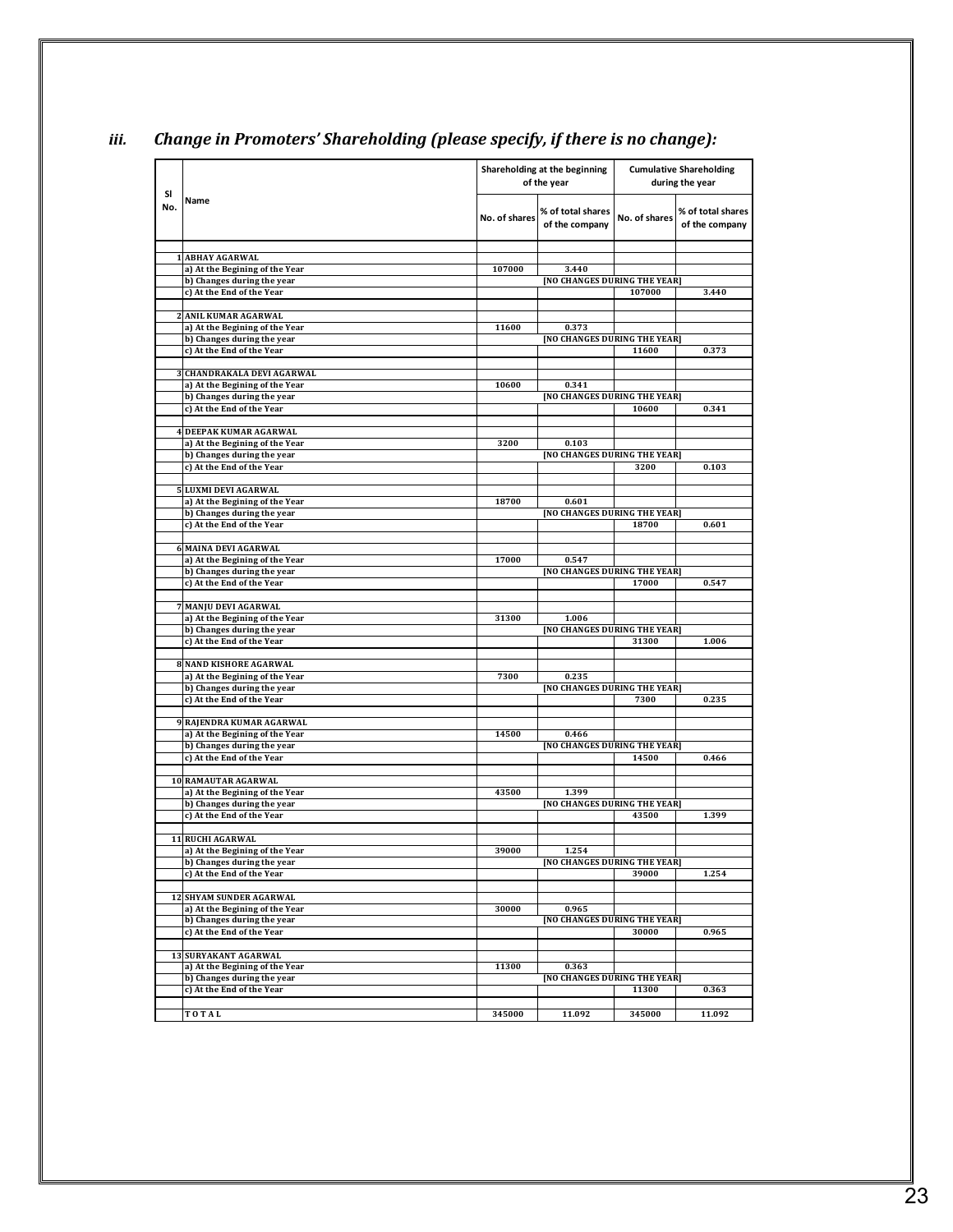# *iv. Shareholding Pattern of top ten Shareholders ( other than Directors, Promoters and Holder of GDRs and ADRs)*

| SI. | For Each of the Top 10 Shareholders<br>Shareholding at the   |                       | <b>Cumulative Shareholding</b> |                                     |            |
|-----|--------------------------------------------------------------|-----------------------|--------------------------------|-------------------------------------|------------|
| No. |                                                              | beginning of the year |                                | during the year                     |            |
|     |                                                              |                       |                                |                                     |            |
|     |                                                              | No. of shares         | % of total                     | No. of shares                       | % of total |
|     |                                                              |                       | shares of                      |                                     | shares of  |
|     |                                                              |                       | the                            |                                     | the        |
|     |                                                              |                       | company                        |                                     | company    |
|     |                                                              |                       |                                |                                     |            |
|     |                                                              |                       |                                |                                     |            |
|     | <b>1 BASUKINATH BARTER PVT. LTD.</b>                         |                       |                                |                                     |            |
|     | a) At the Begining of the Year                               | 60400                 | 1.942                          |                                     |            |
|     | b) Changes during the year                                   |                       |                                | [NO CHANGES DURING THE YEAR]        |            |
|     | c) At the End of the Year                                    |                       |                                | 60400                               | 1.942      |
|     |                                                              |                       |                                |                                     |            |
|     | <b>2 HANDSOME MERCHANTS PRIVATE LIMITED</b>                  |                       |                                |                                     |            |
|     | a) At the Begining of the Year                               | 75000                 | 2.411                          | [NO CHANGES DURING THE YEAR]        |            |
|     | b) Changes during the year<br>c) At the End of the Year      |                       |                                | 75000                               | 2.411      |
|     |                                                              |                       |                                |                                     |            |
|     | <b>3 LATA DEVI KHEMKA</b>                                    |                       |                                |                                     |            |
|     | a) At the Begining of the Year                               | 70000                 | 2.251                          |                                     |            |
|     | b) Changes during the year                                   |                       |                                | <b>[NO CHANGES DURING THE YEAR]</b> |            |
|     | c) At the End of the Year                                    |                       |                                | 70000                               | 2.251      |
|     |                                                              |                       |                                |                                     |            |
|     | <b>4 MAHESH KUMAR MITTAL</b>                                 |                       |                                |                                     |            |
|     | a) At the Begining of the Year                               | 491210                | 15.793                         |                                     |            |
|     | b) Changes during the year                                   |                       |                                | <b>[NO CHANGES DURING THE YEAR]</b> |            |
|     | c) At the End of the Year                                    |                       |                                | 491210                              | 15.793     |
|     |                                                              |                       |                                |                                     |            |
|     | <b>5 PRIYA VINCOM PRIVATE LIMITED</b>                        |                       |                                |                                     |            |
|     | a) At the Begining of the Year                               | 90000                 | 2.894                          |                                     |            |
|     | b) Changes during the year                                   |                       |                                | <b>[NO CHANGES DURING THE YEAR]</b> |            |
|     | c) At the End of the Year                                    |                       |                                | 90000                               | 2.894      |
|     |                                                              |                       |                                |                                     |            |
|     | <b>6 RAJENDRA PRASAD SHAH</b>                                |                       |                                |                                     |            |
|     | a) At the Begining of the Year                               | 123200                | 3.961                          | <b>[NO CHANGES DURING THE YEAR]</b> |            |
|     | b) Changes during the year<br>c) At the End of the Year      |                       |                                | 123200                              | 3.961      |
|     |                                                              |                       |                                |                                     |            |
|     | 7 SHIVMANI VINIMAY PRIVATE LIMITED                           |                       |                                |                                     |            |
|     | a) At the Begining of the Year                               | 57000                 | 1.833                          |                                     |            |
|     | b) Changes during the year                                   |                       |                                | [NO CHANGES DURING THE YEAR]        |            |
|     | c) At the End of the Year                                    |                       |                                | 57000                               | 1.833      |
|     |                                                              |                       |                                |                                     |            |
|     | <b>8 VIKAS MITTAL</b>                                        |                       |                                |                                     |            |
|     | a) At the Begining of the Year                               | 80450                 | 2.586                          |                                     |            |
|     | b) Changes during the year                                   |                       |                                | <b>[NO CHANGES DURING THE YEAR]</b> |            |
|     | c) At the End of the Year                                    |                       |                                | 80450                               | 2.586      |
|     |                                                              |                       |                                |                                     |            |
|     | 9 VIKAS MITTAL (HUF).                                        |                       |                                |                                     |            |
|     | a) At the Begining of the Year                               | 130950                | 4.210                          |                                     |            |
|     | b) Changes during the year                                   |                       |                                | <b>[NO CHANGES DURING THE YEAR]</b> |            |
|     | c) At the End of the Year                                    |                       |                                | 130950                              | 4.210      |
|     |                                                              |                       |                                |                                     |            |
|     | 10 ZOOM SYSTEMS PRIVATE LIMITED                              |                       |                                |                                     |            |
|     | a) At the Begining of the Year<br>b) Changes during the year | 270900                | 8.709                          | <b>[NO CHANGES DURING THE YEAR]</b> |            |
|     | c) At the End of the Year                                    |                       |                                | 270900                              | 8.709      |
|     |                                                              |                       |                                |                                     |            |
|     | TOTAL                                                        | 1449110               | 46.589                         | 1449110                             | 46.589     |
|     |                                                              |                       |                                |                                     |            |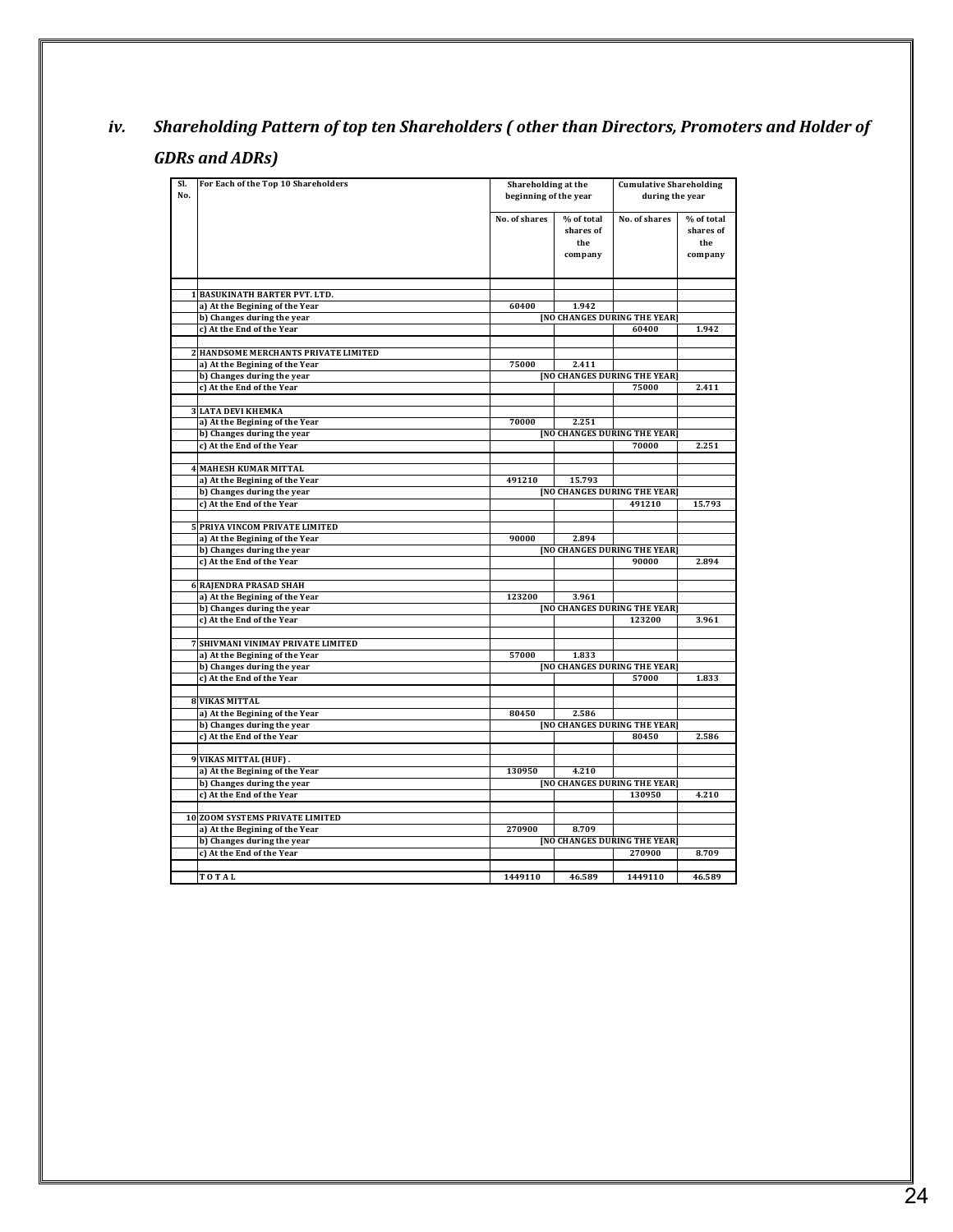| Sl. No. I Name                 | Shareholding at the |                              | <b>Cumulative Shareholding</b> |               |  |
|--------------------------------|---------------------|------------------------------|--------------------------------|---------------|--|
|                                | No. of shares       | % of total                   | No. of                         | % of total    |  |
|                                |                     | shares of the                | shares                         | shares of the |  |
|                                |                     | company                      |                                | company       |  |
|                                |                     |                              |                                |               |  |
|                                |                     |                              |                                |               |  |
|                                |                     |                              |                                |               |  |
| 1 ANIL KUMAR AGARWAL           |                     |                              |                                |               |  |
| a) At the Begining of the Year | 11600               | 0.373                        |                                |               |  |
| b) Changes during the year     |                     | [NO CHANGES DURING THE YEAR] |                                |               |  |
| c) At the End of the Year      |                     |                              | 11600                          | 0.373         |  |
| 2 NAND KISHORE AGARWAL         |                     |                              |                                |               |  |
| a) At the Begining of the Year | 7300                | 0.235                        |                                |               |  |
| b) Changes during the year     |                     | [NO CHANGES DURING THE YEAR] |                                |               |  |
| c) At the End of the Year      |                     |                              | 7300                           | 0.235         |  |
| <b>3 PARTHA DAS</b>            |                     |                              |                                |               |  |
| a) At the Begining of the Year | 58300               | 1.874                        |                                |               |  |
| b) Changes during the year     |                     | [NO CHANGES DURING THE YEAR] |                                |               |  |
| c) At the End of the Year      |                     |                              | 58300                          | 1.874         |  |
| 4 RUCHI AGARWAL                |                     |                              |                                |               |  |
| a) At the Begining of the Year | 39000               | 1.254                        |                                |               |  |
| b) Changes during the year     |                     | [NO CHANGES DURING THE YEAR] |                                |               |  |
| c) At the End of the Year      |                     |                              | 39000                          | 1.254         |  |
|                                |                     |                              |                                |               |  |
| TOTAL                          | 116200              | 3.736                        | 116200                         | 3.736         |  |

# *v. Shareholding of Directors and Key Managerial Personnel*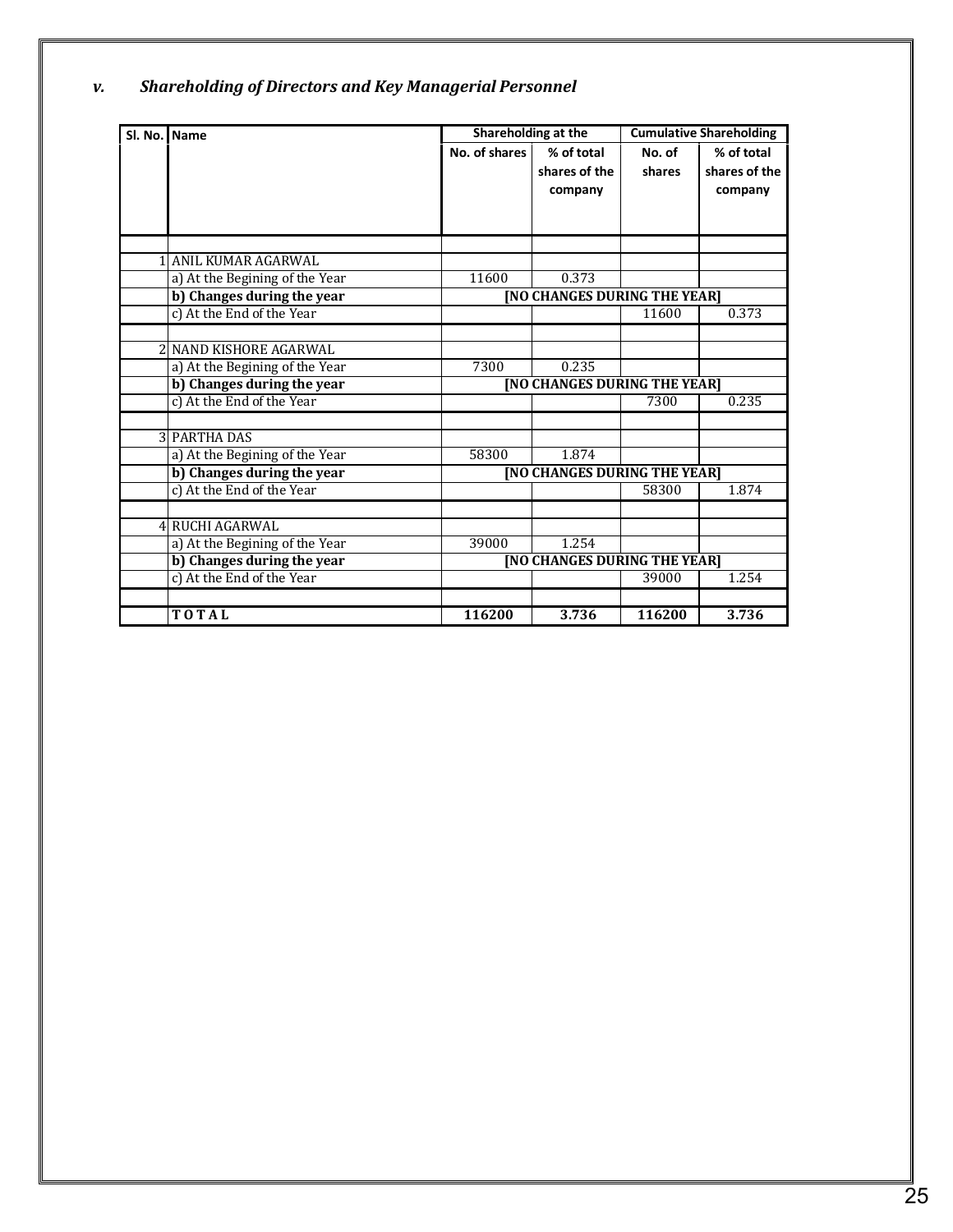#### **V. INDEBTEDNESS**

The Company has no Loans (Secured & Unsecured) and Deposit outstanding during the beginning or at the end of the Financial Year.

## **VI. REMUNERATION OF DIRECTORS AND KEY MANAGERIAL PERSONNEL**

#### *A. Remuneration to Managing Director, Whole-time Directors and/or Manager:*

During the year the Company has made payment of Rs. 9, 00,000/- as remuneration to Managing Director.

## *B. Remuneration to other directors:*

The Company has not made any payment as remuneration to any Director of the Company.

## *C. Remuneration to Key Managerial Personnel Other Than MD/Manager/WTD*

During the year the Company has made payment of Rs. 1, 80,000 as remuneration to Chief Financial officer & Rs 70,000/- to Company Secretary.

## **VII PENALTIES/PUNISHMENT/COMPUNDING OF OFFENCES**

| Type       | Section of the<br>Companies<br>Act | Brief<br>Description | Details of Penalty/<br>punishment/compounding<br>Fees imposed | Authority<br>IRD/NCLT/<br>Court | Appeal<br>made if any<br>give details |
|------------|------------------------------------|----------------------|---------------------------------------------------------------|---------------------------------|---------------------------------------|
| <b>NIL</b> | NIL                                | <b>NIL</b>           | <b>NIL</b>                                                    | <b>NIL</b>                      | <b>NIL</b>                            |

# **By order of the board For P.K.LEASING & FINANCE TD**

**Sd/- Signature**

**Place: Kolkata Name: ANIL KUMAR AGARWAL Place: Kolkata Designation: Managing Director DIN: 00315722 Add- P-36, India Exchange Place, 4th Floor, Kolkata-700001**

**Date: 27.08.2019**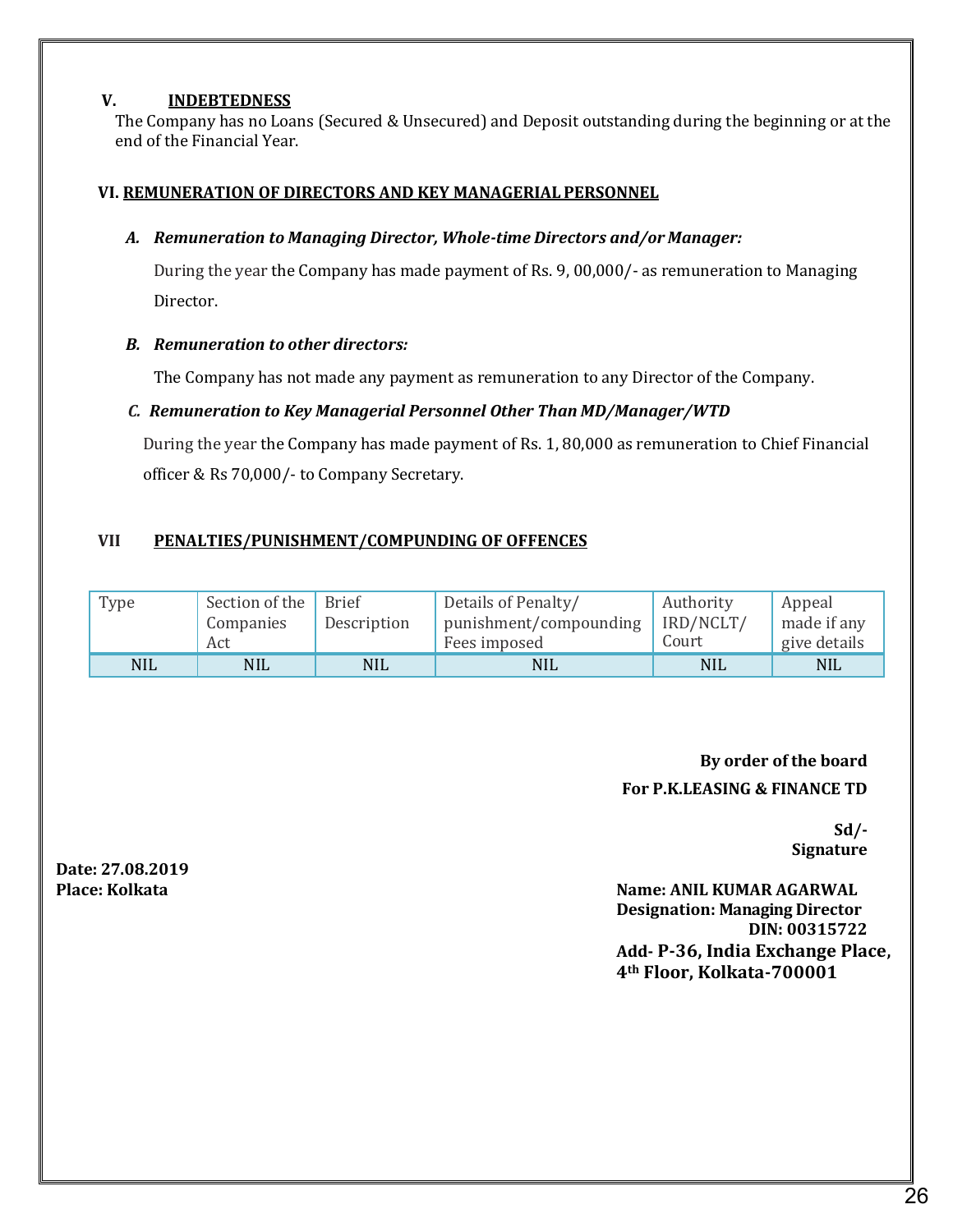# Annexure – III

# **NOMINATION AND REMUNERATION POLICY**

This Nomination and Remuneration Policy is being formulated in compliance with Section 178 of the Companies Act, 2013 read along with the applicable rules thereto, as amended from time to time. This policy on nomination and remuneration of Directors, Key Managerial Personnel and Senior Management has been formulated by the Nomination and Remuneration Committee (NRC or the Committee) and has been approved by the Board of Directors.

## **DEFINITIONS**

"Remuneration" means any money or its equivalent given or passed to any person for services rendered by him and includes perquisites as defined under the Income-tax Act, 1961;

"Key Managerial Personnel" means:

- (i) Managing Director, or Chief Executive Officer or Manager and in their absence, a Whole-timeDirector;
- (ii) Chief Financial Officer;
- (iii) Company Secretary; and
- (iv) such other officer as may be prescribed.

"Senior Managerial Personnel" mean the personnel of the company who are members of its core management team excluding Board of Directors. Normally, this would comprise all members of management of rank equivalent to General Manager and above, including all functional heads.

## **OBJECTIVE**

The objective of the policy is to ensure that

- the level and composition of remuneration is reasonable and sufficient to attract, retain and motivate directors of the quality required to run the company successfully;
- relationship of remuneration to performance is clear and meets appropriate performance benchmarks; and
- Remuneration to directors, key managerial personnel and senior management involves a balance between fixed and incentive pay reflecting short and long-term performance objectives appropriate to the working of the company and its goals.

# **ROLE OF THE COMMITTEE:**

The role of the NRC will be the following:

- To formulate criteria for determining qualifications, positive attributes and independence of a Director.
- To formulate criteria for evaluation of Independent Directors and the Board.
- To identify persons who are qualified to become Directors and who may be appointed in Senior Management in accordance with the criteria laid down in this policy.
- To carry out evaluation of Director's performance.
- To recommend to the Board the appointment and removal of Directors and Senior Management.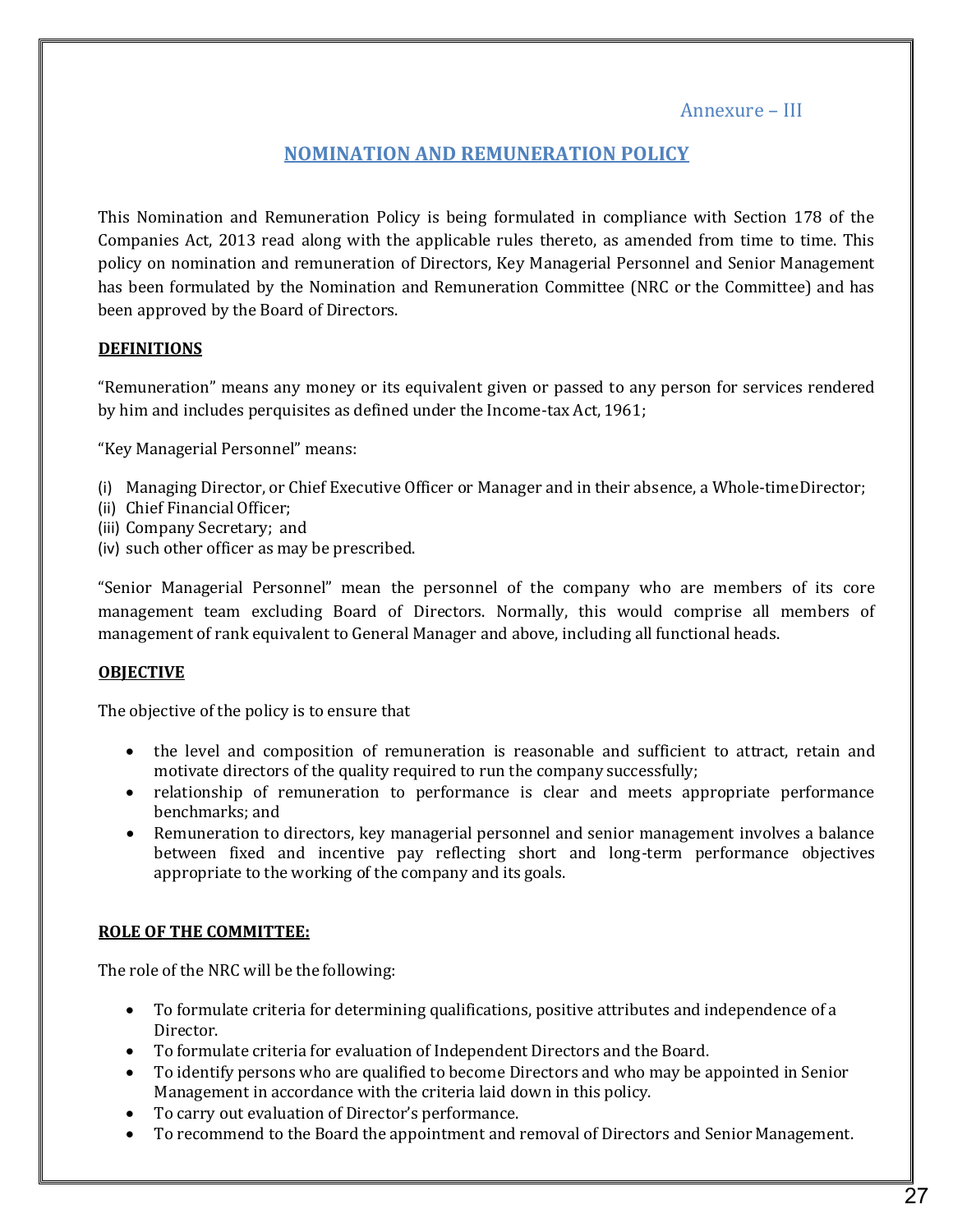- To recommend to the Board policy relating to remuneration for Directors, Key Managerial Personnel and Senior Management.
- To devise a policy on Board diversity, composition, size.
- Succession planning for replacing Key Executives and overseeing.
- To carry out any other function as is mandated by the Board from time to time and/ or enforced by any statutory notification, amendment or modification, as may be applicable.
- To perform such other functions as may be necessary or appropriate for the performance of its duties.

# **APPOINTMENT AND REMOVAL OF DIRECTOR, KEY MANAGERIAL PERSONNEL AND SENIOR MANAGEMENT**

- (a) The Committee shall identify and ascertain the integrity, qualification, expertise and experience of the person for appointment as Director, KMP or at Senior Management level and recommend his / her appointment, as per Company's requirements.
- (b) A person should possess adequate qualification, expertise and experience w.r.t. the position for which his/her appointment is considered. The Committee has authority to decide whether qualification, expertise and experience possessed by a person is sufficient/ satisfactory for the position.
- (c) The Company shall not appoint or continue the employment of any person as its Managing Director, Whole-time Director or Manager who has attained the age of seventy years.

Provided that the term of the person holding this position may be extended beyond the age of seventy years with the approval of shareholders by passing a special resolution.

## **TERM / TENURE Managing Director/Whole-time Director:**

The Company shall appoint or re-appoint any person as its Managing Director, Whole-time Director or Manager for a term not exceeding five years at a time. No re-appointment shall be made earlier than one year before the expiry of term.

# a) **Independent Director**

An Independent Director shall hold office for a term up to five consecutive years on the Board of the Company and will be eligible for re-appointment on passing of a special resolution by the Company and disclosure of such appointment in the Board's report.

No Independent Director shall hold office for more than two consecutive terms, but such Independent Director shall be eligible for appointment after expiration of three years of ceasing to become an Independent Director.

Provided that an Independent Director shall not, during the said period of three years, be appointed in or be associated with the Company in any other capacity, either directly or indirectly.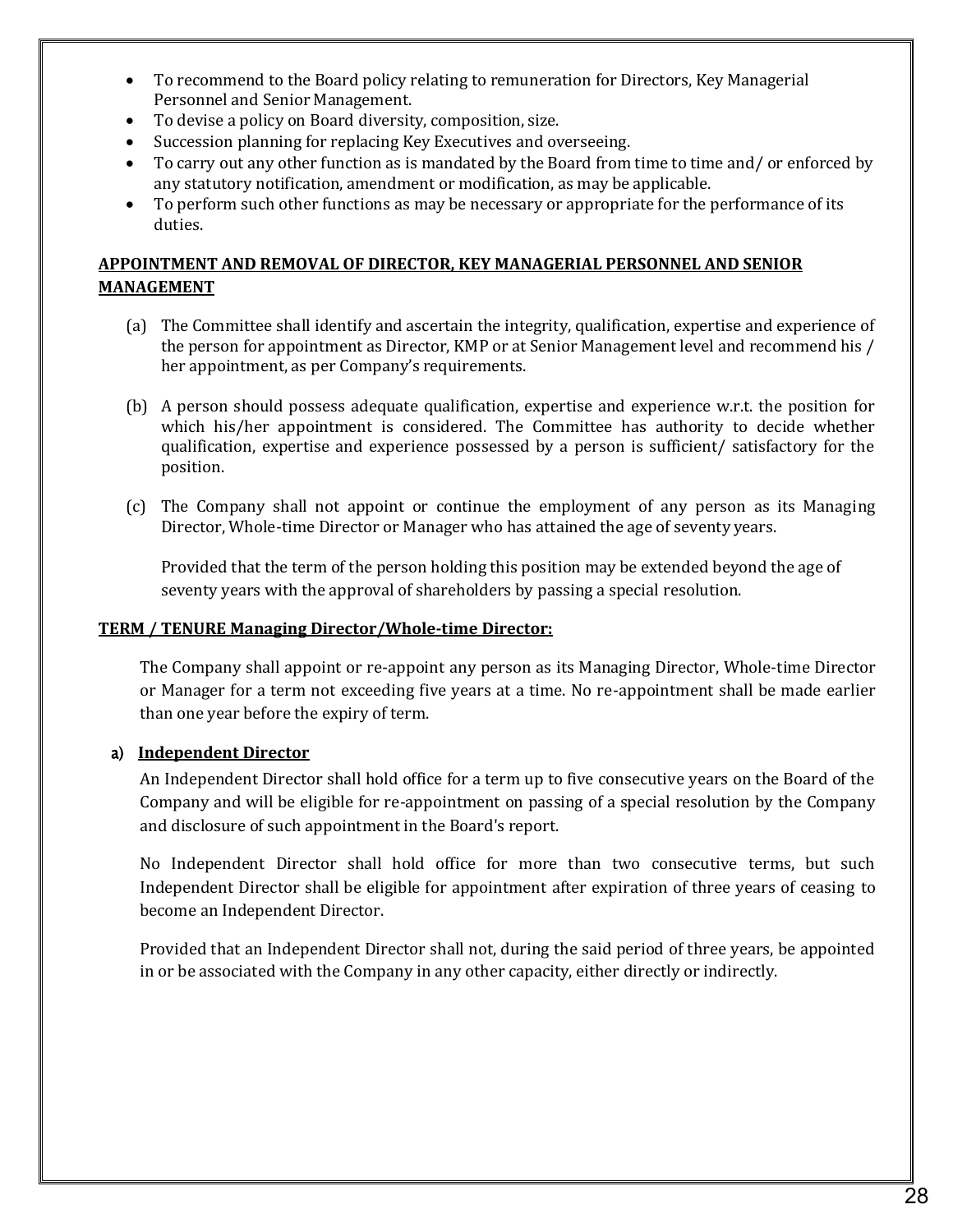## **EVALUATION**

The Committee shall carry out evaluation of performance of Director, KMP and Senior Management Personnel yearly or at such intervals as may be considered necessary.

## **REMOVAL**

The Committee may recommend with reasons recorded in writing, removal of a Director, KMP or Senior Management Personnel subject to the provisions and in compliance of the Companies Act, 2013, rules and regulations made there under and the policy of the Company.

## **RETIREMENT**

The Director, KMP and Senior Management Personnel shall retire as per the applicable provisions of the Act and the prevailing policy of the Company. The Board will have the discretion to retain the Director, KMP, Senior Management Personnel in the same position/ remuneration or otherwise even after attaining the retirement age, for the benefit of the Company in compliance with the provisions of the Act.

## **POLICY FOR REMUNERATION TO DIRECTORS/KMP/SENIOR MANAGEMENTPERSONNEL**

## **(1)Remuneration to Managing Director/ Whole-time Directors:**

- (a) The Remuneration/ Commission etc. to be paid to Managing Director/ Whole-time Directors/ Manager etc. shall be governed as per provisions of the Companies Act, 2013 and rules made there under or any other enactment for the time being in force and the approvals obtained from the Members of the Company.
- (b) The Nomination and Remuneration Committee shall make such recommendations to the Board of Directors, as it may consider appropriate with regard to remuneration to Managing Director/ Whole-time Directors.

## **(2)Remuneration to Non- Executive/ Independent Directors:**

- (a) The Non-Executive / Independent Directors may receive sitting fees and such other remuneration as permissible under the provisions of Companies Act, 2013. The amount of sitting fees shall be such as may be recommended by the Nomination and Remuneration Committee and approved by the Board of Directors.
- (b) All the remuneration of the Non- Executive/ Independent Directors (excluding remuneration for attending meetings as prescribed under Section 197 (5) of the Companies Act, 2013) shall be subject to ceiling/ limits as provided under Companies Act, 2013 and rules made there under or any other enactment for the time being in force. The amount of such remuneration shall be such as may be recommended by the Nomination and Remuneration Committee and approved by the Board of Directors or shareholders, as the case may be.
- (c) An Independent Director shall not be eligible to get Stock Options and also shall not be eligible to participate in any share based payment schemes of the Company.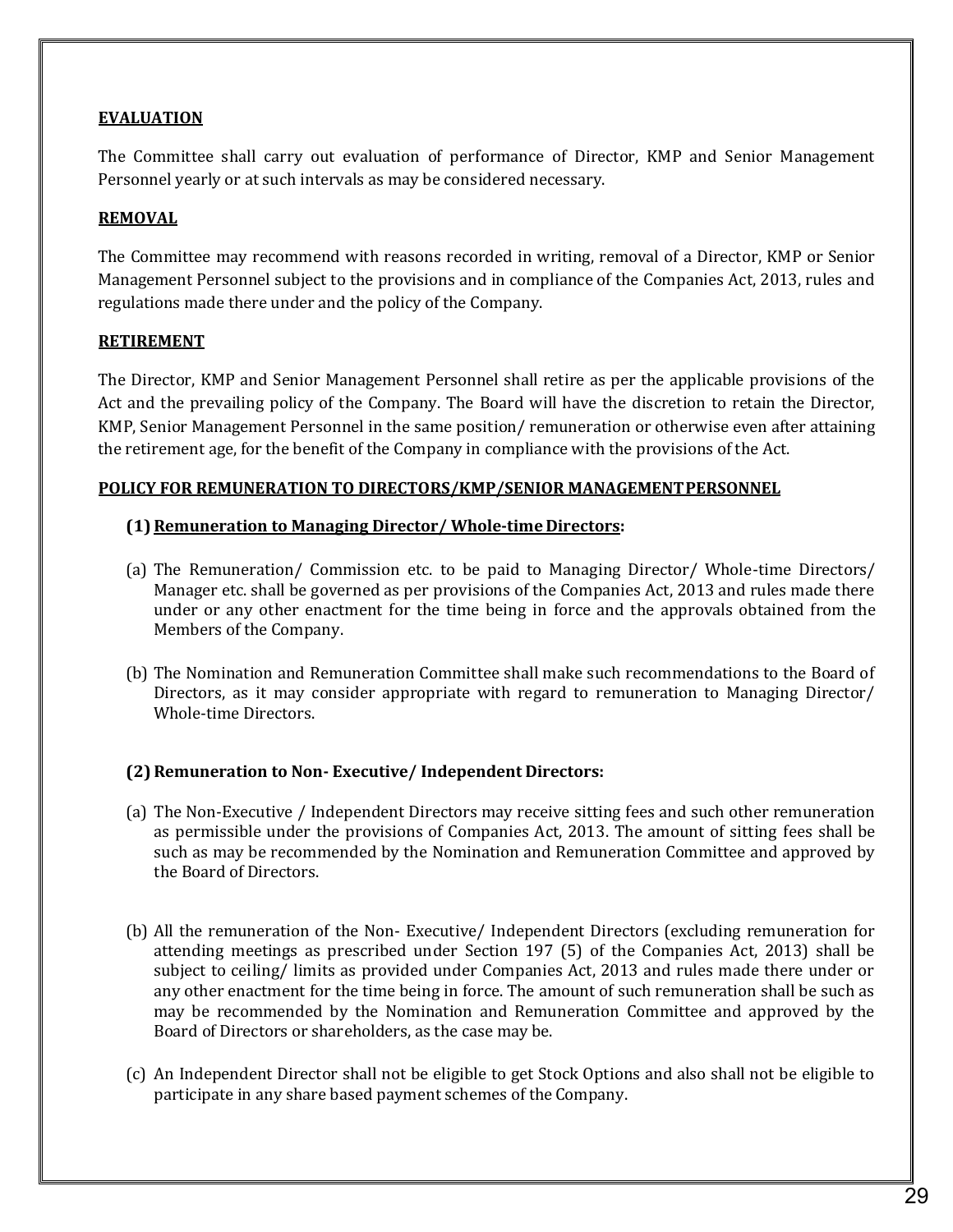- (d) Any remuneration paid to Non- Executive /Independent Directors for services rendered which are of professional in nature shall not be considered as part of the remuneration for the purposes of clause (b) above if the following conditions are satisfied:
	- i) The Services are rendered by such Director in his capacity as the professional; and
	- ii) In the opinion of the Committee, the director possesses the requisite qualification for the practice of that profession.

#### **(3)Remuneration to Key Managerial Personnel and Senior Management:**

- (a) The remuneration to Key Managerial Personnel and Senior Management shall consist of fixed pay and incentive pay, in compliance with the provisions of the Companies Act, 2013.
- (b) The Fixed pay shall include monthly remuneration, employer's contribution to Provident Fund, contribution to pension fund, pension schemes, etc. as decided from to time.
- (c) The Incentive pay shall be decided based on the balance between performance of the Company and performance of the Key Managerial Personnel and Senior Management, to be decided annually or at such intervals as may be considered appropriate.

#### **IMPLEMENTATION**

The Committee may issue guidelines, procedures, formats, reporting mechanism and manuals in supplement and for better implementation of this policy as considered appropriate. The Committee may delegate any of its powers to one or more of its members.

> **By order of the board For P.K.LEASING & FINANCE TD**

> > **Sd/- Signature**

**Date: 27.08.2019**

**Place: Kolkata Name: ANIL KUMAR AGARWAL Designation: Managing Director DIN: 00315722 Add- P-36, India Exchange Place, 4th Floor, Kolkata-700001**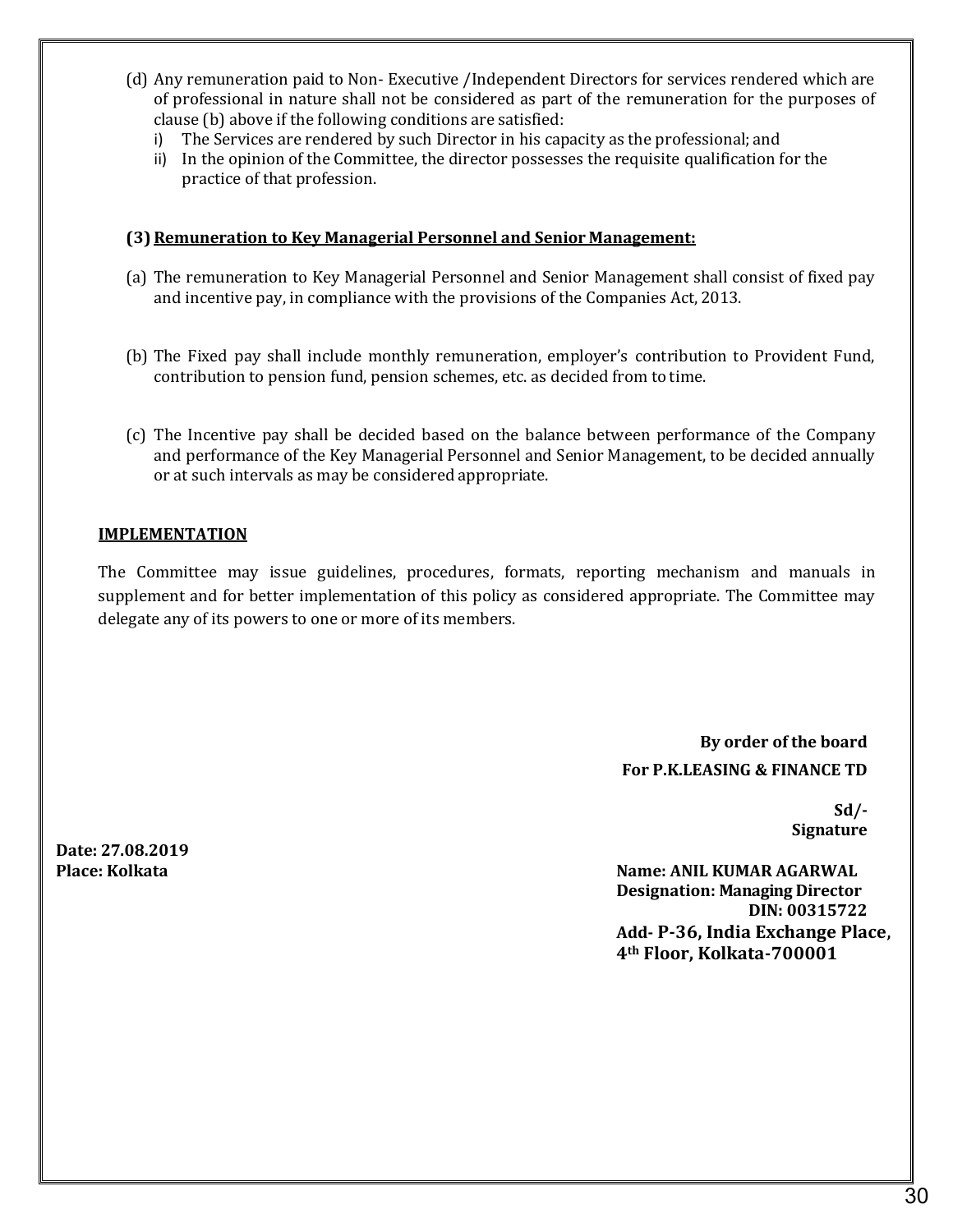# **Form No. MR-3**

# **SECRETARIAL AUDIT REPORT FOR THE FINANCIAL YEAR ENDED 31ST MARCH 2019** *[Pursuant to section 204(1) of the Companies Act, 2013 and rule No.9 of the Companies*

# *(Appointment and Remuneration Personnel) Rules, 2014]*

**To, The Members, P.K.Leasing & Finance Ltd P-36, India Exchange Place 4th Floor, Kolkata-700001**

We have conducted the secretarial audit of the compliance of applicable statutory provisions and the adherence to good corporate practices by **P.K.Leasing & Finance Ltd** (hereinafter called the Company). Secretarial Audit was conducted in a manner that provided me/us a reasonable basis for evaluating the corporate conducts/statutory compliances and expressing my opinion thereon.

Based on our verification of the **P.K.Leasing & Finance Ltd** books, papers, minute books, forms and returns filed and other records maintained by the Company and also the information provided by the Company, its officers, agents and authorized representatives during the conduct of secretarial audit, We hereby report that in our opinion, the company has, during the audit period covering the financial year ended on **31st March, 2019** complied with the statutory provisions listed hereunder and also that the Company has proper Board-processes and compliance-mechanism in place to the extent, in the manner and subject to the reporting made hereinafter:

We have examined the books, papers, minute books, forms and returns filed and other records maintained by **P.K.Leasing & Finance Ltd** ("the Company") for the financial year ended on **31st March, 2019**  according to the provisions of:

- (i) The Companies Act, 2013 (the Act) and the rules made there under;
- (ii) The Securities Contracts (Regulation) Act, 1956 ('SCRA') and the rules made there under;
- (iii) The Depositories Act, 1996 and the Regulations and Bye-laws framed there under;
- (iv)Foreign Exchange Management Act, 1999 and the rules and regulations made there under to the extent of Foreign Direct Investment, Overseas Direct Investment and External Commercial Borrowings;
- (v) The following Regulations and Guidelines prescribed under the Securities and Exchange

Board of India Act, 1992 ('SEBI Act'):-

- a. The Securities and Exchange Board of India (Substantial Acquisition of Shares and Takeovers) Regulations, 2011;
- b. The Securities and Exchange Board of India (Prohibition of Insider Trading) Regulations,1992;
- c. The Securities and Exchange Board of India (Issue of Capital and Disclosure Requirements) Regulations, 2009;
- d. The Securities and Exchange Board of India (Employee Stock Option Scheme and Employee Stock Purchase Scheme) Guidelines, 1999;
- e. The Securities and Exchange Board of India (Issue and Listing of Debt Securities) Regulations, 2008;
- f. The Securities and Exchange Board of India (Registrars to an Issue and Share Transfer Agents) Regulations, 1993 regarding the Companies Act and dealing with client;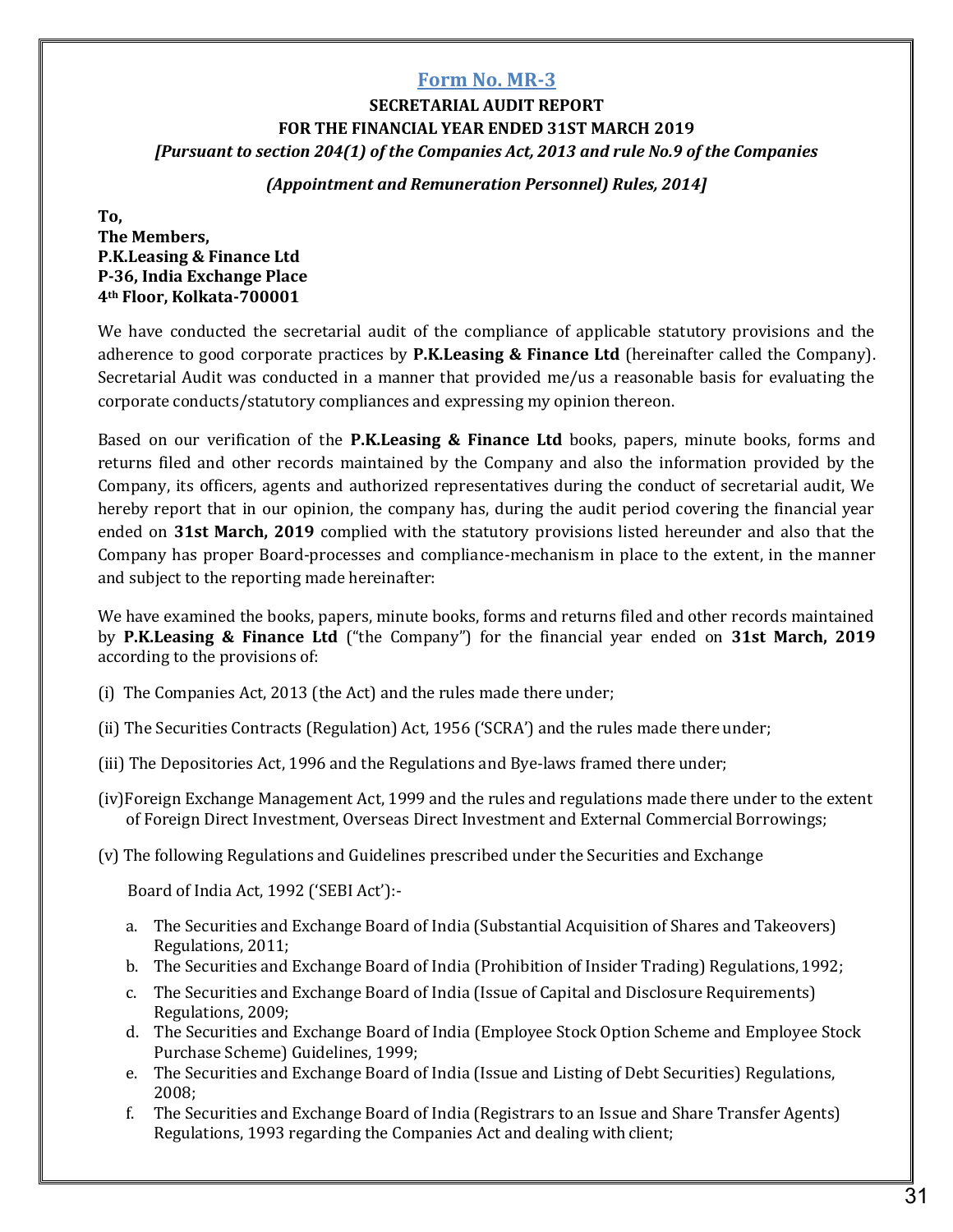- g. The Securities and Exchange Board of India (Delisting of Equity Shares) Regulations, 2009, and
- h. The Securities and Exchange Board of India (Buyback of Securities) Regulations, 1998;

(vi) Other laws applicable to the Company-

- a. All the Rules, Regulations, Guidelines and Circulars applicable to Non Banking Financial Companies under the RBI Act, 1934
- b. Credit Information Companies (Regulation) Act, 2005 and Rules
- c. Guidelines with respect to SEBI KYC registration agency (KRA) Regulations, 2011
- d. The Prevention of Money-Laundering Act, 2002 and The Prevention of Money Laundering (Maintenance of Records, etc) Rules, 2005

We have also examined compliance with the applicable clauses of the following:

- (i) Secretarial Standards issued by the Institute of Company Secretaries of India.
- (ii) The Listing Agreement entered into by the Company with CSE Ltd and Metropolitan Stock Exchange of India Limited.

During the period under review the Company has complied with the provisions of the Act, Rules, Regulations, Guidelines, Standards, etc. mentioned above subject to the following observations:

 *Since, Company is required to appoint Internal Auditor pursuant to section 138 of the Companies Act, 2013 read with rule 13 of the Companies (Accounts) Rules, 2014, But the Company did not appoint any Internal Auditor.*

# **We further report that:**

The Board of Directors of the Company is duly constituted with proper balance of Executive Directors, Non-Executive Directors and Independent Directors.

Adequate notice is given to all Directors to schedule the Board Meetings, agenda and detailed notes on agenda were sent at least seven days in advance, and a system exists for seeking and obtaining further information and clarifications on the agenda items before the meeting and for meaningful participation at the meeting.

Majority decision is carried through while the dissenting members' views are captured and recorded as part of the minutes.

**We further report** that there are adequate systems and processes in the company commensurate with the size and operations of the company to monitor and ensure compliance with applicable laws, rules, regulations and guidelines.

The Company is now successfully listed with Metropolitan Stock Exchange of India Limited and CSE Limited.

**Sd/- Signature Seema Manglunia Date: 27.08.2019 FCS No: 9390 Place: Kolkata CP No: - 10520**

This report is to be read with our letter of even date which is annexed as '**ANNEXURE-A'** and forms an integral part of this report.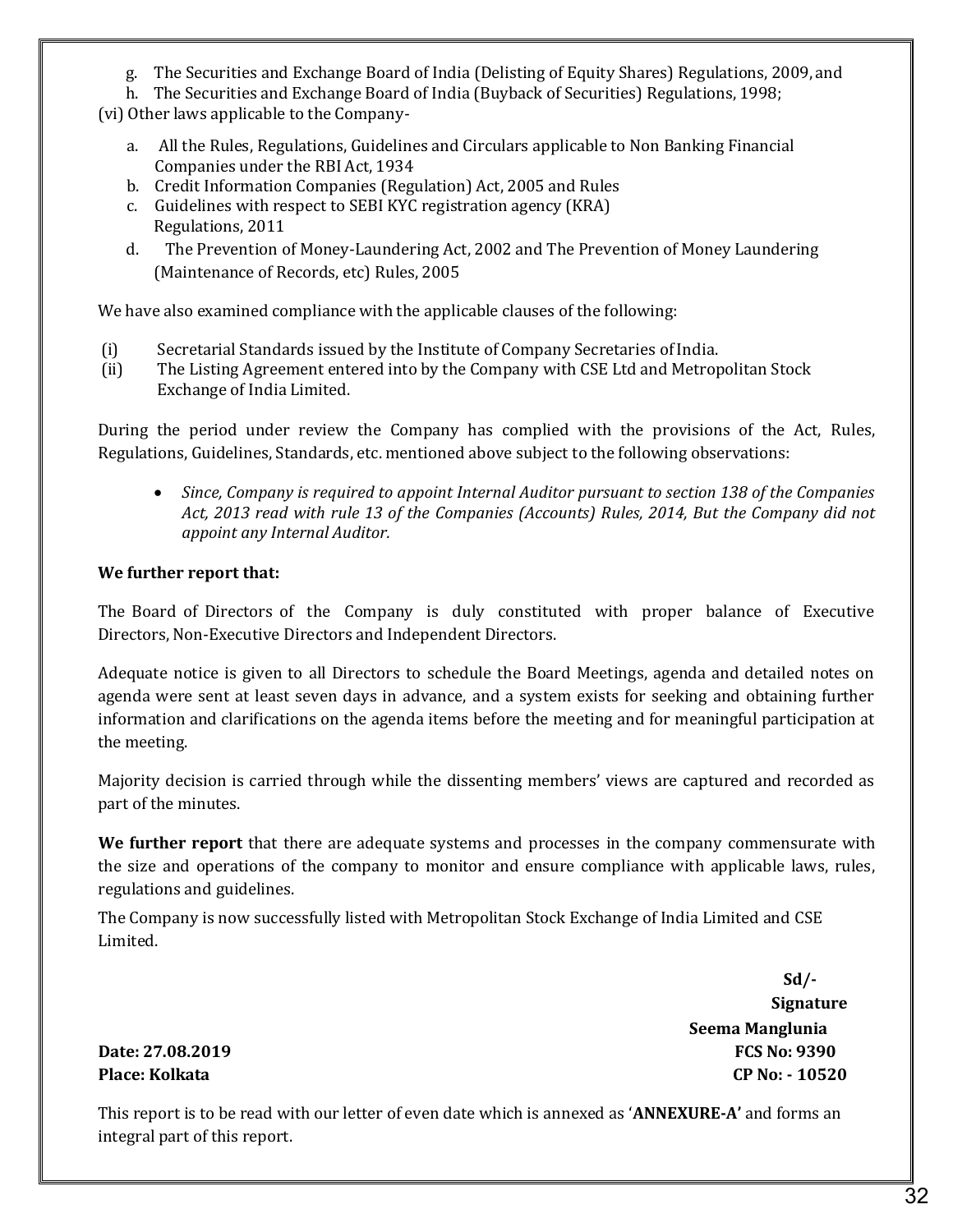**ANNEXURE-A**

To,

**The Members, P.K.Leasing & Finance Ltd P-36, India Exchange Place 4th Floor, Kolkata-700001**

Our report of even date is to be read along with this letter.

- 1. Maintenance of Secretarial record is the responsibility of the management of the Company. Our responsibility is to express an opinion on this secretarial record based on our audit.
- 2. We have the audit practices and processes as were appropriate to obtain reasonable assurance about the correctness of the contents of the secretarial records. The verification was done on test basis to ensure that correct facts are reflected in secretarial record. We believe that the processes and practices, we followed provide a reasonable basis for our opinion.
- 3. We have not verified the correctness and appropriateness of financial records and books of the accounts of the company.
- 4. Where ever required, we have obtained the Management representation about the compliance of laws, rules and regulations and happening of events etc.
- 5. The compliance of the provisions of Corporate and other applicable laws, rules, regulations, standards is the responsibility of management. Our examination was limited to the verification of procedures on test basis.
- 6. The Secretarial Audit report is neither an assurance as to future viability of the company nor of the efficacy or effectiveness with which the management has conducted the affairs of the company

**Sd/- Signature Seema Manglunia Date: 27.08.2019 FCS No: 9390 Place: Kolkata CP No: - 10520**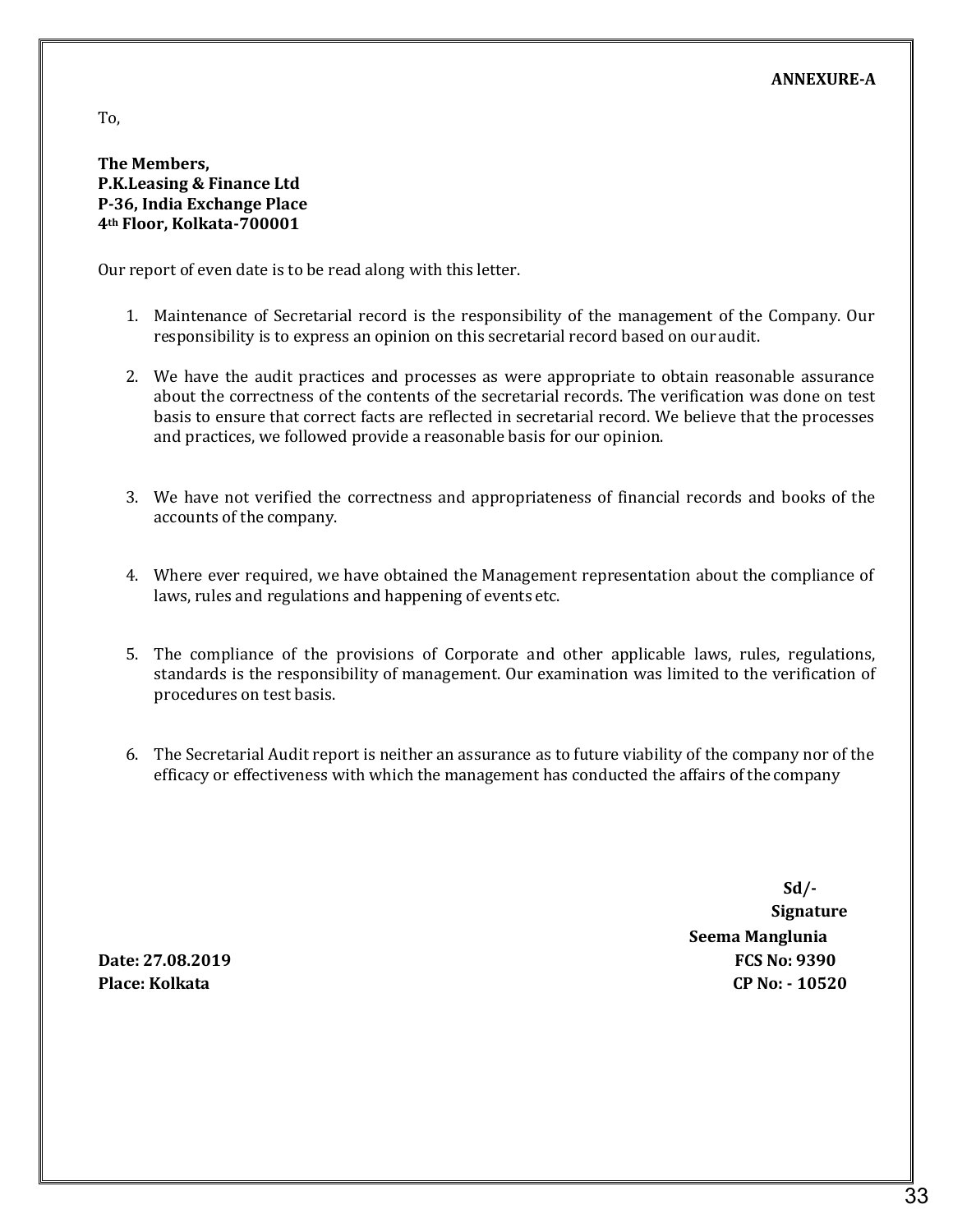# **INDEPENDENT AUDITOR'S REPORT**

#### **TO THE MEMBERS OF P K LEASING & FINANCE LIMITED**

#### **Report on the Audit of the Standalone Financial Statements**

#### **Opinion**

We have audited the accompanying standalone financial statements of P K Leasing & Finance Limited ("the Company"), which comprise the Balance Sheet as at March 31, 2019, the Statement of Profit and Loss (including Other Comprehensive Income), the Statement of Changes in Equity and the Statement of Cash Flows for the year ended on that date, and a summary of the significant accounting policies and other explanatory information (hereinafter referred to as "the standalone financial statements").

In our opinion and to the best of our information and according to the explanations given to us, the aforesaid standalone financial statements give the information required by the Companies Act, 2013 ("the Act") in the manner so required and give a true and fair view in conformity with the Indian Accounting Standards prescribed under section 133 of the Act read with the Companies (Indian Accounting Standards) Rules, 2015, as amended, ("Ind AS") and other accounting principles generally accepted in India, of the state of affairs of the Company as at March 31, 2019, the profit and total comprehensive income, changes in equity and its cash flows for the year ended on that date.

#### **Basis for Opinion**

We conducted our audit of the standalone financial statements in accordance with the Standards on Auditing specified under section 143(10) of the Act (SAs). Our responsibilities under those Standards are further described in the *Auditor's Responsibilities for the Audit of the Standalone Financial Statements* section of our report. We are independent of the Company in accordance with the Code of Ethics issued by the Institute of Chartered Accountants of India (ICAI) together with the independence requirements that are relevant to our audit of the standalone financial statements under the provisions of the Act and the Rules made there under, and we have fulfilled our other ethical responsibilities in accordance with these requirements and the ICAI's Code of Ethics. We believe that the audit evidence we have obtained is sufficient and appropriate to provide a basis for our audit opinion on the standalone financial statements.

#### **Key Audit Matters**

Key audit matters are those matters that, in our professional judgment, were of most significance in our audit of the standalone financial statements of the current period. These matters were addressed in the context of our audit of the standalone financial statements as a whole, and in forming our opinion thereon, and we do not provide a separate opinion on these matters. There are no key audit matters that need to be reported in auditor's report.

#### **Information Other than the Standalone Financial Statements and Auditor's Report Thereon**

The Company's Board of Directors is responsible for the preparation of the other information. The other information comprises the information included in the Management Discussion and Analysis, Board's Report including Annexure to Board's Report, Business Responsibility Report, Corporate Governance and Shareholder's Information, but does not include the standalone financial statements and our auditor's reportthereon.

Our opinion on the standalone financial statements does not cover the other information and we do not express any form of assurance conclusion thereon.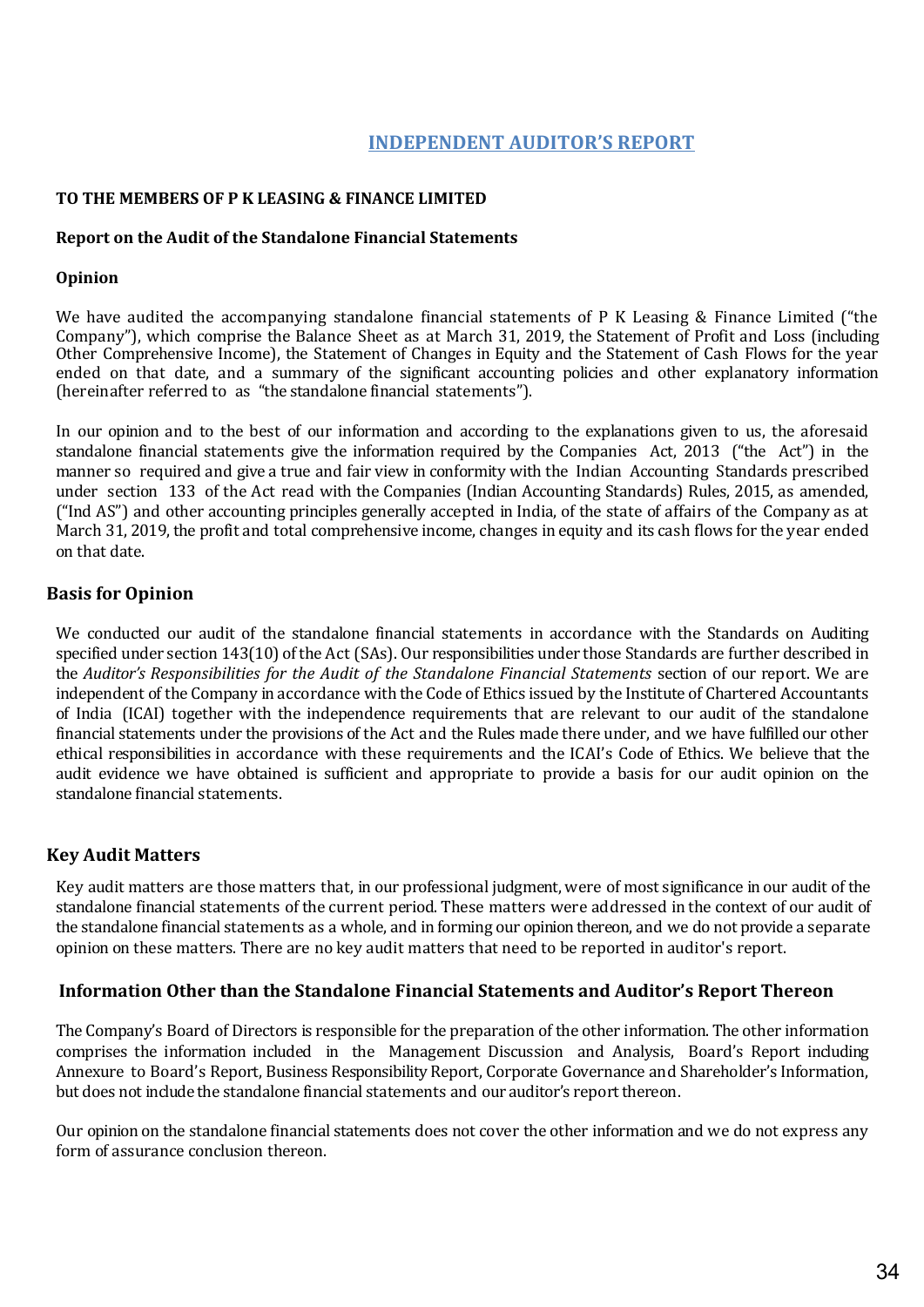In connection with our audit of the standalone financial statements, our responsibility is to read the other information and, in doing so, consider whether the other information is materially inconsistent with the standalone financial statements or our knowledge obtained during the course of our audit or otherwise appears to be materiallymisstated.

If, based on the work we have performed, we conclude that there is a material misstatement of this other information; we are required to report that fact. We have nothing to report in this regard.

# **Management's Responsibility for the Standalone Financial Statements**

The Company's Board of Directors is responsible for the matters stated in section 134(5) of the Act with respect to the preparation of these standalone financial statements that give a true and fair view of the financial position, financial performance, total comprehensive income, changes in equity and cash flows of the Company in accordance with the Ind AS and other accounting principles generally accepted in India. This responsibility also includes maintenance of adequate accounting records in accordance with the provisions of the Act for safeguarding the assets of the Company and for preventing and detecting frauds and other irregularities; selection and application of appropriate accounting policies; making judgments and estimates that are reasonable and prudent; and design, implementation and maintenance of adequate internal financial controls, that were operating effectively for ensuring the accuracy and completeness of the accounting records, relevant to the preparation and presentation of the standalone financial statements that give a true and fair view and are free from material misstatement, whether due to fraud or error.

In preparing the standalone financial statements, management is responsible for assessing the Company's ability to continue as a going concern, disclosing, as applicable, matters related to going concern and using the going concern basis of accounting unless management either intends to liquidate the Company or to cease operations, or has no realistic alternative but to doso.

The Board of Directors are responsible for overseeing the Company's financial reporting process.

# **Auditor's Responsibilities for the Audit of the Standalone Financial Statements**

Our objectives are to obtain reasonable assurance about whether the standalone financial statements as a whole are free from material misstatement, whether due to fraud or error, and to issue an auditor's report that includes our opinion. Reasonable assurance is a high level of assurance, but is not a guarantee that an audit conducted in accordance with SAs will always detect a material misstatement when it exists. Misstatements can arise from fraud or error and are considered material if, individually or in the aggregate, they could reasonably be expected to influence the economic decisions of users taken on the basis of these standalone financial statements.

As part of an audit in accordance with SAs, we exercise professional judgment and maintain professional skepticism throughout the audit. We also:

- Identify and assess the risks of material misstatement of the standalone financial statements, whether due to fraud or error, design and perform audit procedures responsive to those risks, and obtain audit evidence that is sufficient and appropriate to provide a basis for our opinion. The risk of not detecting a material misstatement resulting from fraud is higher than for one resulting from error, as fraud may involve collusion, forgery, intentional omissions, misrepresentations, or the override of internal control.
- Obtain an understanding of internal financial controls relevant to the audit in order to design audit procedures that are appropriate in the circumstances. Under section 143(3)(i) of the Act, we are also responsible for expressing our opinion on whether the Company has adequate internal financial controls system in place and the operating effectiveness of such controls.
- Evaluate the appropriateness of accounting policies used and the reasonableness of accounting estimates and related disclosures made bymanagement.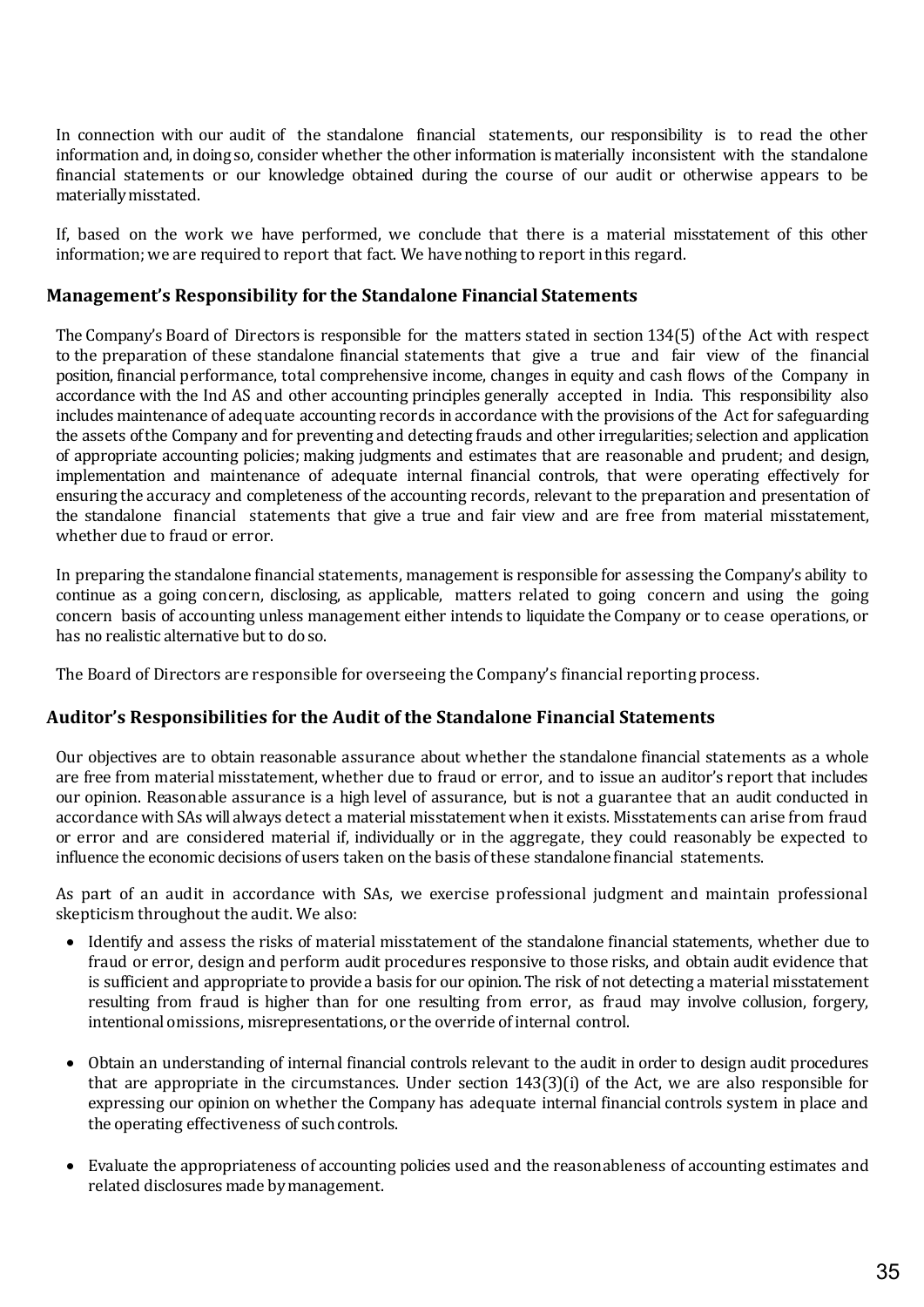- Conclude on the appropriateness of management's use of the going concern basis of accounting and, based on the audit evidence obtained, whether a material uncertainty exists related to events or conditions that may cast significant doubt on the Company's ability to continue as a going concern. If we conclude that a material uncertainty exists, we are required to draw attention in our auditor's report to the related disclosures in the standalone financial statements or, if such disclosures are inadequate, to modify our opinion. Our conclusions are based on the audit evidence obtained up to the date of our auditor's report. However, future events or conditions may cause the Company to cease to continue as a going concern.
- Evaluate the overall presentation, structure and content of the standalone financial statements, including the disclosures, and whether the standalone financial statements represent the underlying transactions and events in a manner that achieves fair presentation.

Materiality is the magnitude of misstatements in the standalone financial statements that, individually or in aggregate, makes it probable that the economic decisions of a reasonably knowledgeable user of the financial statements may be influenced. We consider quantitative materiality and qualitative factors in (i) planning the scope of our audit work and in evaluating the results of our work; and (ii) to evaluate the effect of any identified misstatements in the financial statements.

We communicate with those charged with governance regarding, among other matters, the planned scope and timing of the audit and significant audit findings, including any significant deficiencies in internal control that we identify during our audit.

We also provide those charged with governance with a statement that we have complied with relevant ethical requirements regarding independence, and to communicate with them all relationships and other matters that may reasonably be thought to bear on our independence, and where applicable, related safeguards.

From the matters communicated with those charged with governance, we determine those matters that were of most significance in the audit of the standalone financial statements of the current period and are therefore the key audit matters. We describe these matters in our auditor's report unless law or regulation precludes public disclosure about the matter or when, in extremely rare circumstances, we determine that a matter should not be communicated in our report because the adverse consequences of doing so would reasonably be expected to outweigh the public interest benefits of such communication.

# **Report on Other Legal and Regulatory Requirements**

- 1. As required by Section 143(3) of the Act, based on our audit we report that:
	- a) We have sought and obtained all the information and explanations which to the best of our knowledge and belief were necessary for the purposes of our audit.
	- b) In our opinion, proper books of account as required by law have been kept by the Company so far as it appears from our examination of those books.
	- c) The Balance Sheet, the Statement of Profit and Loss including Other Comprehensive Income, Statement of Changes in Equity and the Statement of Cash Flow dealt with by this Report are in agreement with the relevant books of account.
	- d) In our opinion, the aforesaid standalone financial statements comply with the Ind AS specified under Section 133 of the Act, read with Rule 7 of the Companies (Accounts) Rules, 2014.
	- e) On the basis of the written representations received from the directors as on March 31, 2019 taken on record by the Board of Directors, none of the directors is disqualified as on March 31, 2019 from being appointed as a director in terms of Section 164 (2) of theAct.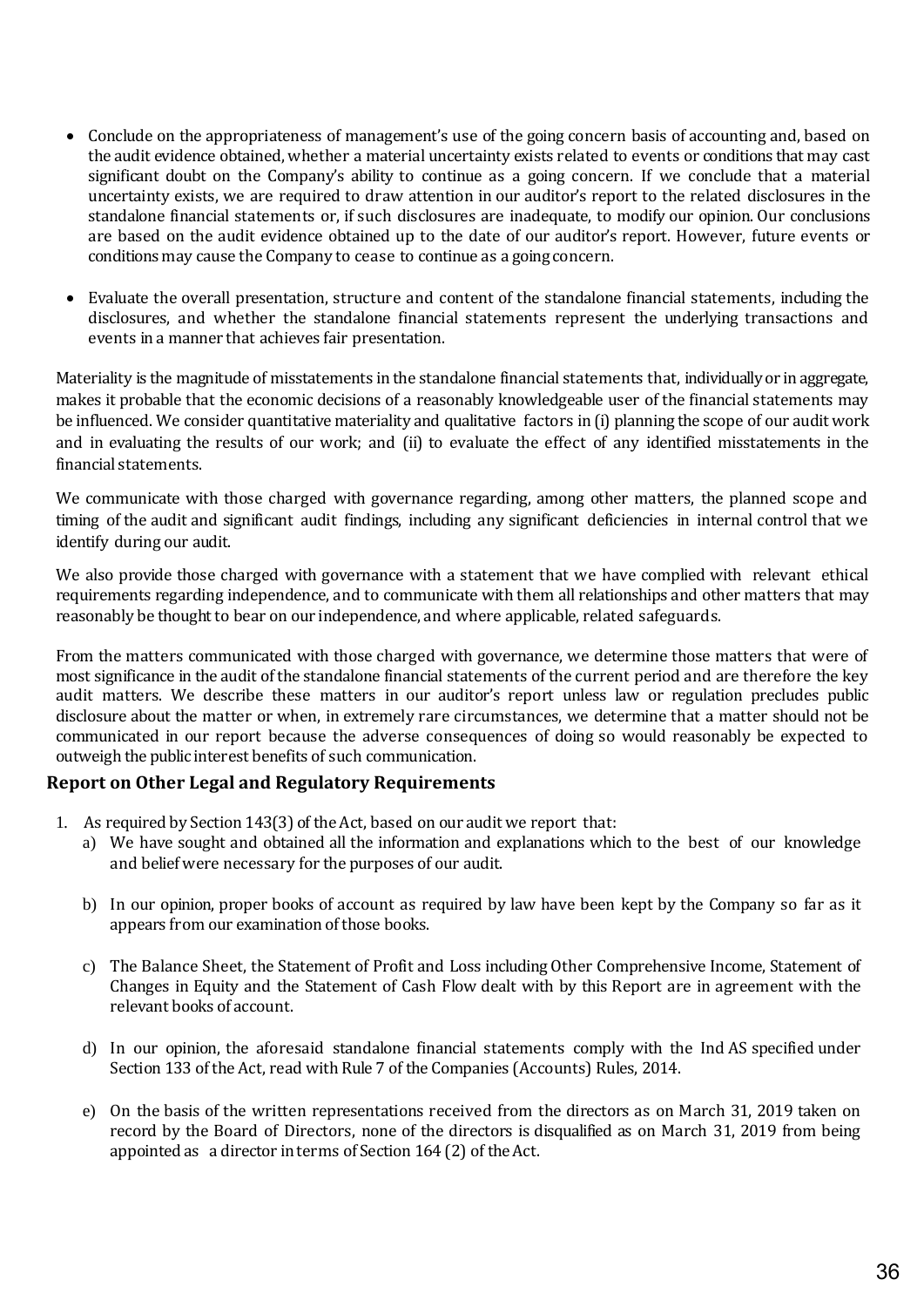- f) With respect to the adequacy of the internal financial controls over financial reporting of the Company and the operating effectiveness of such controls, refer to our separate Report in **"Annexure A**". Our report expresses an unmodified opinion on the adequacy and operating effectiveness of the Company's internal financial controls over financialreporting.
- g) With respect to the other matters to be included in the Auditor's Report in accordance with the requirements of section 197(16) of the Act, as amended:

In our opinion and to the best of our information and according to the explanations given to us, the remuneration paid by the Company to its directors during the year is in accordance with the provisions of section 197 of the Act.

- h) With respect to the other matters to be included in the Auditor's Report in accordance with Rule 11 of the Companies (Audit and Auditors) Rules, 2014, as amended in our opinion and to the best of our information and according to the explanations given tous:
	- i. The Company has disclosed the impact of pending litigations on its financial position in its standalone financial statements.
	- ii. The Company has made provision, as required under the applicable law or accounting standards, for material foreseeable losses, if any, on long-term contracts including derivative contracts.
	- iii. There has been no delay in transferring amounts, required to be transferred, to the Investor Education and Protection Fund by theCompany.
- 2. As required by the Companies (Auditor's Report) Order, 2016 ("the Order") issued by the Central Government in terms of Section 143(11) of the Act, we give in "**Annexure B**" a statement on the matters specified in paragraphs 3 and 4 of the Order.

For **JSGA AND ASSOCIATES** Chartered Accountants (Firm's Registration No. 016078C)

> **Ashish kumar Goenka**  Partner MRN-068343

Kolkata, May29, 2019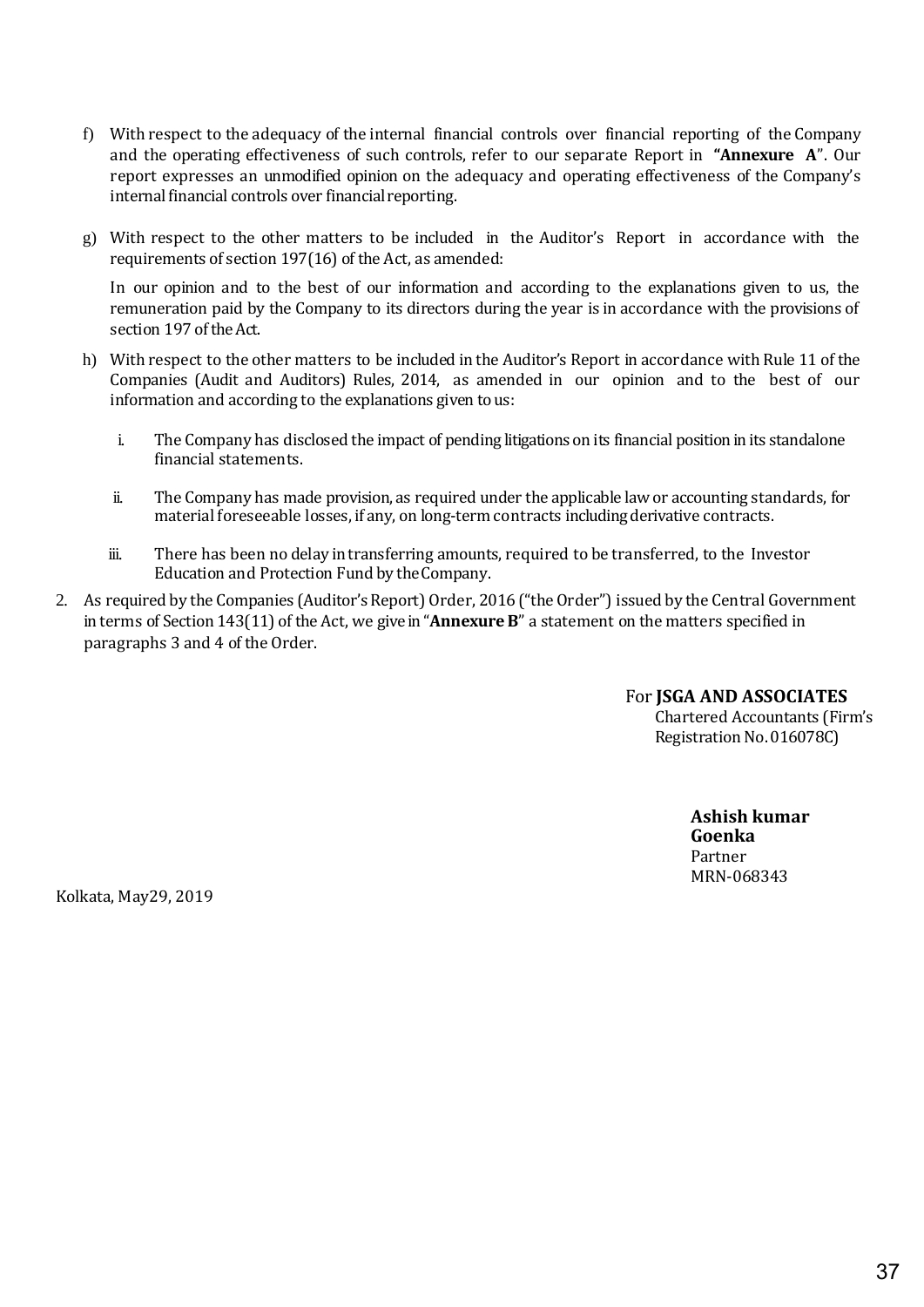## **ANNEXURE "A" TO THE INDEPENDENT AUDITOR'S REPORT**

(Referred to in paragraph 1(f) under 'Report on Other Legal and Regulatory Require ments' section of our report to the Members of P K Leasing & Finance Limited of even date)

#### **Report on the Internal Financial Controls Over Financial Reporting under Clause (i) of Sub-section 3 of Section 143 of the Companies Act, 2013 ("the Act")**

We have audited the internal financial controls over financial reporting of **P K LEASING & FINANCE LIMITED** ("the Company") as of March 31, 2019 in conjunction with our audit of the standalone financial statements of the Company for the year ended on that date.

#### **Management's Responsibility for Internal Financial Controls**

The Board of Directors of the Company is responsible for establishing and maintaining internal financial controls based on the internal control over financial reporting criteria established by the Company considering the essential components of internal control stated in the Guidance Note on Audit of Internal Financial Controls over Financial Reporting issued by the Institute of Chartered Accountants of India. These responsibilities include the design, implementation and maintenance of adequate internal financial controls that were operating effectively for ensuring the orderly and efficient conduct of its business, including adherence to respective company's policies, the safeguarding of its assets, the prevention and detection of frauds and errors, the accuracy and completeness of the accounting records, and the timely preparation of reliable financial information, as required under the Companies Act, 2013.

#### **Auditor's Responsibility**

Our responsibility is to express an opinion on the internal financial controls over financial reporting of the Company based on our audit. We conducted our audit in accordance with the Guidance Note on Audit of Internal Financial Controls Over Financial Reporting (the "Guidance Note") issued by the Institute of Chartered Accountants of India and the Standards on Auditing prescribed under Section143(10) of the Companies Act, 2013, to the extent applicable to an audit of internal financial controls. Those Standards and the Guidance Note require that we comply with ethical requirements and plan and perform the audit to obtain reasonable assurance about whether adequate internal financial controls over financial reporting was established and maintained and if such controls operated effectively in all material respects.

Our audit involves performing procedures to obtain audit evidence about the adequacy of the internal financial controls system over financial reporting and their operating effectiveness. Our audit of internal financial controls over financial reporting included obtaining an understanding of internal financial controls over financial reporting, assessing the risk that a material weakness exists, and testing and evaluating the design and operating effectiveness of internal control based on the assessed risk. The procedures selected depend on the auditor's judgment, including the assessment of the risks of material misstatement of the financial statements, whether due to fraud or error.

We believe that the audit evidence we have obtained is sufficient and appropriate to provide a basis for our audit opinion on the internal financial controls system over financial reporting of the Company.

#### **Meaning of Internal Financial Controls Over Financial Reporting**

A company's internal financial control over financial reporting is a process designed to provide reasonable assurance regarding the reliability of financial reporting and the preparation of financial statements for external purposes in accordance with generally accepted accounting principles. A company's internal financial control over financial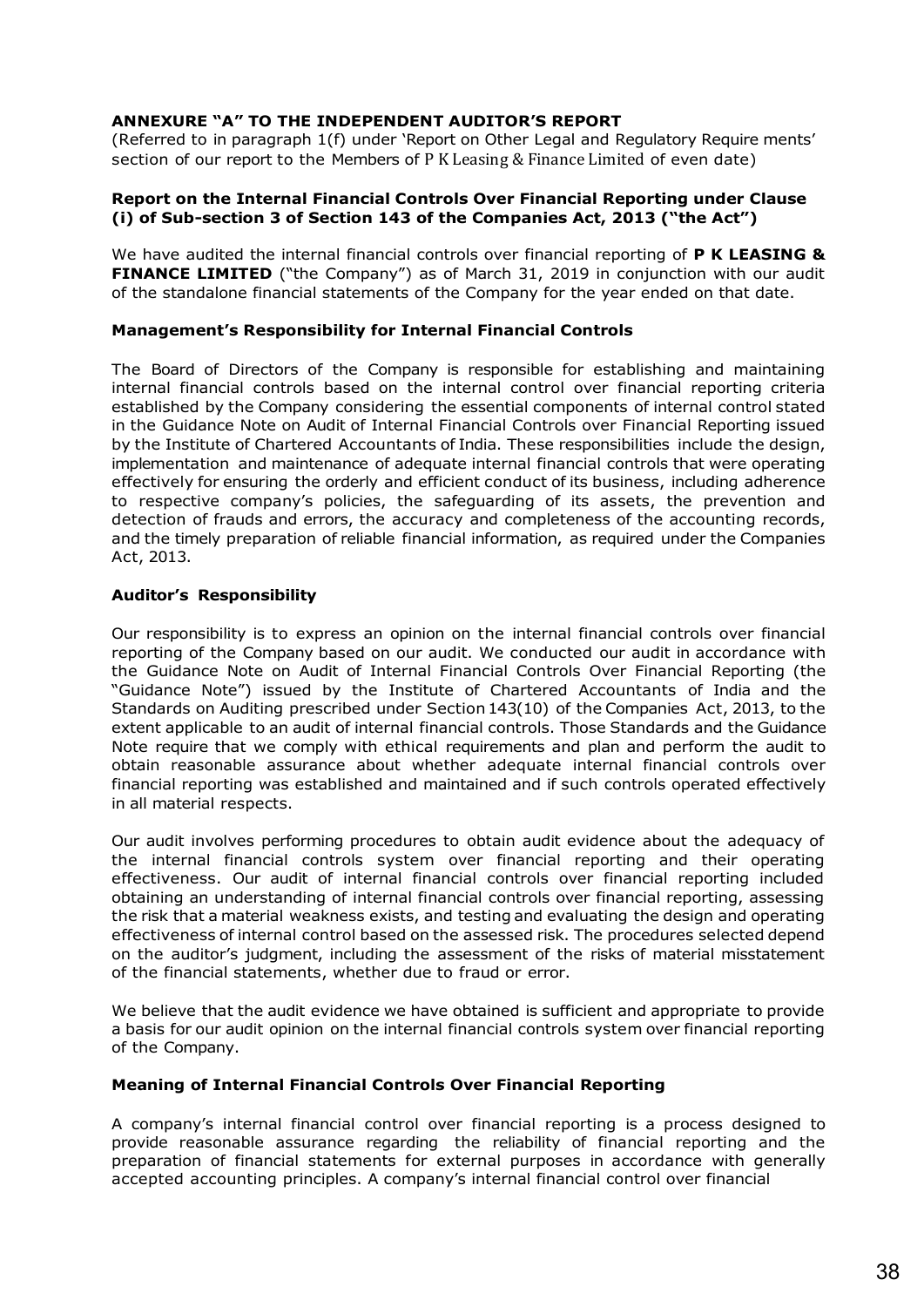reporting includes those policies and procedures that (1) pert ain to the maintenance e of records that, in reasonable detail, accurately and fairly reflect the transactions and dispositions of the assets of the company; (2) provide reasonable assurance that transactions are recorded as necessary to permit preparation of financial statements in accordance with generally accepted accounting principles, and that receipts and expenditures of the company are being made only in accordance with authorizations of management and directors of the company; and (3) provide reasonable assurance regarding prevention or timely detection of unauthorized acquisition, use, or disposition of the company's assets that could have a material effect on the financial statements.

#### **Limitations of Internal Financial Controls over Financial Reporting**

Because of the inherent limitations of internal financial controls over financial reporting, including the possibility of collusion or improper management override of controls, materia l misstatements due to error or fraud may occur and not be detected. Also, projections of any evaluation of the internal financial controls over financial reporting to future periods are subject to the risk that the internal financial control over financial reporting may become inadequate because of changes in conditions, or that the degree of compliance with the policies or procedures may deteriorate.

#### **Opinion**

In our opinion, to the best of our information and according to the explanations given to us, the Company has, in all material respects, an adequate internal financial controls system over financial reporting and such internal financial controls over financial reporting were operating effectively as at March 31, 2019, based on the internal control over financial reporting criteria established by the Company considering the essential components of internal control stated in the Guidance Note on Audit of Internal Financial Controls Over Financial Reporting issued by the Institute of Chartered Accountants of India.

#### For **JSGA AND ASSOCIATES**

Chartered Accountants (Firm Registration No. 016078C)

Kolkata, May29, 2019

**Ashish kumar Goenka**

Partner

(Membership No.068343)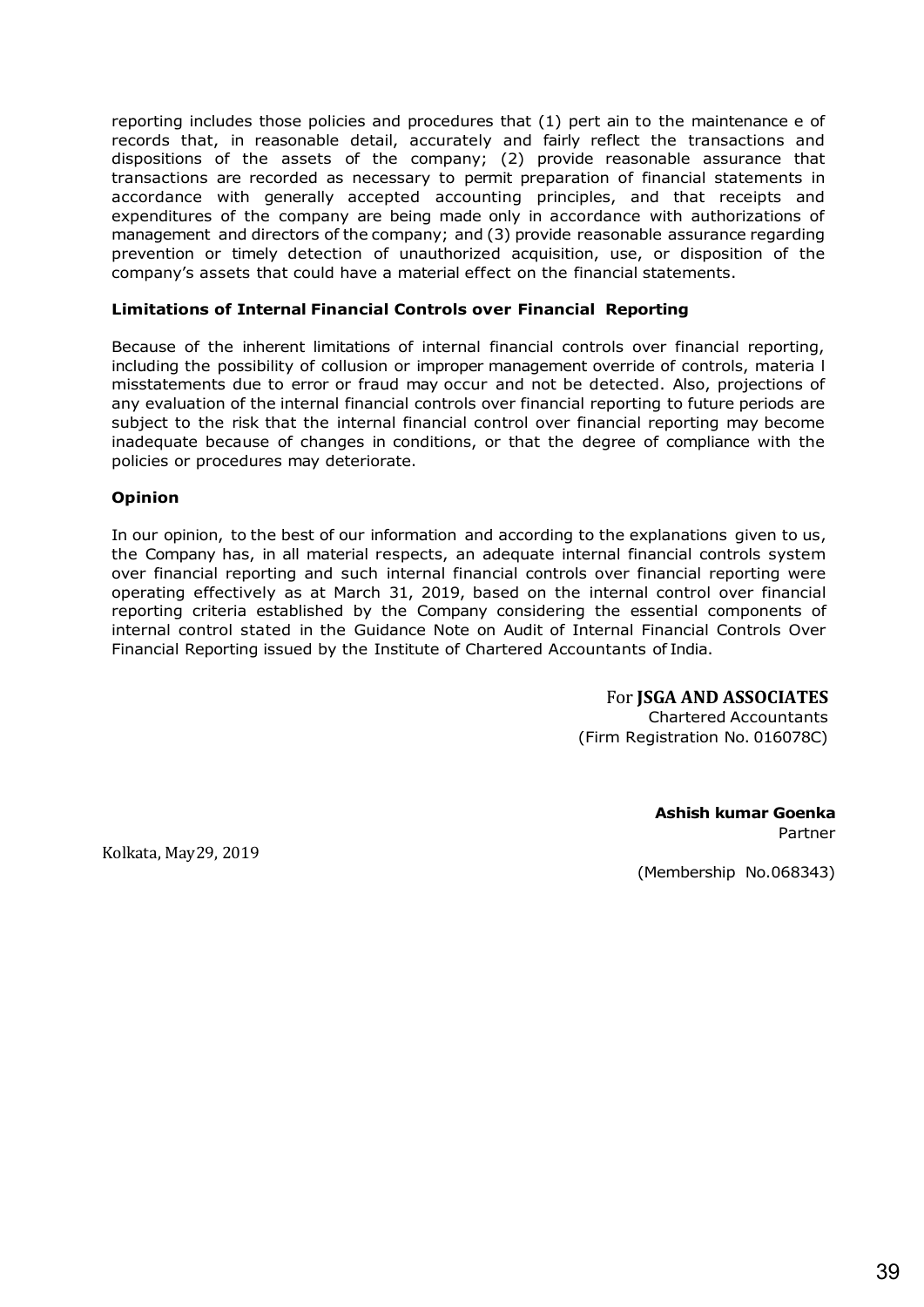# **ANNEXURE 'B' TO THE INDEPENDENT AUDITOR'S REPORT**

# **(Referred to in paragraph 2 under 'Report on Other Legal and Regulatory Requirements' section of our report to the Members of P K Leasing & Finance Limited of even date)**

- i. In respect of the Company's fixed assets:
	- (a) The Company has maintained proper records showing full particulars, including quantitative details and situation of fixed assets.
	- (b) The Company has a program of verification to cover all the items of fixed assets in a phased manner which, in our opinion, is reasonable having regard to the size of the Company and the nature of its assets. Pursuant to the program, certain fixed assets were physically verified by the management during the year. According to the information and explanations given to us, no material discrepancies were noticed on such verification.
	- (c) According to the information and explanations given to us, and on the basis of our examination of the records of the Company, no immovable properties are held in the name of the Company. Accordingly, this clause in not applicable.
- ii. The Company had no inventories during the year, thus under clause 3 (ii) of the Order is not applicable to the Company.
- iii. The Company has not granted any loans, secured or unsecured to Companies, Firms, Limited Liability Partnership or other parties covered in the register maintained under section 189 of the Companies Act, 2013. Accordingly, this clause is not applicable.
- iv. In our opinion and according to the information and explanations given to us, the Company has complied with the provisions of Sections 185 and 186 of the Act in respect of loans, making investments. The Company has not given any guarantees or providing any securities, for loan taken by third party.
- v. The Company has not accepted any deposits from the public. Accordingly, the Directives issued by the Reserve Bank of India and the provisions of sections 73 to 76 or any other relevant provisions of the Companies Act, 2013 and the rules framed there under are not applicable to the for the year under audit.
- vi. The Central Government has not prescribed maintenance of cost records the under section 148(1) of the Companies Act, 2013. Accordingly, this clause is not applicable.
- vii. (a) According to the information and explanations given to us and on the basis of our examination of the records of the Company, amounts deducted/ accrued in the books of accounts in respect of undisputed statutory dues including provident fund, income-tax, sales tax, value added tax, duty of customs, service tax, cess and other material statutory dues have been regularly deposited during the year by the Company with the appropriate authorities. As explained to us, the Company did not have any dues on account of employees' state insurance and duty of excise. According to the information and explanations given to us no undisputed amounts payable in respect of provident fund, income tax, sales tax, value added tax, duty of customs, service tax, cess and other material statutory dues were in arrears as at  $31<sup>st</sup>$  March 2019 for a period of more than six months from the date they became payable.
	- (c) According to the information and explanations given to us, there are no material dues of income tax or sales tax or service tax or duty of customs or duty of excise or value added tax which have not been deposited with the appropriate authorities on account of any dispute.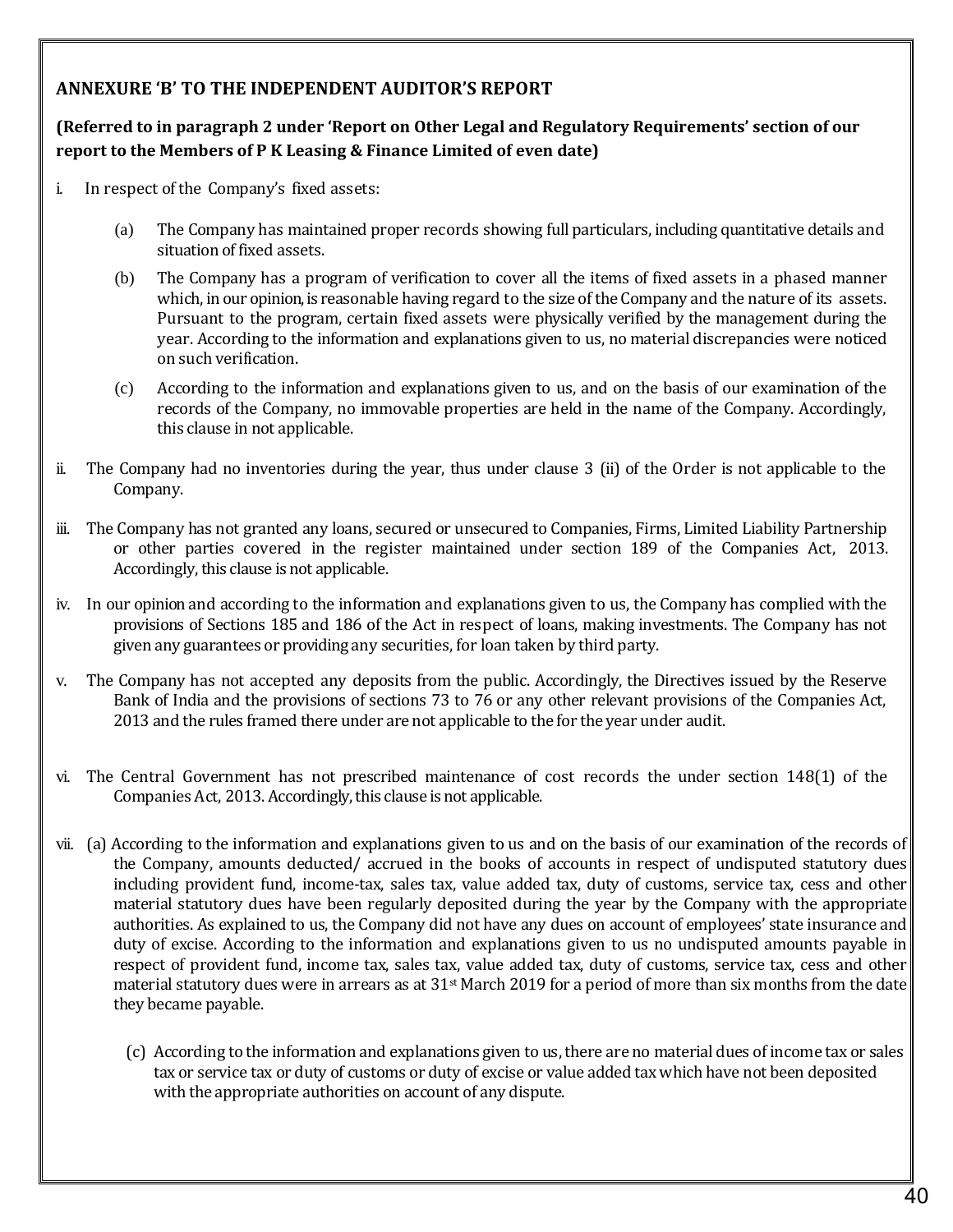- viii. The Company has not taken any loans or borrowings from financial institutions, banks and government or has not issued any debentures. Hence reporting under clause 3 (viii) of the Order is not applicable to the Company.
- ix. The Company has not raised moneys by way of initial public offer or further public offer (including debt instruments) or term loans and hence reporting under clause 3 (ix) of the Order is not applicable to the Company.
- x. To the best of our knowledge and according to the information and explanations given to us, no fraud by the Company or no material fraud on the Company by its officers or employees has been noticed or reported during the year.
- xi. In our opinion and according to the information and explanations given to us, the Company has paid/provided managerial remuneration in accordance with the requisite approvals mandated by the provisions of section 197 read with Schedule V to theAct.
- xii. The Company is not a Nidhi Company and hence reporting under clause 3 (xii) of the Order is not applicable to the Company.
- xiii. In our opinion and according to the information and explanations given to us, the Company is in compliance with Section 177 and 188 of the Companies Act, 2013 where applicable, for all transactions with the related parties and the details of related party transactions have been disclosed in the standalone financial statements as required by the applicable accounting standards.
- xiv. According to the information and explanations give us and based on our examination of the records of the Company, the Company has not made any preferential allotment or private placement of shares or fully or partly convertible debentures during the year.
- xv. In our opinion and according to the information and explanations given to us, during the year the Company has not entered into any non-cash transactions with its Directors or persons connected to its directors and hence provisions of section 192 of the Companies Act, 2013 are not applicable to theCompany.
- xvi. The Company is required to be registered under section 45-IA of the Reserve Bank of India Act,1934 and it has obtained the registration.

**For JSGA AND ASSOCIATES** Chartered Accountants (Firm Registration No. 016078C)

> **Ashish Kumar Goenka** Partner (Membership No. 068343)

Kolkata, May29, 2019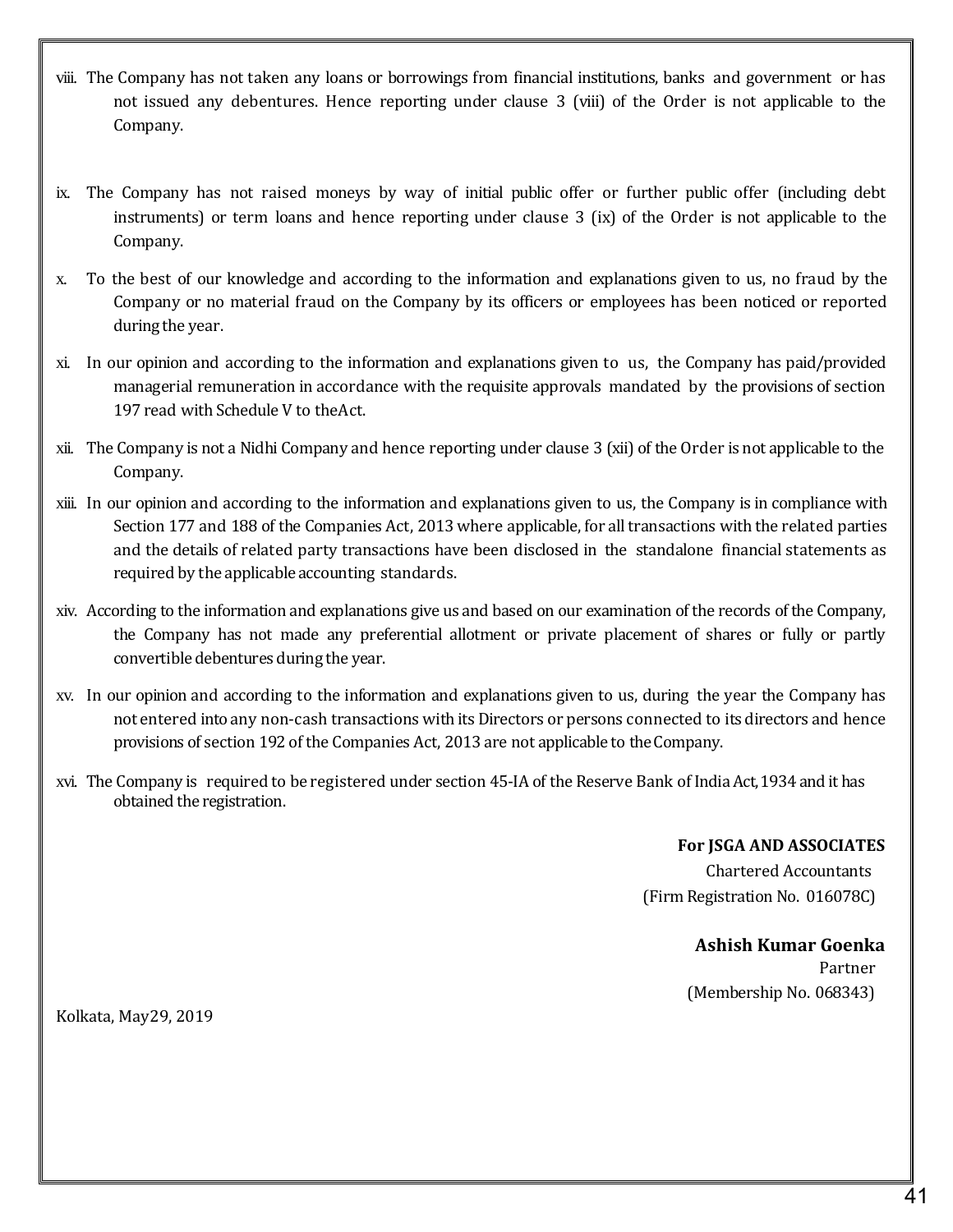# **P.K. LEASING & FINANCE LIMITED CIN: L65910WB1992PLC055895 P-36, INDIA EXCHANGE PLACE, 4TH FLOOR, KOLKATA-700001 BALANCE SHEET AS AT 31ST MARCH 2019**

| <u>SI no.</u> | <b>Particulars</b>                | <b>Notes</b>   | As at 31.03.2019<br>(in Rs.) | As at 31.03.2018<br>(in Rs.) |
|---------------|-----------------------------------|----------------|------------------------------|------------------------------|
|               |                                   |                |                              |                              |
|               | <b>EQUITY &amp; LIABILITIES</b>   |                |                              |                              |
|               | <b>Shareholders' Funds</b>        |                |                              |                              |
|               | a) Share Capital                  | $\overline{2}$ | 31,104,000.00                | 31,104,000.00                |
|               | b) Reserves & Surplus             | 3              | 1,062,050.02                 | 1,021,857.08                 |
|               |                                   |                | 32,166,050.02                | 32,125,857.08                |
|               | <b>Non Current Liabilities</b>    |                |                              |                              |
|               | <b>Deferred Tax Liabilities</b>   |                |                              | 44,786.00                    |
|               |                                   |                |                              | 44,786.00                    |
|               | <b>Current Liabilities</b>        |                |                              |                              |
|               | (a) Financial Liabilities         |                |                              |                              |
|               | (i) Trade Payables                | 4              | 38,271.00                    | 31,931.00                    |
|               | (ii) Other Current Liabilities    | 5              | 18,000.00                    |                              |
|               | (b) Short Term Provision          | 6              | 54,250.00                    | 59,500.00                    |
|               |                                   |                | 110,521.00                   | 91,431.00                    |
|               | <b>TOTAL</b>                      |                | 32,276,571.02                | 32,262,074.08                |
|               |                                   |                |                              |                              |
|               | <b>ASSETS</b>                     |                |                              |                              |
|               |                                   |                |                              |                              |
|               | <b>Non-Current Assets</b>         |                |                              |                              |
|               | (a) Property, Plant and Equipment | $\overline{7}$ | 895,006.00                   | 1,112,146.00                 |
|               | (b) Deferred Tax Assets           |                | 79,304.00                    |                              |
|               | (c) Financial Assets              |                |                              |                              |
|               | (i) Investment                    | 8              | 7,000,000.00                 | 7,250,963.95                 |
|               |                                   |                | 7,974,310.00                 | 8,363,109.95                 |
|               | <b>Current Assets</b>             |                |                              |                              |
|               | (a) Financial Assets              |                |                              |                              |
|               | (i) Cash & Bank Balance           | 9              | 592,023.02                   | 71,411.13                    |
|               | (ii) Loans & Others               | 10             | 23,306,875.00                | 23,561,352.00                |
|               | (b) Current Tax Assets (Net)      | 11             | 403,363.00                   | 266,201.00                   |
|               |                                   |                | 24,302,261.02                | 23,898,964.13                |
|               |                                   |                | 32,276,571.02                | 32,262,074.08                |
|               |                                   |                |                              |                              |

Significant Accounting PoliciesNote-1 Notes on Accounts 2 to 28

Signed in terms of our report of even date **Against 2008 Against 2008 Against 2008** 

**For JSGA& Associates Firm registration no-016078C Chartered Accountants**

**Ashish kumar Goenka Partner MRN-068343 Place: Kolkata Date: 29th May, 2019**

For and on behalf of the Board

| <b>Anil Kumar Agarwal</b> | Ruchi Agarwal   |
|---------------------------|-----------------|
| <b>Managing Director</b>  | <b>Director</b> |
| Din:0315722               | Din:06942318    |

**Sweta Agarwal Nand KishoreAgarwal Company Secretary CFO**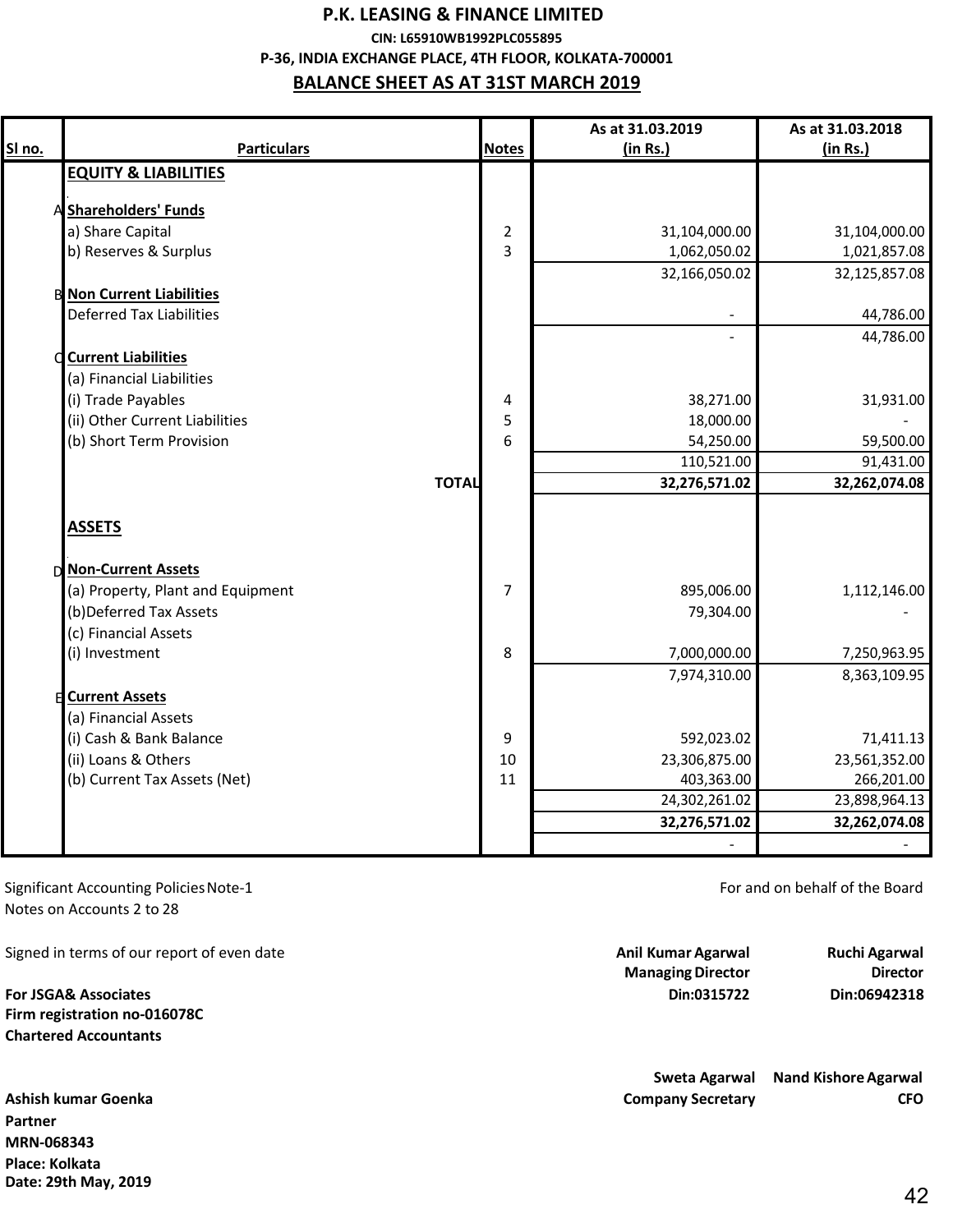#### **P.K. LEASING & FINANCE LIMITED**

## **CIN: L65910WB1992PLC055895 P-36, INDIA EXCHANGE PLACE, 4TH FLOOR, KOLKATA-700001 STATEMENT OF PROFIT & LOSS FOR THE YEAR ENDED 31ST MARCH 2019**

| SI no.       | <b>Particulars</b>                                                       | <b>Notes</b> | <b>Year ended 31.03.2019</b><br>(in Rs.) | <b>Year ended 31.03.2018</b><br>(in Rs.) |
|--------------|--------------------------------------------------------------------------|--------------|------------------------------------------|------------------------------------------|
|              |                                                                          |              |                                          |                                          |
| A            | <b>Revenue from Operations</b>                                           | 12           | 2,307,677.74                             | 2,446,269.76                             |
| B            | <b>Other Income</b>                                                      | 13           |                                          |                                          |
|              | <b>TOTAI(A)</b>                                                          |              | 2,307,677.74                             | 2,446,269.76                             |
| $\mathsf{C}$ | <b>Expenses</b>                                                          |              |                                          |                                          |
|              | <b>Employee Benefit Expenses</b>                                         | 14           | 1,700,000.00                             | 1,780,000.00                             |
|              | Depreciation and Amortisation Expenses                                   | 15           | 217,140.00                               | 297,272.00                               |
|              | <b>Auditors' Remuneration</b>                                            | 16           | 50,950.00                                | 37,000.00                                |
|              | <b>Other Expenses</b>                                                    | 17           | 307,961.80                               | 330,991.36                               |
|              | <b>TOTAI (B)</b>                                                         |              | 2,276,051.80                             | 2,445,263.36                             |
| D            | Profit Before Provisions & Tax [(TOTAL-A)-(TOTAL-B)]                     |              | 31,625.94                                | 1,006.40                                 |
| E            | <b>Contingent Provisions against Standard Assets</b>                     |              | (5,250.00)                               |                                          |
|              | <b>Profit Before Tax</b>                                                 |              | 36,875.94                                | 1,006.40                                 |
| F            | <b>Tax Expenses</b>                                                      |              |                                          |                                          |
|              | -Current Tax                                                             |              | 38,577.00                                | 21,681.00                                |
|              | -Deferred Tax                                                            |              | (124,090.00)                             | (47, 405.00)                             |
|              | -Previous Year                                                           |              | 82,196.00                                |                                          |
|              | TOTAL (C)                                                                |              | (3,317.00)                               | (25, 724.00)                             |
| G            | <b>Profit For The Year</b>                                               |              | 40,192.94                                | 26,730.40                                |
|              | <b>Earnings per Equity Share</b><br>Basic and Diluted earnings per share |              | 0.01                                     | 0.01                                     |

Significant Accounting Policies Note-1 **For and on behalf of the Significant Accounting Policies Note-1** Notes on Accounts 2 to 28

Signed in terms of our report of even date **A** 

**For JSGA& Associates Firm registration no-016078C Chartered Accountants**

**Ashish kumar Goenka Partner MRN-068343 Place: Kolkata Date: 29th May, 2019** 43

| <b>Anil Kumar Agarwal</b> | <b>Ruchi Agarwal</b> |
|---------------------------|----------------------|
| <b>Managing Director</b>  | <b>Director</b>      |
| Din:0315722               | Din:06942318         |

| Sweta Agarwal     | <b>Nand Kishore Agarwal</b> |
|-------------------|-----------------------------|
| Company Secretary | <b>CFO</b>                  |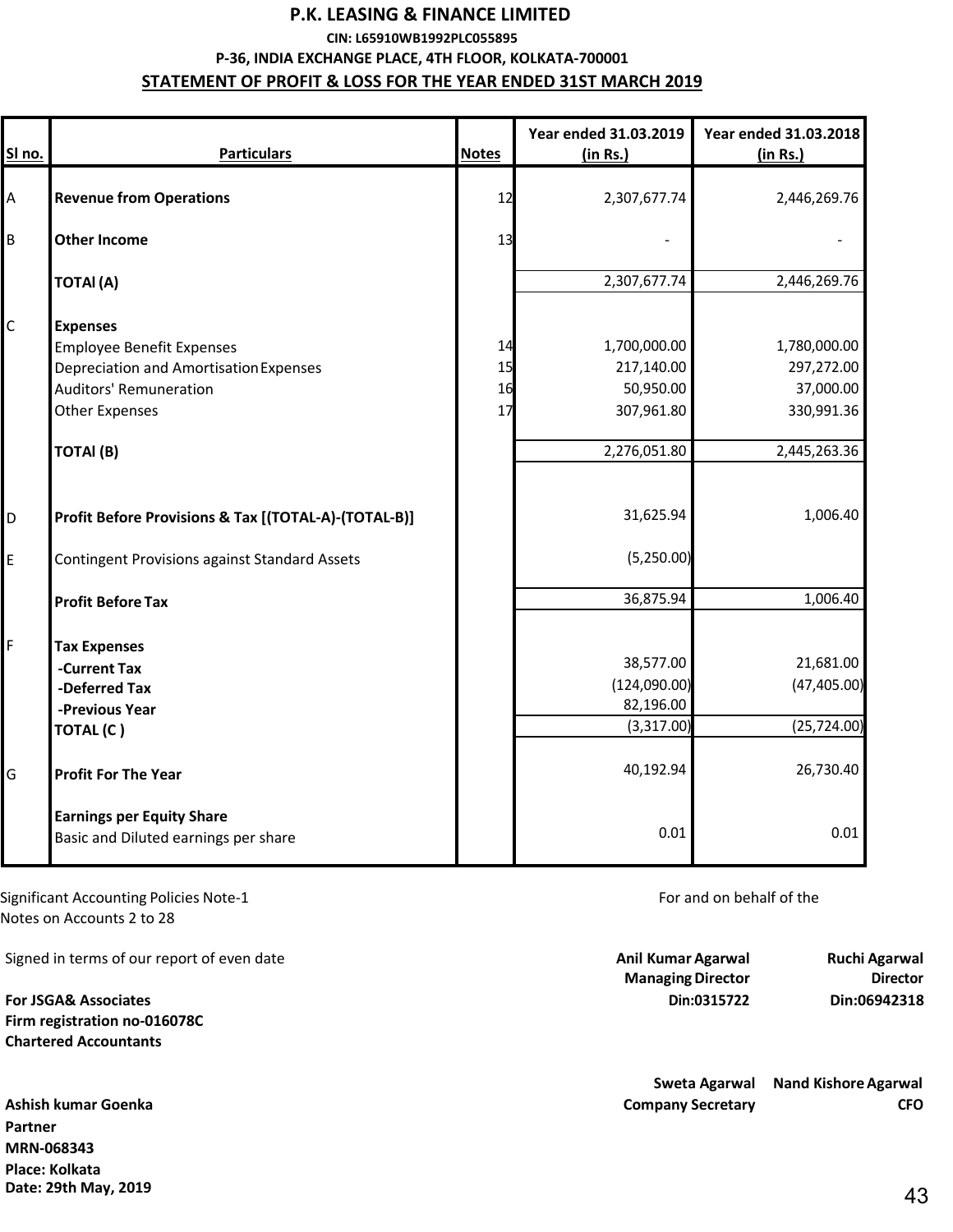# P.K. LEASING & FINANCE LIMITED P-36, INDIA EXCHANGE PLACE, 4TH FLOOR, KOLKATA-700001 **Cash Flow Statement for the year ended 31.03.2019**

|           |                                                        | Year ended 31st March, | Year ended 31st March, |
|-----------|--------------------------------------------------------|------------------------|------------------------|
|           | <b>PARTICULARS</b>                                     | 2019                   | 2018                   |
| A.        | <b>Cash flow from Operating Activities</b>             |                        |                        |
|           | Profit before Taxation                                 | 31,625.94              | 1,006.40               |
|           | Adjustments for:                                       |                        |                        |
|           | Depreciation                                           | 217,140.00             | 297,272.00             |
|           | (Profit)/ Loss on sales of Investment                  | 23,572.26              | (117,540.76)           |
|           | <b>Operating Profit before Working Capital changes</b> | 272,338.20             | 180,737.64             |
|           | <b>Adjustments for Working Capital Changes:</b>        |                        |                        |
|           | Increase/ (Decrease) in Trade Payable                  | 6,340.00               | (182, 458.00)          |
|           | Increase/ (Decrease) in Other Current Liabilities      | 18,000.00              | (40,000.00)            |
|           | (Increase)/ Decrease in Advances                       | 254,477.00             | (841, 359.92)          |
|           | <b>Cash Generated from Operations</b>                  | 551,155.20             | (883,080.28)           |
|           | <b>Income Tax Paid</b>                                 | (257, 935.00)          |                        |
|           | Net cash flow from Operating Activities                | 293,220.20             | (883,080.28)           |
| <b>B.</b> | <b>Cash flow from Investing Activities</b>             |                        |                        |
|           | (Increase)/ Decrease in Investment                     | 250,963.95             | (250, 963.95)          |
|           | Profit/ (Loss) on sales of Investment                  | (23, 572.26)           | 117,540.76             |
|           | Net cash used in Investing Activities                  | 227,391.69             | (133, 423.19)          |
| C.        | <b>Cash flow from Financing Activities</b>             |                        |                        |
|           | Net Cash flow from Financing Activities                |                        |                        |
|           | Net Decrease in cash and cash equivalents              | 520,611.89             | (1,016,503.87)         |
|           |                                                        |                        |                        |
|           | Cash and Cash equivalents - Opening Balance            | 71,411.13              | 1,087,915.00           |
|           | Cash and Cash equivalents - Closing Balance            | 592,023.02             | 71,411.13              |
|           | <b>Explanations:</b>                                   |                        | (0.00)                 |

a) The Cash Flow Statement has been prepared under the indirect method as given in the Accounting Standard on Cash Flow Statement (AS-3) as per Companies Accounting Standard Rules, 2006.

b) Previous year's figures have been regrouped / rearranged wherever necessary.

This is the Cash Flow Statement referred to in our Report of even date.

**For JSGA& Associates** For and on behalf of the Board **Firm registration no-016078C Chartered Accountants Anil Kumar Agarwal Managing Director Ruchi Agarwal Director Din:0315722 Din:06942318 Ashish kumar Goenka Partner**

**MRN-068343** Place: Kolkata *Sweta Agarwal* **Nand Kishore Agarwal**<br>
Date: 29th May, 2019 *CFO* **Date: 29th May, 2019 Company Secretary Company Secretary**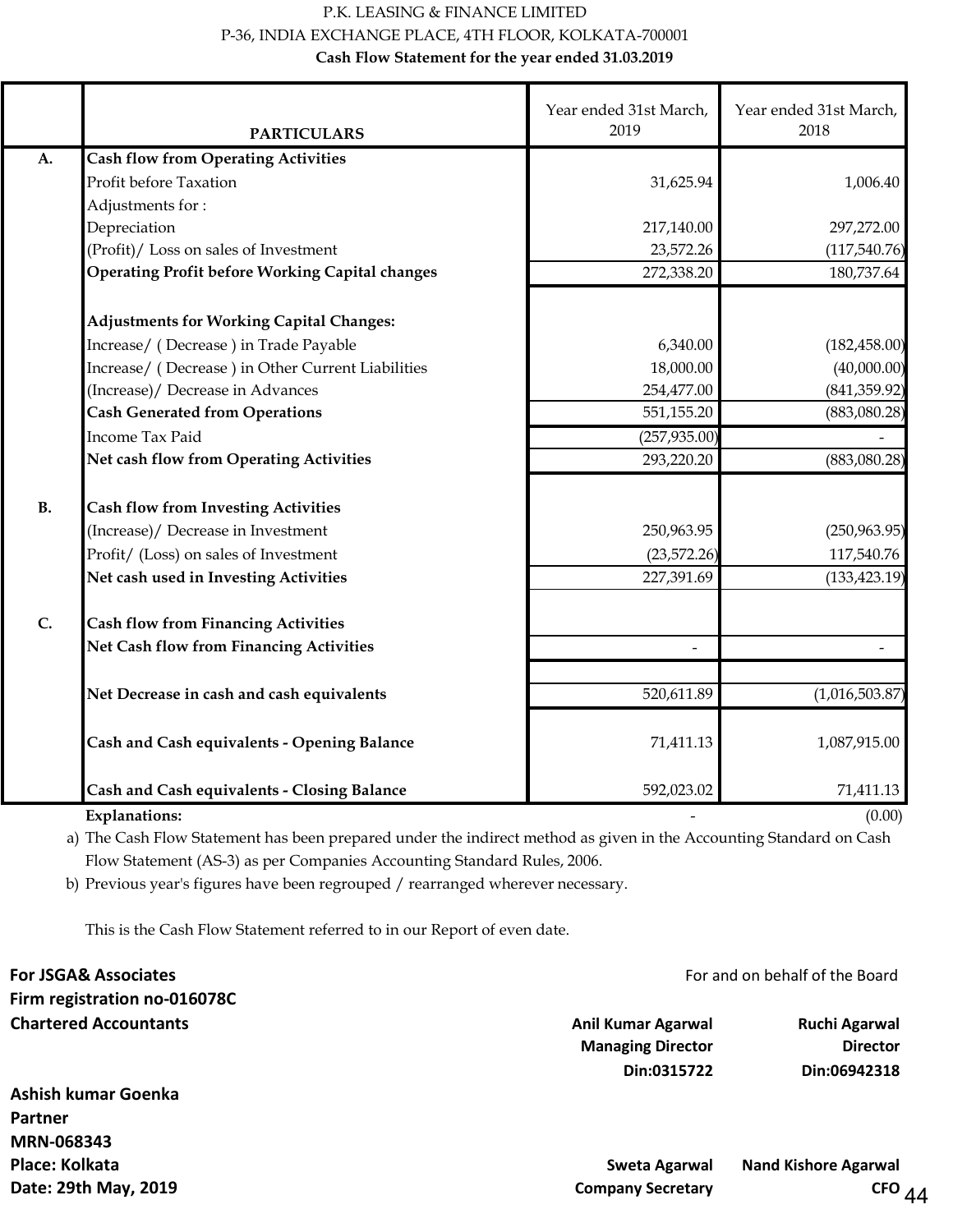# **P.K. LEASING & FINANCE LIMITED**

#### SIGNIFICANT ACCOUNTING POLICIES & NOTES TO FINANCIAL STATEMENTS

## **Notes-1 SIGNIFICANT ACCOUNTING POLICIES**

**(a)** The financial statements are prepared and presented under the historical cost convention on an accrual basis of accounting and comply with the provision of the companies Act, 2013 (''the Act"). Besides, the Company follows the directions prescribed by the Reserve Bank of India (RBI) for Non Banking Financial Companies.

The preparation of the financial statements in conformity with generally accepted accounting principles and applicable accounting standard requires the use of estimates and assumption that affect the reported amount of assets and liabilities as at the Balance Sheet date, reported amount of revenues and expenses during the year and disclosure of contingent liabilities as at that date. The estimates and assumptions used in these financial statements are based upon the management's evaluation of the relevant facts and circumstances as of the date of the financial statements.

All assets and liabilities have been classified as current or non-currents as per the Company's normal operating cycle and other criteria set out in the Schedule III to the Act. Based on the nature of services provided and time between the rendering of services and their realization in cash and cash equivalents, the Company has assumed its operating cycle as 12 months for the purpose of current and non-current classification of assets and liabilities.

#### **(b) Recognition of Income & Expenses:**

Items of Income & Expenditure are recognized on accrual basis unless otherwise stated.

#### **(c) Property, Plant & Equipment and Depreciation / Amortization:**

Property, Plant & Equipment are stated at their original cost, which includes expenditure includes expenditure incurred in the acquisition of assets / construction of assets, pre-operative expenses till the commencement of operation and interest up to the date of commencement of usage of the asset.

Depreciation has been provided based on the life assigned to each asset in accordance with Schedule II of the Act.

## **(d) Valuation of Investment:**

All long-term investment are stated at acquisition cost by capitalizing all costs related to holding of the Investment in the name of company wherever necessary excluding cost of dematerialization of the same, if any.

Provision for diminution in value, other than temporary, is considered wherever necessary.

Current investments are valued at lower of cost and market value.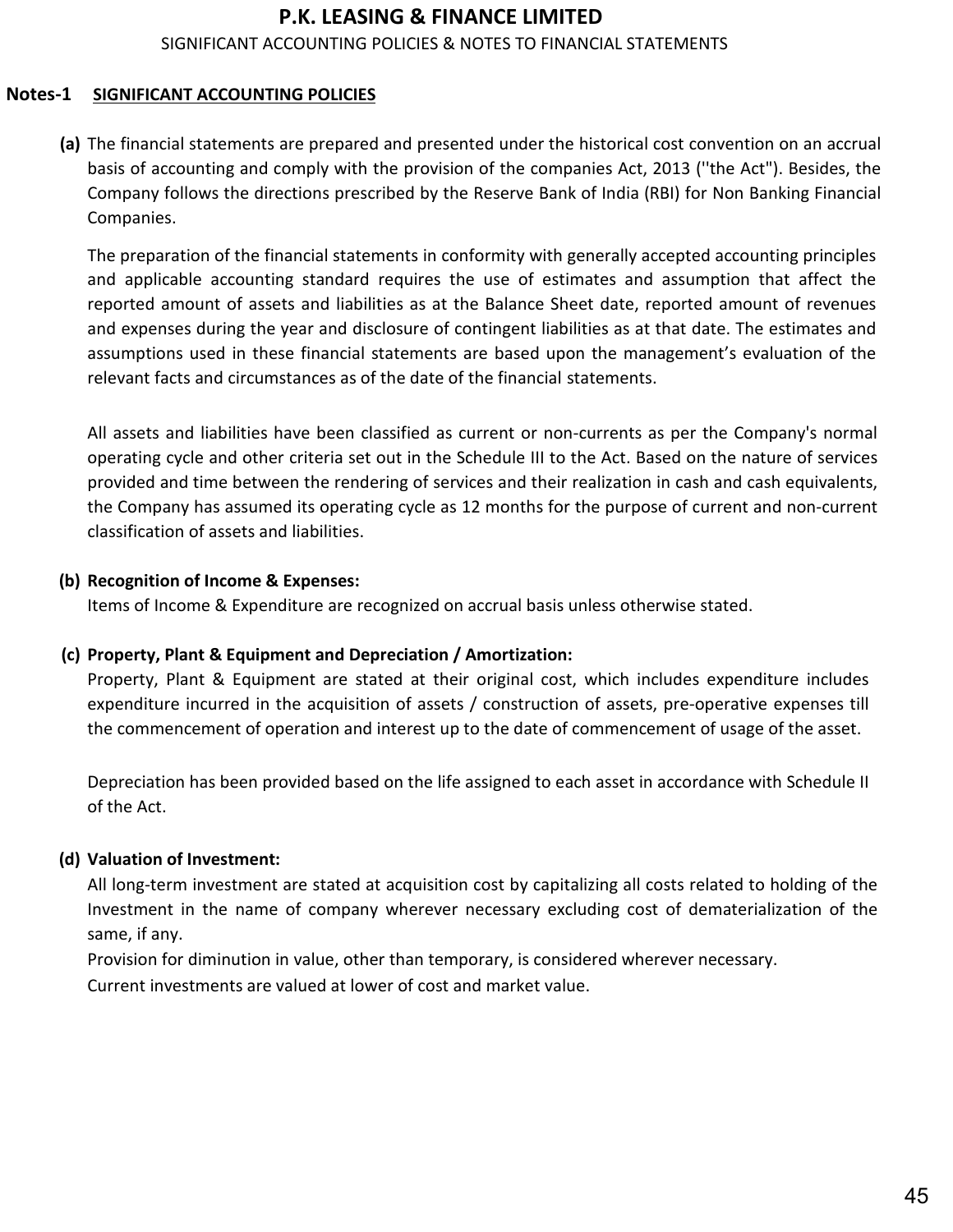## **(e) Taxation:**

Provision for current tax is made after taking into consideration benefits admissible under the provisions of the Income Tax Act, 1961.

Deferred tax in recognized on timing differences which is the difference between the taxable income and accounting income that originate in one period and are capable of reversal in one of more subsequent periods. Deferred Tax assets, subject to the consideration of prudence are recognized and carried forward only to the extent that there is a reasonable certainty that sufficient future taxable income will be available against which such deferred tax assets can be realized. In situation where the Company has unabsorbed depreciation or carry forward tax losses, all deferred tax assets are recognized only if there is virtual certainty supported by convincing evidence that they can be realized against future taxable profits. Deferred tax resulting from timing differences between book and taxable income is accounted for using the tax rates and laws that have been enacted or substantively enacted as on the balance sheet date.

# **(f) Impairment of Assets:**

The carrying amounts of assets are reviewed at each balance sheet date to ascertain impairment based on internal / external factors. An impairment loss is recognized when the carrying amount of an asset exceeds its recoverable amount. The recoverable amount is the higher of the net selling price of the assets and their value in use.

# **(g) Provisions, Contingent Liabilities & Contingent Assets:**

Provision is recognized when there is a present obligation as a result of amount of a past event that probably requires an outflow of resources and a reliable estimate can be made of the amount of the obligation. Disclosure for contingent liability is made when there is a possible obligation or a present obligation that may, but probably will not, require an outflow of resources. No provision is recognized or disclosure for contingent liability is made when there is a possible obligation or a present obligation and the likelihood of outflow of resources is remote though 'Contingent Provision against Standard Assets' has been provided as per directives of the RBI. Contingent Assets is neither recognized nor disclosed in the financial statement.

# **(h) Earnings per share:**

Basic earnings per share are calculated by dividing the net profit or loss for the period attributable to equity shareholders by the weighted average number of equity shares outstanding during the period. The weighted average number of equity shares outstanding during the period is adjusted for events of bonus issue.

# **(i) Employees Benefits:**

Post-employment employee benefits are recognized as an expense in the statement of Profit and Loss for the year in which the employee has rendered the services. The expense is recognized at the present value of the amount payable determined using actuarial valuation techniques. Actuarial gains / losses in respect of post employment benefits are charged to the statement of profit and loss.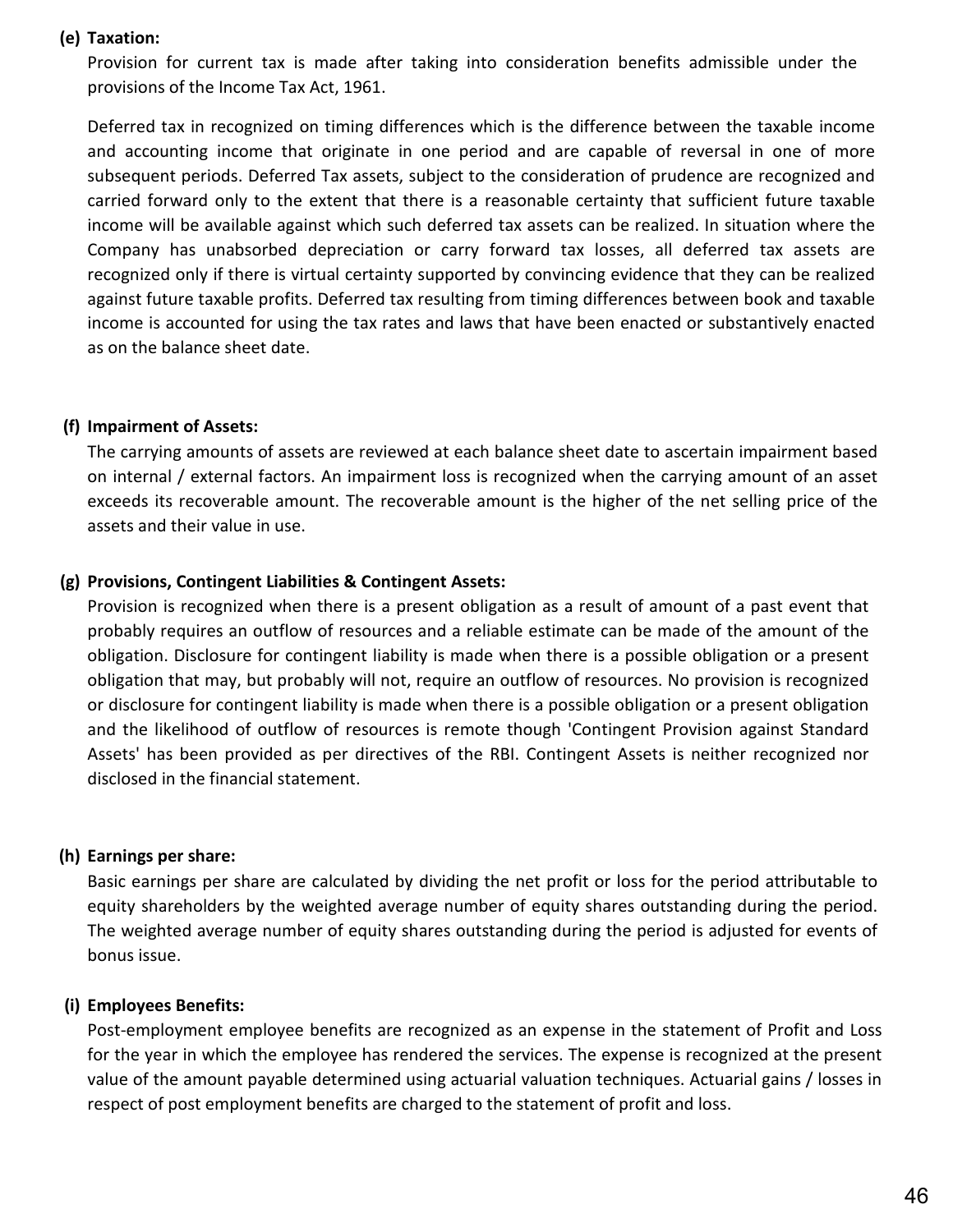#### **P.K. LEASING & FINANCE LIMITED**

SCHEDULES TO BALANCE SHEET

| SI no.  | <b>Particulars</b>                                                     | As at 31.03.2019<br>(in Rs.) | As at 31.03.2018<br>(in Rs.) |
|---------|------------------------------------------------------------------------|------------------------------|------------------------------|
| Notes-2 | <b>SHARE CAPITAL</b>                                                   |                              |                              |
|         | Authorised:<br>35,00,000 (P.Y: 35,00,000) Equity Shares of Rs 10/ Each | 35,000,000.00                | 35,000,000.00                |

**Issud, Subscribed & Paid up**

31,10,400(P.Y:- 31,10,400)Equity Shares of Rs. 10/ Each 31,104,000.00 31,104,000.00

#### **(i) Details of shares held by each shareholder holding more than 5% shares:**

|                                      | As at 31st March, 2019 |                   | As at 31st March, 2018 |                                   |
|--------------------------------------|------------------------|-------------------|------------------------|-----------------------------------|
|                                      | Number of              |                   | Number of shares held  |                                   |
|                                      | shares held            | % holding in that |                        |                                   |
| Class of shares /Name of shareholder |                        | class of shares   |                        | % holding in that class of shares |
| Zoom Systems Private Limited         | 270.900.00             | 8.71              | 270.900.00             | 8.71                              |
| Mahesh Kumar Mittal                  | 491,210.00             | 15.79             | 491,210.00             | 15.79                             |

(ii)

#### **Reconciliation of the number of shares and amount outstanding at the beginning and at the end of the reporting period:**

| <b>Particulars</b>               | <b>Opening Balance Fresh issue</b> |                          | <b>Buy Back</b> | <b>Closing Balance</b> |
|----------------------------------|------------------------------------|--------------------------|-----------------|------------------------|
| Equity shares with voting rights |                                    |                          |                 |                        |
|                                  |                                    |                          |                 |                        |
| Year ended 31st March, 2019      |                                    |                          |                 |                        |
| -Number of shares                | 3,110,400.00                       |                          |                 | 3,110,400.00           |
| -Amount                          | 31,104,000.00                      | $\overline{\phantom{a}}$ |                 | 31,104,000.00          |
|                                  |                                    |                          |                 |                        |
| Year ended 31st March, 2018      |                                    |                          |                 |                        |
| -Number of shares                | 3,110,400.00                       | $\overline{\phantom{a}}$ |                 | 3,110,400.00           |
| -Amount                          | 31,104,000.00                      | $\overline{\phantom{a}}$ |                 | 31,104,000.00          |

#### **(iii) Details of shares held by Holding Company or by Promoter & Promoter Group**

|                                      |             | As at 31st March, 2019 |                       | As at 31st March. 2018            |  |  |
|--------------------------------------|-------------|------------------------|-----------------------|-----------------------------------|--|--|
|                                      | Number of   |                        | Number of shares held |                                   |  |  |
|                                      | shares held | % holding in that      |                       |                                   |  |  |
| Class of shares /Name of shareholder |             | class of shares        |                       | % holding in that class of shares |  |  |
| Promoter & Promoter Group            | 345.000.00  | 11.09                  | 345,000.00            | 11.09                             |  |  |

**(iv) The Company is having one Class of Equity Share with equal voting rights and having paid up value of Rs. 10each**

|        |             | 3.2019 | 3.2018<br>л.<br>. |
|--------|-------------|--------|-------------------|
| Sl no. | `articular. | (in Rs | (in Rs.           |
|        |             |        |                   |

#### **Notes-3 RESERVES & SURPLUS**

|         | <b>Special Reserve</b>                        |              |              |
|---------|-----------------------------------------------|--------------|--------------|
|         | Balance as per last Balance Sheet             | 981,888.00   | 976,542.00   |
|         | Add: Transfer from Statement of Profit & Loss | 8,039.00     | 5,346.00     |
|         |                                               | 9,89,927.00  | 981,888.00   |
|         | Profit & Loss Account                         |              |              |
|         | Opening Balance                               | 39,969.08    | 18,584.68    |
|         | Add: Profit for the Year                      | 40,192.94    | 26,730.40    |
|         | Less:                                         |              |              |
|         | Transferred to Special Reserve                | 8,039.00     | 5,346.00     |
|         |                                               | 72,123.02    | 39969.08     |
|         |                                               | 10,62,050.02 | 1,021,857.08 |
| Notes-4 | <b>TRADE PAYABLE</b>                          |              |              |
|         | <b>Creditor for Services</b>                  | 37,300.00    | 31,111.00    |
|         | <b>Creditor for Expenses</b>                  | 971.00       | 820.00       |
|         |                                               | 38,271.00    | 31,931.00    |
|         |                                               |              |              |
| Notes-5 | OTHER CURRENT LIABILITIES                     |              |              |
|         | Tax Deducted at Sources                       | 18,000.00    |              |
|         |                                               | 18,000.00    |              |

As perinformation available with the company, there are no suppliers covered under Micro, Small & Medium Enterprise Development Act, 2006. As a result, no interest provision/payment has been made by the company to such creditors, if any, and no disclosure thereof is made in this financial statement. The amount due to Micro, Small and Medium Enterprises Nil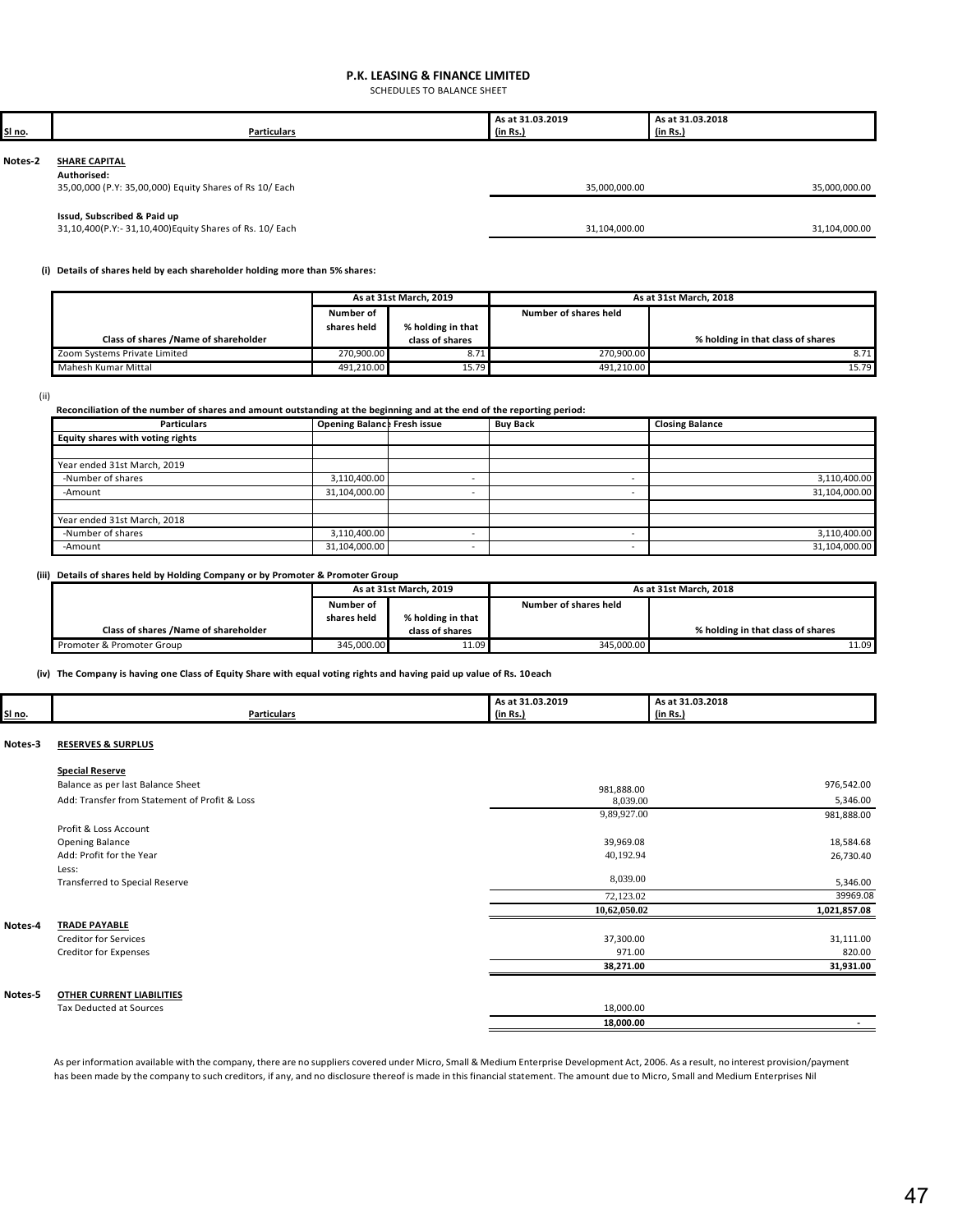#### **Notes-6 SHORT TERM PROVISION**

| For Income Tax (Net off Advance Tax)              |           |           |
|---------------------------------------------------|-----------|-----------|
| For Contingent Provisions against Standaed Assets | 54.250.00 | 59.500.00 |
|                                                   | 54.250.00 | 59.500.00 |

The Company is continuing with provision of 'Contingent Provision against Standard Assets' by way of 0.25% provision on standard Assets as per the direction of Reserve Bank of India vide master direction DNBR.PD.007/03.10.119/2016-17

#### **Notes-7 FIXED ASSETS**

Net Block of Tangible Assets

|          | (As per Annexure)                                         |               |            |                  | 895,006.00    |                  | 1,112,146.00  |
|----------|-----------------------------------------------------------|---------------|------------|------------------|---------------|------------------|---------------|
|          |                                                           |               |            |                  |               |                  |               |
| Notes-8  | <b>INVESTMENT</b>                                         |               |            | As at 31.03.2019 |               | As at 31.03.2018 |               |
|          | (Long Term - At Cost):                                    |               |            |                  |               |                  |               |
|          | Quated Fully (Paid-up)                                    | No. of Shares | Face Value | Value (Rs.)      | No. of Shares | Value (Rs.)      |               |
|          | <b>Biocon Limited</b>                                     |               |            |                  | 20            |                  | 7,287.60      |
|          | CIPLA Limited                                             |               |            |                  | 100           |                  | 56,486.22     |
|          | Force Motors Limited                                      |               |            |                  | 10            |                  | 42,326.60     |
|          | Indian Bank Ltd                                           |               |            |                  | 200           |                  | 58,316.00     |
|          | KPIT Technologies Limited                                 |               |            |                  | 75            |                  | 9,301.82      |
|          | NMDC LTD                                                  |               |            |                  | 250           |                  | 31,716.39     |
|          | <b>TATA Elxsi Ltd</b>                                     |               |            |                  | 50            |                  | 45,529.32     |
|          | Chemox Chemical ind Ltd                                   | 200           | 10.00      | 14,700.00        | 200           |                  | 14,700.00     |
|          | Kabsons Industries Ltd                                    | 100           | 10.00      | 1,100.00         | 100           |                  | 1,100.00      |
|          | Presidency Shoes International Ltd                        | 200           | 10.00      | 4,250.00         | 200           |                  | 4,250.00      |
|          | <b>NEPC Textiles Ltd</b>                                  | 242           | 10.00      | 2,940.00         | 242           |                  | 2,940.00      |
|          | Northland Sugar International Ltd                         | 500           | 10.00      | 5,150.00         | 500           |                  | 5,150.00      |
|          | Tina Industries Ltd                                       | 200           | 10.00      | 2,080.00         | 200           |                  | 2,080.00      |
|          | Orissa Lumineries Ltd                                     | 900           | 10.00      | 36,000.00        | 900           |                  | 36,000.00     |
|          | Indo Dutch Proteins Ltd                                   | 200           | 10.00      | 2,150.00         | 200           |                  | 2,150.00      |
|          | Goldwon Textiles Ltd                                      | 400           | 10.00      | 4,150.00         | 400           |                  | 4,150.00      |
|          | Shree Karthik Papers Ltd                                  | 600           | 5.00       | 6,300.00         | 600           |                  | 6,300.00      |
|          | Crest Paper Mills Ltd                                     | 400           | 10.00      | 4,200.00         | 400           |                  | 4,200.00      |
|          | Ind Euro Pharma Ltd                                       | 200           | 10.00      | 4,200.00         | 200           |                  | 4,200.00      |
|          |                                                           |               |            | 87,220.00        |               |                  | 338,183.95    |
|          |                                                           |               |            |                  |               |                  |               |
|          | Un-Quoted Fully (Paid-up)                                 |               |            |                  |               |                  |               |
|          | Atlanta Dealmark Pvt Ltd                                  | 18,250.00     | 10         | 1,825,000.00     | 18250         |                  | 1,825,000.00  |
|          | Surya Agro Products Pvt Ltd                               | 75,000.00     | 10         | 5,175,000.00     | 75000         |                  | 5,175,000.00  |
|          |                                                           |               |            | 7,000,000.00     |               |                  | 7,000,000.00  |
|          | <b>Total</b>                                              |               |            | 7,087,220.00     |               |                  | 7,338,183.95  |
|          |                                                           |               |            |                  |               |                  |               |
|          | Less: Provision for diminution in                         |               |            |                  |               |                  |               |
|          | value of investments (Quated Shares)                      |               |            | 87,220.00        |               |                  | 87,220.00     |
|          | <b>Total Non Current Investment</b>                       |               |            | 7,000,000.00     |               |                  | 7,250,963.95  |
|          |                                                           |               |            |                  |               |                  |               |
| Notes-9  | <b>CASH &amp; BANK BALANCES</b>                           |               |            |                  |               |                  |               |
|          | Cash & Cash Equivalents                                   |               |            |                  |               |                  |               |
|          | <b>Balances with Scheduled Banks</b>                      |               |            |                  |               |                  |               |
|          | - Bank of India (Kolkata Main Branch)- Cueernt A/c        |               |            |                  | 543,195.27    |                  | 36,797.38     |
|          | Cash in Hand (As Verified by Mangement)                   |               |            |                  | 48,827.75     |                  | 34,613.75     |
|          |                                                           |               |            |                  | 592,023.02    |                  | 71,411.13     |
|          |                                                           |               |            |                  |               |                  |               |
| Notes-10 | <b>LOANS &amp; OTHERS</b>                                 |               |            |                  |               |                  |               |
|          | (Unsecured, unless otherwise statd Considered good)       |               |            |                  |               |                  |               |
|          | <b>Accounts Receivable</b>                                |               |            |                  | 24,000.00     |                  | 19,642.00     |
|          | Loan to Parties                                           |               |            |                  | 21,700,000.00 |                  | 22,050,000.00 |
|          | Interest accrued and due                                  |               |            |                  | 1,582,875.00  |                  | 1,491,710.00  |
|          |                                                           |               |            |                  | 23,306,875.00 |                  | 23,561,352.00 |
|          |                                                           |               |            |                  |               |                  |               |
| Notes-11 | <b>CURRENT TAX ASSETS (NET)</b><br>Tax Deducted at Source |               |            |                  |               |                  | 266,201.00    |
|          |                                                           |               |            |                  | 4,03,363.00   |                  |               |
|          |                                                           |               |            |                  | 4,03,363.00   |                  | 266,201.00    |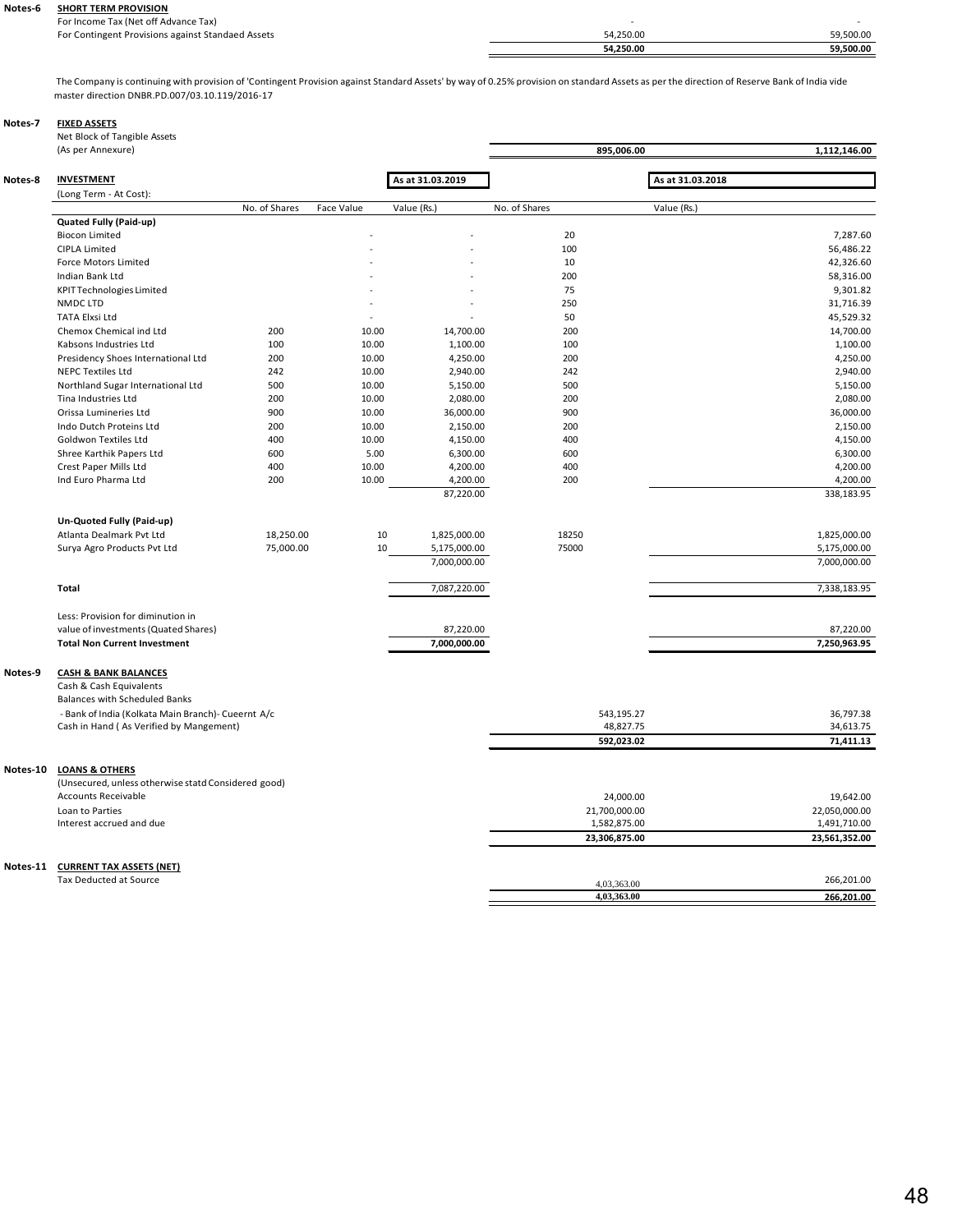# **P.K. LEASING & FINANCE LIMITED**

SCHEDULES TO PROFIT & LOSS ACCOUNT

| Sl no.   | <b>Particulars</b>                     | As at 31.03.2019<br>(in Rs.) | As at 31.03.2018<br>(in Rs.) |
|----------|----------------------------------------|------------------------------|------------------------------|
|          |                                        |                              |                              |
| Notes-12 | <b>REVENUE FROM OPERATIONS</b>         |                              |                              |
|          | <b>Interest Received</b>               | 2,329,025.00                 | 2,326,479.00                 |
|          | Dividend                               | 2,225.00                     | 2,250.00                     |
|          | Profit on Sale of Shares               | (23, 572.26)                 | 117,540.76                   |
|          |                                        | 2,307,677.74                 | 2,446,269.76                 |
| Notes-13 | <b>OTHER INCOME</b>                    |                              |                              |
|          |                                        |                              |                              |
| Notes-14 | <b>EMPLOYEE BENEFITS EXPENSES</b>      |                              |                              |
|          | <b>Directors Remuneration</b>          | 1,080,000.00                 | 1,080,000.00                 |
|          | Salary and Wages                       | 620,000.00                   | 700,000.00                   |
|          |                                        | 1,700,000.00                 | 1,780,000.00                 |
| Notes-15 | DEPRECIATION AND AMORTISATION EXPENSES |                              |                              |
|          | Property, Plant and Equipment          | 217,140.00                   | 297,272.00                   |
|          |                                        | 217,140.00                   | 297,272.00                   |
|          |                                        |                              |                              |
| Notes-16 | <b>AUDITORS' REMUNERATION</b>          |                              |                              |
|          | <b>Audit Fees</b>                      |                              |                              |
|          | -Statutory Audit                       | 41,300.00                    | 18,000.00                    |
|          | -Certification                         | 9,650.00                     | 9,000.00                     |
|          | -Other Matters                         |                              | 10,000.00                    |
|          |                                        | 50,950.00                    | 37,000.00                    |
| Notes-17 | <b>OTHER EXPENSES</b>                  |                              |                              |
|          | Advertisement                          | 10,429.00                    | 8,737.00                     |
|          | <b>Bank Charges</b>                    | 70.80                        | 810.35                       |
|          | <b>Business Promotion</b>              |                              | 9,758.71                     |
|          | Car Running & Maintenance Expenses     | 41,072.00                    | 43,528.90                    |
|          | <b>Demat Accounting Charges</b>        | 944.00                       | 713.61                       |
|          | <b>Filing Fees</b>                     | 6,000.00                     | 4,182.00                     |
|          | Insurance                              | 24,919.00                    | 20,028.00                    |
|          | <b>E-Voting Expenses</b>               |                              | 7,080.00                     |
|          | <b>Printing &amp; Stationery</b>       | 22,894.00                    | 20,963.00                    |
|          | Postage                                | 2,762.00                     | 1,650.00                     |
|          | <b>Profesional Expenses</b>            | 89,676.00                    | 79,620.00                    |
|          | <b>Listing Fees</b>                    | 94,400.00                    | 69,000.00                    |
|          | <b>Office Expenses</b>                 | 24.00                        | 2,344.80                     |
|          | Rates & Taxes                          | 2,703.00                     | 3,233.00                     |
|          | <b>Telephone Expenses</b>              | 9,918.00                     | 31,991.99                    |
|          | <b>Trade Licence Fees</b>              | 2,150.00                     | 2,150.00                     |
|          | Travelling & Conveyance                |                              | 25,200.00                    |
|          |                                        | 307,961.80                   | 330,991.36                   |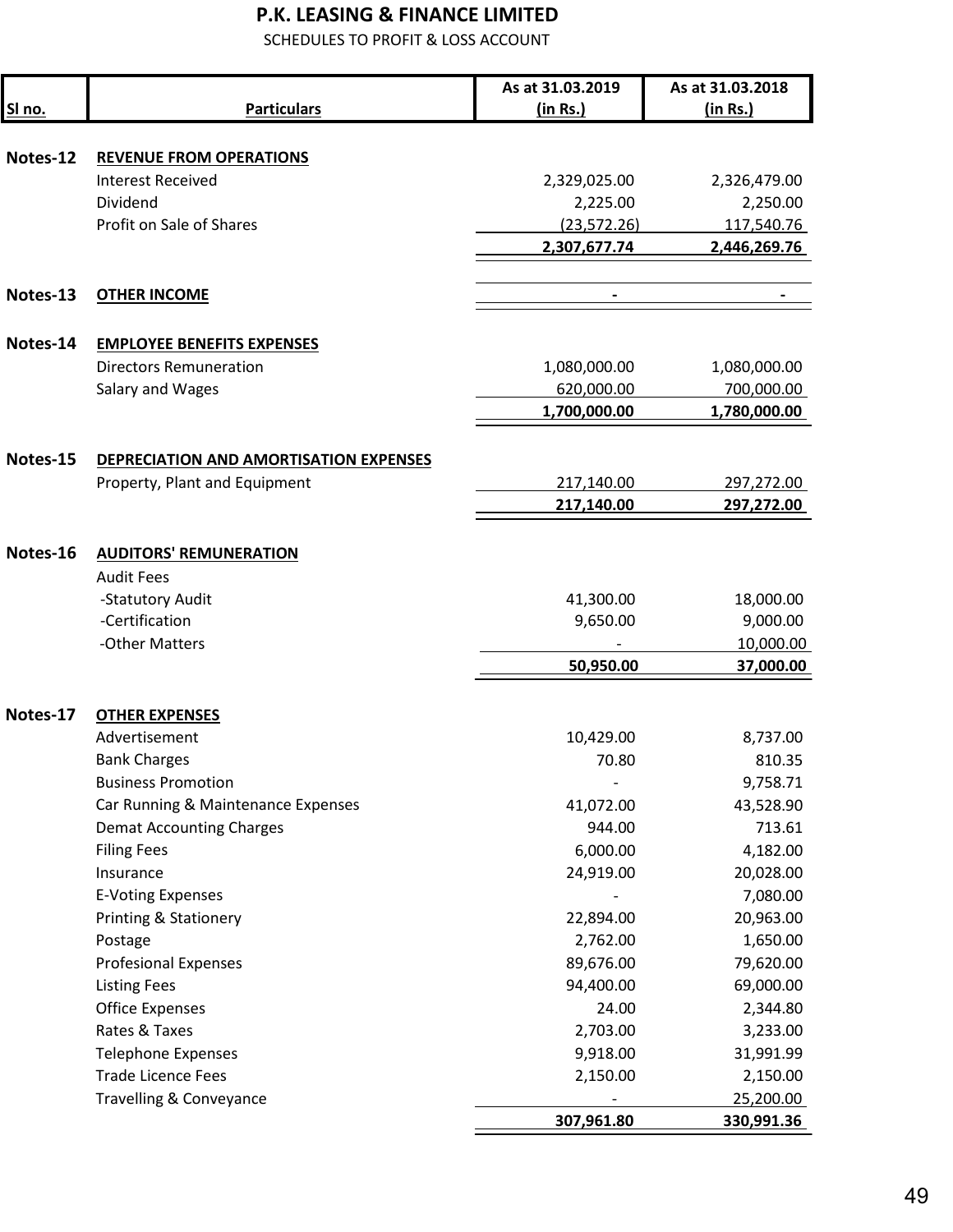#### **Notes-18 Earnings per Share:**

Basic Salary

| <b>Particul</b>                                                                                            | 2018-19            | 2017-18             |
|------------------------------------------------------------------------------------------------------------|--------------------|---------------------|
| ars<br>A Profit for the year after Taxation (in Rs.)<br>B Weighted Average no. of Equity Share outstanding | #REF!<br>3,110,400 | 26.730<br>3,110,400 |
| during the year<br>C Basic and Diluted Earnings per share (A/B) (in Rs.)                                   | #RFF!              | 0.01                |

#### **Notes-19 Remuneration to Managing Director (in Rs.):**

| 2018-19      | 2017-18      |
|--------------|--------------|
| $9,00,000/-$ | $9,00,000/-$ |

#### **Notes-20 Related party's disclosures under Accounting Standard 18 (as identified by the management)**

#### **A. Names of Related Parties:**

| <b>Names of Parties:</b>                            | <b>Relations</b><br>hip  |  |  |  |
|-----------------------------------------------------|--------------------------|--|--|--|
| Mr. Anil Kumar Agarwal                              | <b>Managing Director</b> |  |  |  |
| Mrs. Ruchi Agarwal                                  | Director                 |  |  |  |
| Mr. Nand Kishore Agarwal                            | <b>CEO</b>               |  |  |  |
| Ms. Sweta Agarwal                                   | CS                       |  |  |  |
| Batalla of Toppers at an initia the Balatash Banton |                          |  |  |  |

| B. Details of Transaction with the Related Party: |                                                             |         |         |  |  |  |
|---------------------------------------------------|-------------------------------------------------------------|---------|---------|--|--|--|
|                                                   | <b>Nature of Transactions with Key Management Personnel</b> | 2018-19 | 2017-18 |  |  |  |
| a.                                                | <b>Remuneration</b>                                         |         |         |  |  |  |
|                                                   | Anil Kumar                                                  | 900,00  | 900,000 |  |  |  |
|                                                   | Agarwal Nand                                                | 0       | 180,000 |  |  |  |
|                                                   | Kishore Agarwal                                             | 180,00  |         |  |  |  |
|                                                   | Sweta Agarwal                                               | 0       |         |  |  |  |
| b.                                                | <b>Loans and Advances</b>                                   | 70,00   |         |  |  |  |
|                                                   | Outstanding Balance as at year end Maximum amount           | 0       |         |  |  |  |
|                                                   | outstanding during the financial year                       | Nil     | Nil     |  |  |  |
| c.                                                | <b>Bonus Shares issued</b>                                  | Nil     | Nil     |  |  |  |
| d.                                                | <b>Proposed dividend</b>                                    | Nil     | Nil     |  |  |  |
|                                                   |                                                             |         |         |  |  |  |

#### **Notes-21 Employee Benefits (Ind AS 19):**

**As appeared from the records furnished before us, the company has not complied with Ind AS 19, regarding to Post-employment benefits, as explained by the management looking into the no of employees employed by the company, the retirement benefits are taken into consideration in the year of superannuation.**

- **Notes-22** Since the Company's primary activity is to borrow/ provide loans and invest / deal in shares and securities, there are no separate reportable segments as per Accounting standard 17 (segment Reporting).
- **Notes-23** The Company has been registered as Non Banking Finance Company with Reserve Bank of India under section 45IA of the Reserve Bank of India Act, 1934; vide Registration No. N.05.00264 dated 19.02.1998 and continues to carry on the business of Non-banking Financial Institution (NBFI). Hence, it in entitled to continue to hold the said NBFC license.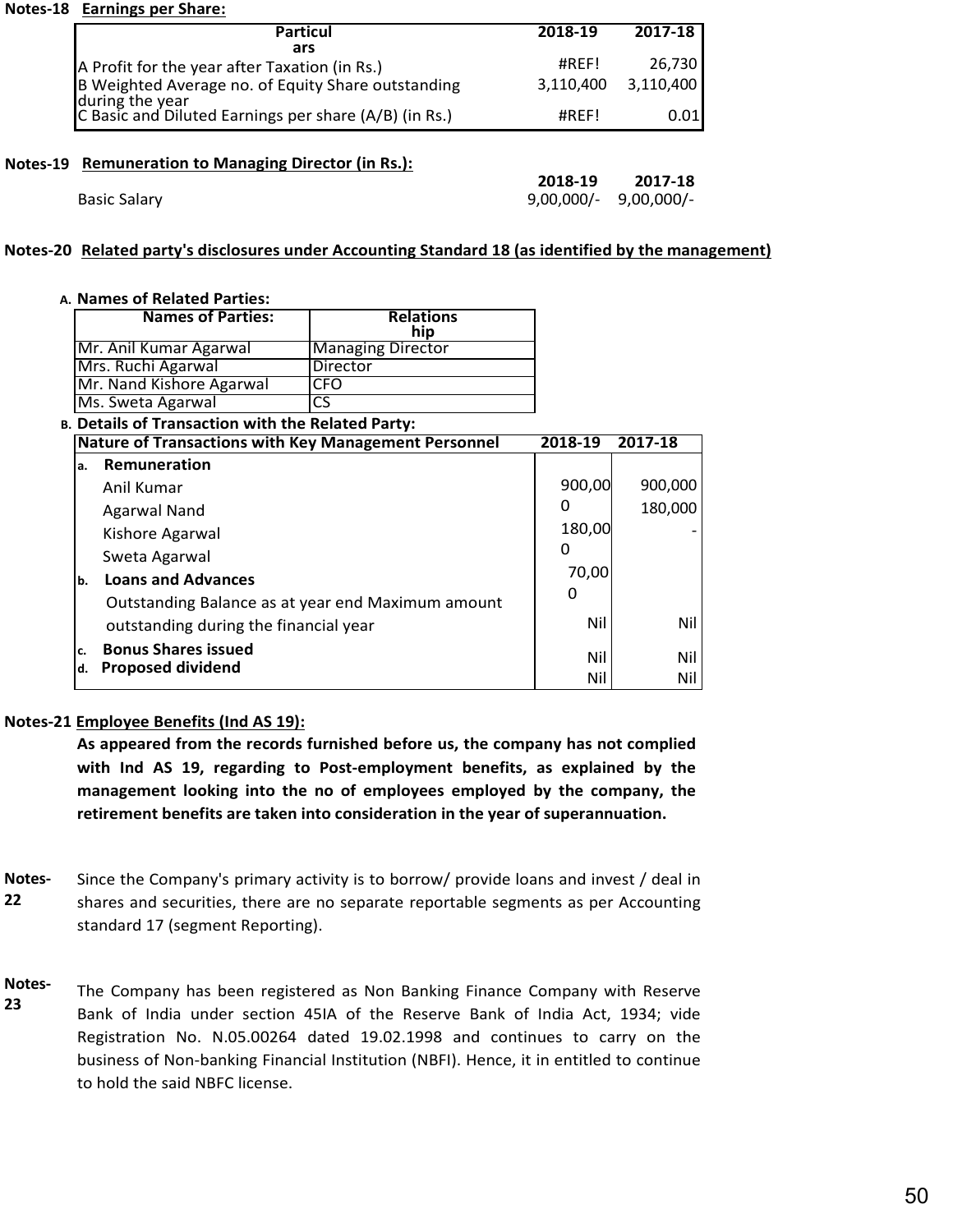| Notes- | The Company had continuing investment of Rs 87,220 in equity shares of various        |
|--------|---------------------------------------------------------------------------------------|
| 24     | listed companies. The market value of the shares as on 31st March 2019 is below the   |
|        | cost of such shares, hundred percents provisions for diminution had been made in      |
|        | the accounts in absence of any upswing in the valuation of those entities. The        |
|        | Company also continuing with investment of Rs 70, 00,000/- in equity shares of un-    |
|        | listed companies. the value of those investments have been computed on the basis      |
|        | financial statements made available for the year ended 31st March 2018, in absence    |
|        | of the audited financial statements for the reporting period. The diminution in the   |
|        | valuation of shares in the case of Atlanta Deal mark Private Limited has been treated |
|        | as temporary in nature looking into future prospect of the company as projected by    |
|        | the company.                                                                          |

However further erosion in the valuation will attract necessary provisions in the books.

#### **Notes-**

**25**

There are no dues / over dues by the Company as on 31st March, 2019 to suppliers covered under Micro, Small and Medium Enterprises Development Act, 2006 and therefore no disclosures in this regard has been made.

#### **Notes-26**

**Notes-**In the opinion of the management, Current Assets, Loans and Advances have a value realizable in the ordinary course of business at least equal to the amount at which they are stated in the books of account. Provision for all known and determined liabilities is adequate and not in excess / short of the amount considered reasonably necessary.

**Notes-**The company continues to make provision for standard assets as per direction of Reserve Bank of India vide master direction DNBR.PD.007/03.10.119/2016-17. As per above circular the company has made 0.25 % of provision on standard assets.

#### **28**

**27**

Previous year's figures have been rearranged / reclassified wherever necessary to correspond with the current year's classification / disclosure.

| Signed in terms of our report of even date                                                      |                                                                | For and on behalf of the Board                    |
|-------------------------------------------------------------------------------------------------|----------------------------------------------------------------|---------------------------------------------------|
| <b>For JSGA&amp; Associates</b><br>Firm registration no-016078C<br><b>Chartered Accountants</b> | Anil Kumar Agarwal<br><b>Managing Director</b><br>Din: 0315722 | Ruchi Agarwal<br><b>Director</b><br>Din: 06942318 |
| Ashish kumar Goenka                                                                             |                                                                |                                                   |
| Partner                                                                                         |                                                                |                                                   |
| MRN-068343                                                                                      | Sweta Agarwal                                                  | <b>Nand Kishore Agarwal</b>                       |
| Place: Kolkata                                                                                  |                                                                |                                                   |
| Date: 29th May, 2019                                                                            | <b>Company Secretary</b>                                       | <b>CFO</b>                                        |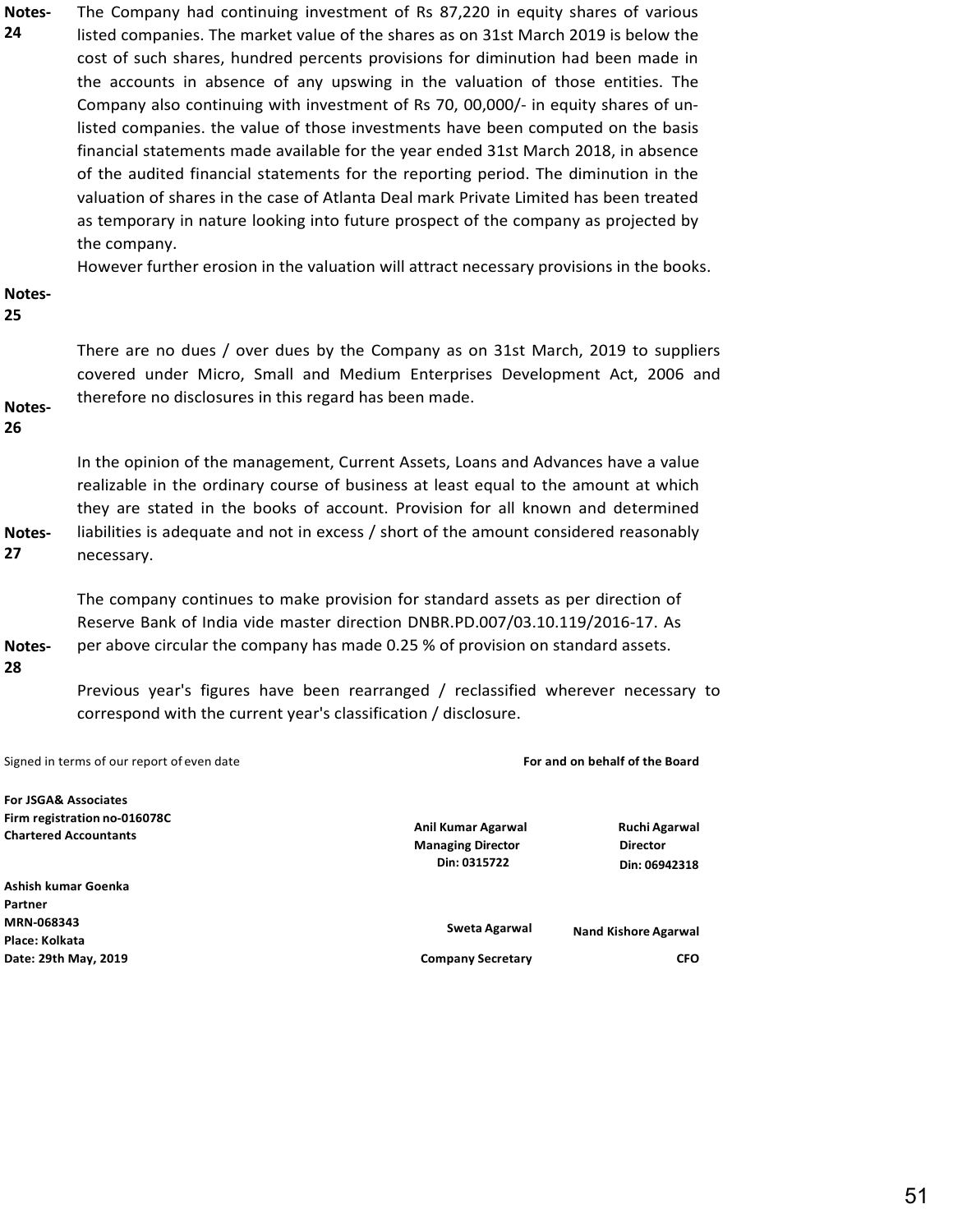#### **P.K. LEASING & FINANCE LIMITED** SCHEDULES TO BALANCE SHEET

#### **Annexure to Note-7 PROPERTY, PLANT & EQUIPMENT**

|                   |                       | <b>GROSS BLOCK</b>       |      |              | <b>DEPRECIATION</b> |              |            | <b>NETBLOCK</b> |                  |                  |
|-------------------|-----------------------|--------------------------|------|--------------|---------------------|--------------|------------|-----------------|------------------|------------------|
|                   | Cost as at 01.04.2018 | Additions                | Sale | Cost as at   | As at 01.04.2018    | For the Year | Sale       | Upto 31.03.2019 | As at 31.03.2019 | As at 31.03.2018 |
| Particulars       |                       | during the during the    |      | 31.03.2019   |                     |              | during the |                 |                  |                  |
|                   |                       | Year                     | Year |              |                     |              | Year       |                 |                  |                  |
|                   |                       |                          |      |              |                     |              |            |                 |                  |                  |
| Vechile           | 1,289,214.00          |                          |      | 1,289,214.00 | 608,821.00          | 194,456.00   |            | 803,277.00      | 485,937.00       | 680,393.00       |
| Office Equipments | 14.249.00             |                          |      | 14,249.00    | 9,298.00            | 1,900.00     |            | 11,198.00       | 3,051.00         | 4,951.00         |
| <b>Building</b>   | 779,959.00            |                          |      | 779,959.00   | 353,157.00          | 20,784.00    |            | 373,941.00      | 406,018.00       | 426,802.00       |
| <b>Total</b>      | 2,083,422.00          |                          |      | 2,083,422.00 | 971.276.00          | 217,140.00   |            | 1,188,416.00    | 895,006.00       | 1,112,146.00     |
|                   |                       |                          |      |              |                     |              |            |                 |                  |                  |
| Previous Year     | 2,083,422.00          | $\overline{\phantom{a}}$ |      | 2,083,422.00 | 674,004.00          | 297,272.00   |            | 971,276.00      | 1,112,146.00     | 1,409,418.00     |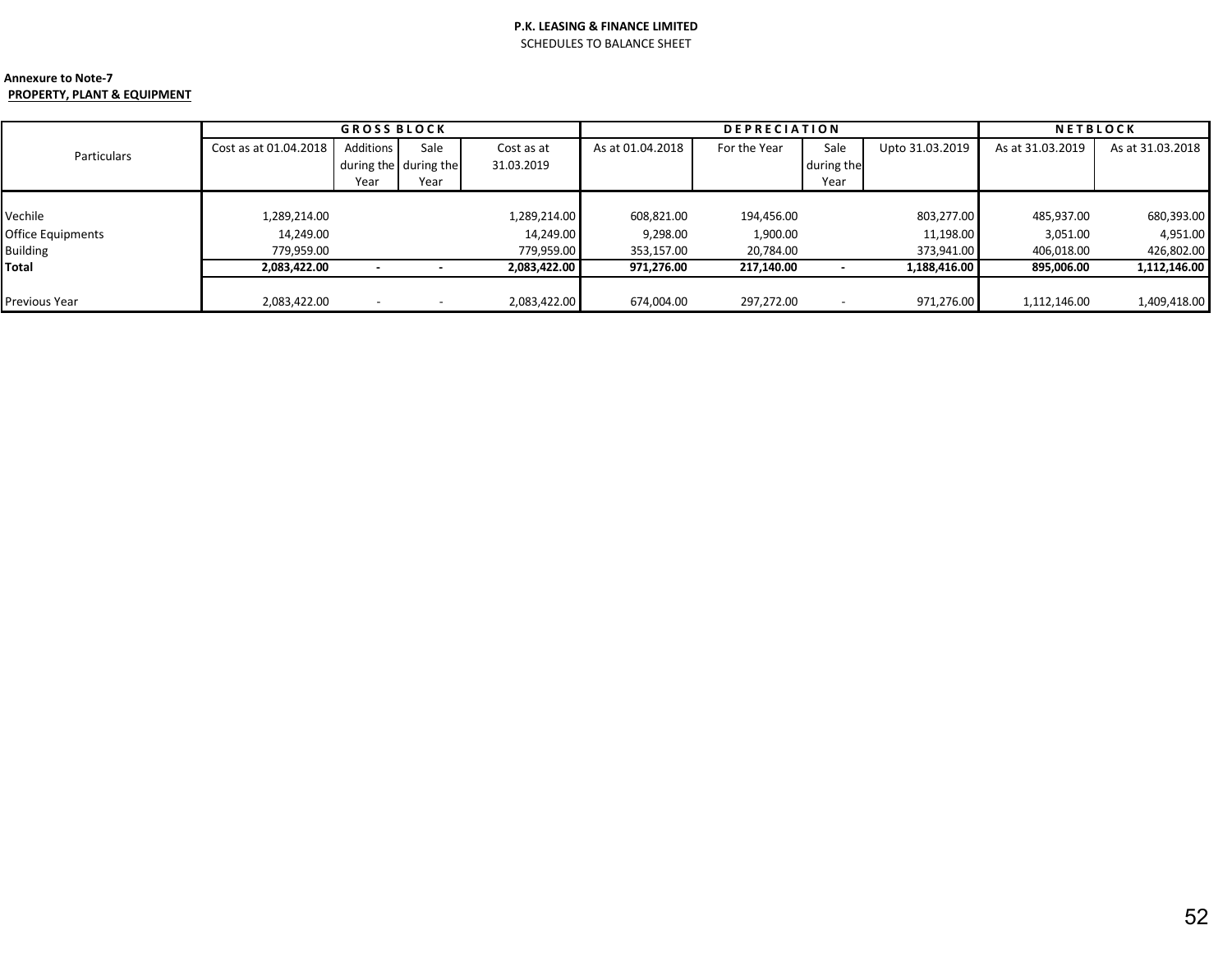#### P.K LEASING & FINANCE LIMITED Regd. Off.: P-36, India Exchange place, Kolkata – 700001 Tel. No.: 033‐2225 3123 E‐mail: anilpklf@gmail.com, website: www.pkleasing.in CIN: L65910WB1992PLC055895

#### **BALLOT FORM**

(For voting for the resolutions to be passed at the  $27<sup>th</sup>$  Annual General Meeting of the company to be held on Tuesday, the 24<sup>th</sup> September 2019 at 11.00 AM at P-36 India Exchange Place, 4th Floor, Kolkata-700001)

| Name of the Member(s)       |  |
|-----------------------------|--|
| <b>Registered Address</b>   |  |
| <b>E-mail ID</b>            |  |
| Folio No. / *DP-ID & Client |  |

I/We hereby exercise my/our vote in respect of the Resolution to be passes through ballot for the business stated in the Notice of the Company dated 27<sup>th</sup> August, 2019 by conveying my/our assent or dissent to the said Resolution by placing the tick mark at the appropriate box below:

| <b>Resolution</b><br>Sr.No. | <b>Resolution(s)</b>                                                                                                                                                                          | I/we<br>assent to<br>the<br>resolution<br>(FOR) | I/we<br>dissent to<br>the<br>resolution<br>(AGAINST) |
|-----------------------------|-----------------------------------------------------------------------------------------------------------------------------------------------------------------------------------------------|-------------------------------------------------|------------------------------------------------------|
|                             | Ordinary Resolution to consider and adopt Balance Sheet, Statement of<br>Profit & Loss, Cash Flow Statements together with Directors and Auditors<br>report for the year ended March 31, 2019 |                                                 |                                                      |
| 2.                          | Ordinary Resolution seeking approval for re-appointment of Director<br>Mrs. Ruchi Agarwal (DIN-06942318) who retires by rotation and being<br>eligible offers herself for reappointment.      |                                                 |                                                      |
| 3.                          | Special resolution for re-appointment of Mr. Partha Das (DIN: 03556329)<br>as Independent Director                                                                                            |                                                 |                                                      |
| 4.                          | Special resolution for re-appointment of Mr. Amiya Mukherjee (DIN:<br>00326546) as Independent Director                                                                                       |                                                 |                                                      |

**Signed this ………… day of …………. 2019.**

**-------------------------------------- -----------------------------------------**

Signature of Shareholder **Signature of Proxy holder(s)**:

**Notes:**

**This Ballot Form shall be used by the Shareholders/Proxy holder who does not have access to the e-voting system**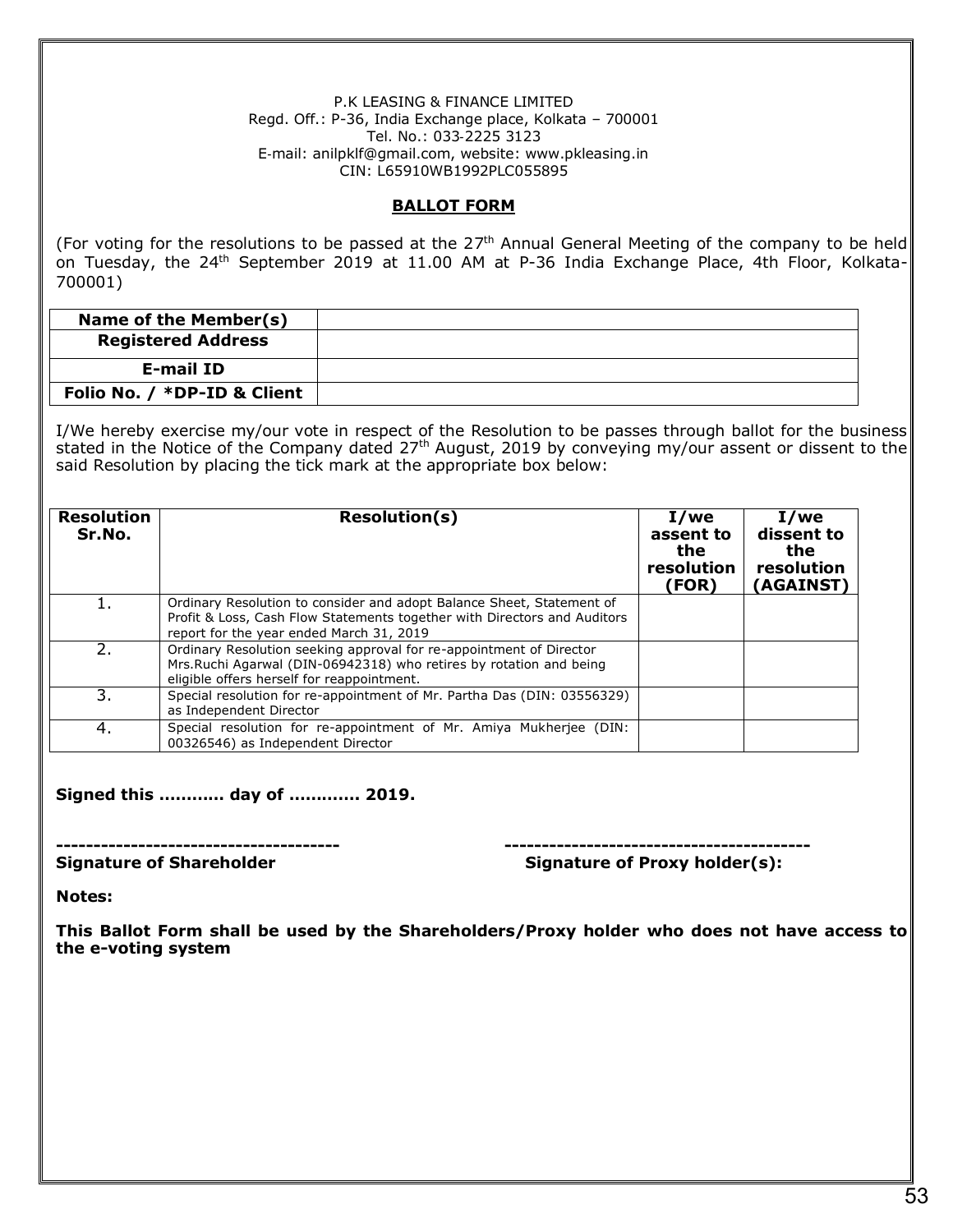#### P.K LEASING & FINANCE LIMITED Regd. Off.: P-36, India Exchange place, Kolkata – 700001 Tel. No.: 033‐2225 3123 E‐mail: anilpklf@gmail.com, website: www.pkleasing.in CIN: L65910WB1992PLC055895

#### **PLEASE FILL ATTENDENCE SLIP AND HAND IT OVER AT THE ENTRANCE OF THE MEETING HALL JOINT SHAREHOLDERS MAY OBTAIN ADDITIONAL SLIP AT THE ENTRANCE OF THE MEETING**

#### **ATTENDANCE SLIP**

(27<sup>th</sup> Annual General Meeting Tuesday, the 24<sup>th</sup> September 2019 at 11.00 AM at P-36 India Exchange Place, 4th Floor, Kolkata-700001)

| <b>Name of the Shareholder</b>       |  |
|--------------------------------------|--|
| <b>Address</b>                       |  |
| <b>Registered Folio/ DP ID &amp;</b> |  |
| <b>Client ID</b>                     |  |
| <b>No of Shares held</b>             |  |
| Name of the Proxy /                  |  |
| <b>Authorized Representative, if</b> |  |
| any                                  |  |

I certify that I am a registered Shareholder / Proxy for the registered Shareholder of the Company. I hereby record my presence at the 27<sup>th</sup> Annual General Meeting of the Company held on Tuesday, the 24<sup>th</sup> September 2018 at 11.00 AM at the Registered Office of the Company at P-36 India Exchange Place, 4th Floor, Kolkata-700001

#### --------------------------------------------------------------------------

#### **Signature of Shareholder/ Proxy/ Authorized Representative**

#### **Note:**

- 1. The Member/Proxy must bring this Attendance Slip to the Meeting, duly completed and signed, and hand over the same at the venue entrance.
- 2. Electronic copy of the Annual Report for 2019 and Notice of the Annual General Meeting along with Attendance Slip and Proxy Form is being sent to all the members whose email address is registered with the Company/Depositary Participant unless any member has requested for a hard copy of the same. Shareholders receiving electronic copy and attending the Annual General Meeting can print copy of this Attendance Slip.
- 3. Physical copy of the Annual Report for 2019 and Notice of the Annual General Meeting along with Attendance Slip and Proxy Form is sent in the permitted mode(s) to all members whose email id are not registered with the Company or have requested for a hard copy

(Shareholder attending the meeting in person or by proxy is requested to complete the attendance slip and handover at the entrance of the Meeting Hall)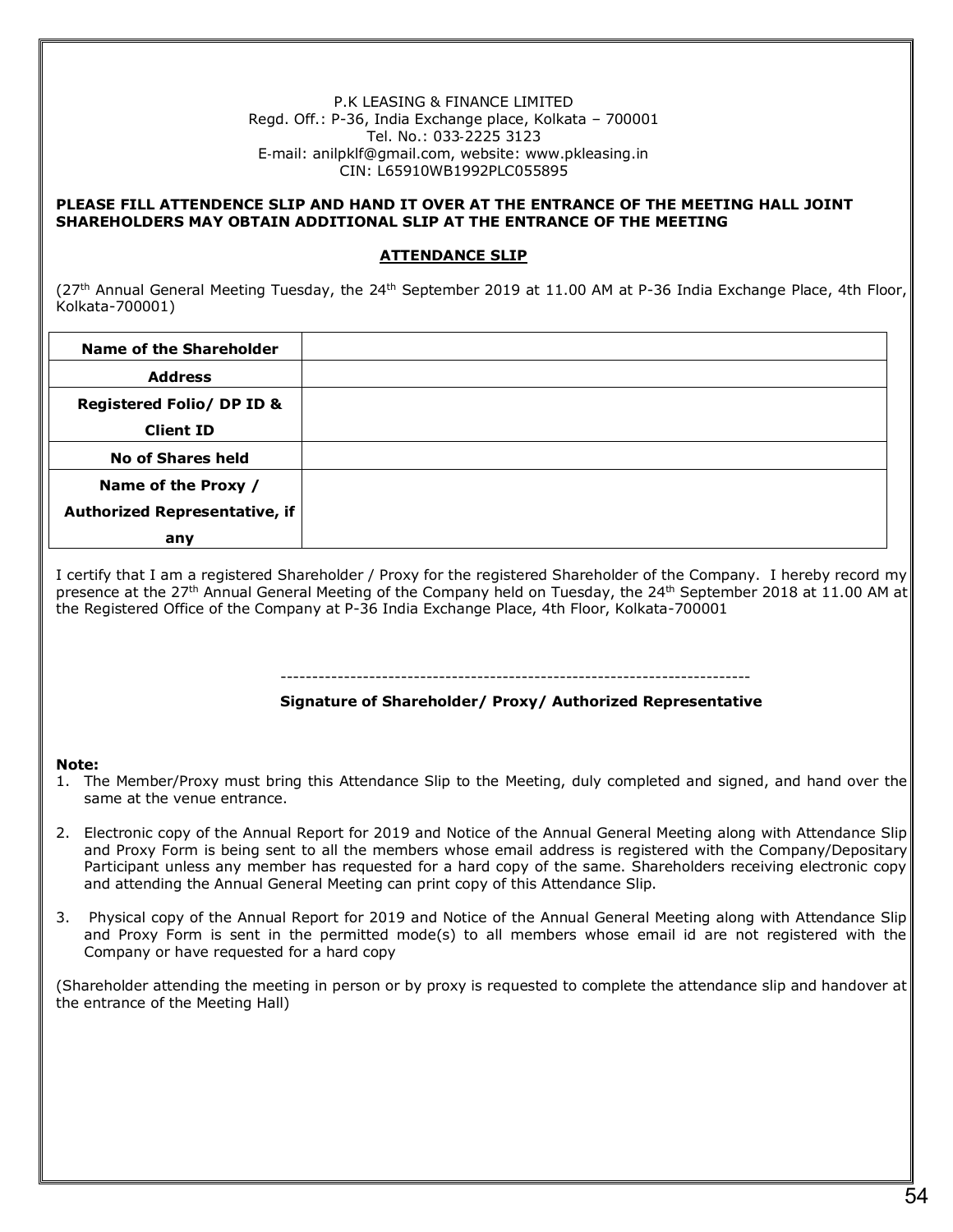#### P.K LEASING & FINANCE LIMITED

Regd. Off.: P-36, India Exchange place, Kolkata – 700001

Tel. No.: 033‐2225 3123

E‐mail: anilpklf@gmail.com, website: www.pkleasing.in CIN: L65910WB1992PLC055895

#### **PROXY FORM MGT-11**

[Pursuant to section 105(6) of the Companies Act, 2013 and rule 19(3) of Companies (Management and Administration) Rules, 2014]

**27TH Annual General Meeting, Tuesday, the 24th September, 2019 at 11.00 A.M.**

| Name of the Member(s) |                                                              |                                                                                                                                          |  |
|-----------------------|--------------------------------------------------------------|------------------------------------------------------------------------------------------------------------------------------------------|--|
|                       | <b>Registered Address</b>                                    |                                                                                                                                          |  |
|                       | <b>E-mail ID</b>                                             |                                                                                                                                          |  |
|                       | Folio No. / *DP-ID & Client                                  |                                                                                                                                          |  |
|                       | *Applicable for Investors holding shares in electronic form. |                                                                                                                                          |  |
|                       |                                                              | I / We, being the member (s) of  shares of the above named company, hereby appoint:                                                      |  |
|                       | Name:                                                        | <b>Address:</b>                                                                                                                          |  |
|                       | E-mail Id:                                                   | Signature:                                                                                                                               |  |
| Or falling him        |                                                              |                                                                                                                                          |  |
|                       | Name:                                                        | <b>Address:</b>                                                                                                                          |  |
| 2.                    | E-mail Id:                                                   | Signature:                                                                                                                               |  |
| Or falling him        |                                                              |                                                                                                                                          |  |
|                       | Name:                                                        | <b>Address:</b>                                                                                                                          |  |
| 3.                    | E-mail Id:                                                   | Signature:                                                                                                                               |  |
|                       |                                                              | as my / our Proxy to attend and vote (on a poll) for me / us and on my / our behalf at the 27 <sup>™</sup> Annual General Meeting of the |  |

Company to be held on Tuesday, the 27<sup>th</sup> September 2019 at 11.00 AM at the Registered Office of the Company at P-36 India Exchange Place, 4th Floor, Kolkata-700001 and at any adjournment(s) thereof in respect of such resolutions as is/are indicated below:-

\*\* I/We wish my/our above Proxy to vote in the manner as indicated in the box below:-

| <b>Resolution</b><br>Sr.No. | <b>Resolution(s)</b>                                                                                                                                                                          | I/we<br>assent to<br>the<br>resolution<br>(FOR) | I/we<br>dissent to<br>the<br>resolution<br>(AGAINST) |
|-----------------------------|-----------------------------------------------------------------------------------------------------------------------------------------------------------------------------------------------|-------------------------------------------------|------------------------------------------------------|
| 1.                          | Ordinary Resolution to consider and adopt Balance Sheet, Statement of Profit<br>& Loss, Cash Flow Statements together with Directors and Auditors report for<br>the year ended March 31, 2019 |                                                 |                                                      |
| 2.5                         | Ordinary Resolution seeking approval for re-appointment of Director Mrs. Ruchi<br>Agarwal (DIN-06942318) who retires by rotation and being eligible offers<br>herself for reappointment.      |                                                 |                                                      |
| 3.                          | Special resolution for re-appointment of Mr. Partha Das (DIN: 03556329) as<br>Independent Director                                                                                            |                                                 |                                                      |
| 4.                          | Special resolution for re-appointment of Mr. Amiya Mukherjee<br>(DIN:<br>00326546) as Independent Director                                                                                    |                                                 |                                                      |

#### **Signed this ………… day of …………. 2019.**

#### **------------------------------------- --------------------------------- --------** Signature of Shareholder **Signature of Proxy and Signature** of Proxy **Signature** of Proxy **Signature** of  $\frac{1}{2}$  holder(s): **Notes:** 1. This form should be signed across the stamp as per specimen signature registered with the  $\sim$ 2. This form of Proxy in order to be effective should be duly completed and deposited at the  $\vert$   $\vert$   $\vert$  Registered Office of the Company, not less than 48 hours before the commencement of the meeting.

**Affix Re.1 Revenue Stamp**

- 3. A proxy need not be a member of the Company.
- 4. A person can act as proxy on behalf of members not exceeding fifty and holding in the aggregate not more than 10% of the total share capital of the Company carrying voting rights. A member holding more than 10% of the total share capital of the Company carrying voting rights may appoint a single person as proxy and such person shall not act as a proxy for any other person or shareholder.
- 5. \*\*This is only optional. Please put an 'x' in the appropriate column against the resolutions indicated in the Box. If you leave the 'For' or 'Against' column blank against any or all the resolutions, your Proxy will be entitled to vote in the manner as he/she thinks appropriate.
- 6. Appointing a proxy does not prevent a member from attending the meeting in person if he so wishes.
- 7. In the case of joint holders, the signature of any one holder will be sufficient, but names of all the joint holders should be stated